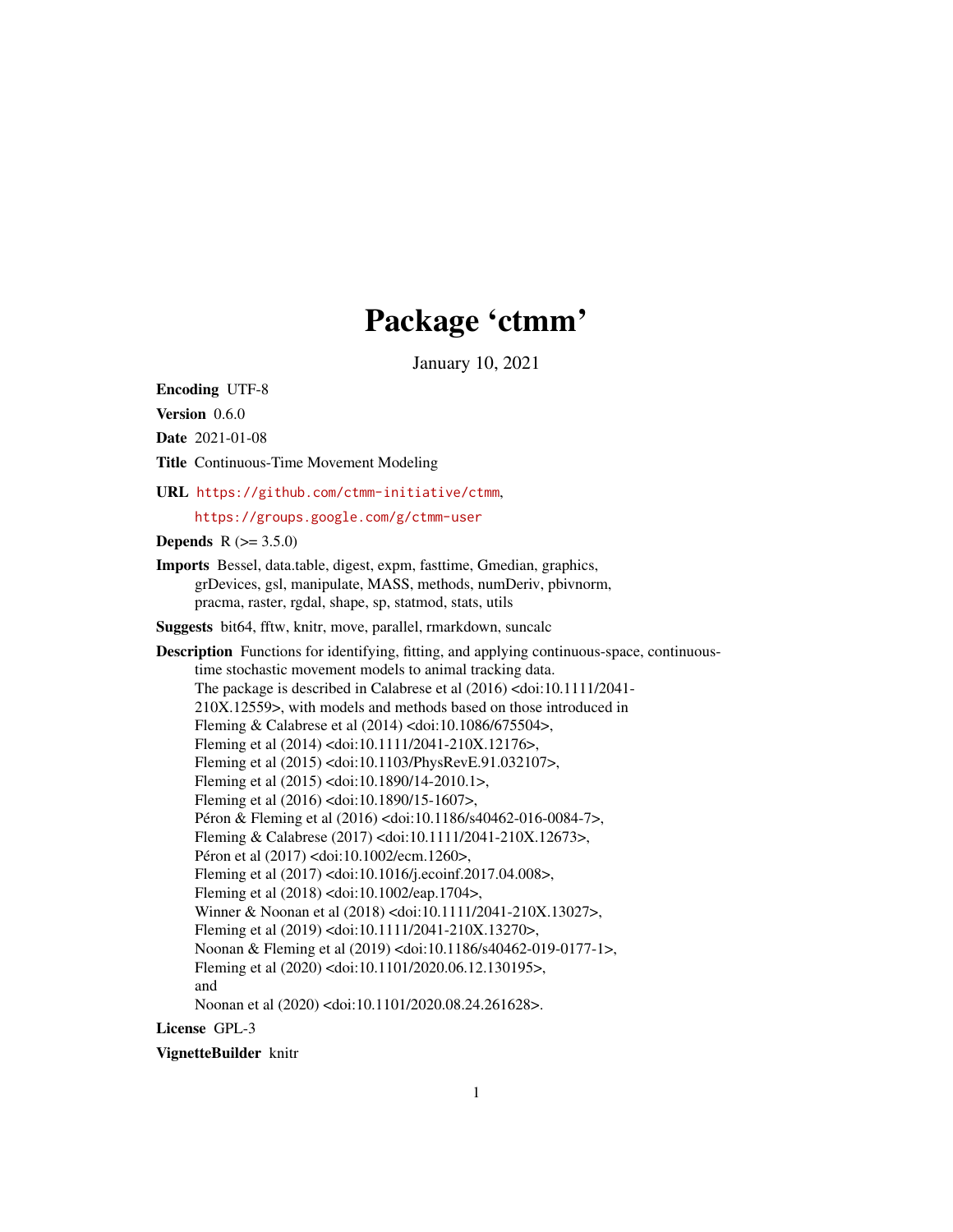### NeedsCompilation no

### RoxygenNote 6.1.1

Author Christen H. Fleming [aut, cre], Justin M. Calabrese [aut], Xianghui Dong [ctb], Kevin Winner [ctb], Guillaume Péron [ctb], Michael J. Noonan [ctb], Bart Kranstauber [ctb], Eliezer Gurarie [ctb], Kamran Safi [ctb], Paul C. Cross [dtc], Thomas Mueller [dtc], Rogério C. de Paula [dtc], Thomas Akre [dtc], Jonathan Drescher-Lehman [dtc], Autumn-Lynn Harrison [dtc], Ronaldo G. Morato [dtc]

Maintainer Christen H. Fleming <flemingc@si.edu>

Repository CRAN

Date/Publication 2021-01-10 17:10:25 UTC

# R topics documented:

| $\mathbf{3}$   |
|----------------|
| 5              |
|                |
| -9             |
| 11             |
| 12             |
| 13             |
| 14<br>ctmm     |
| ctmm-FAO<br>19 |
| 21             |
| distance<br>22 |
| emulate<br>23  |
| 24             |
| 26<br>export   |
| 27             |
| 29             |
| 29             |
| 30             |
| 31             |
| 32             |
| 33             |
| 35             |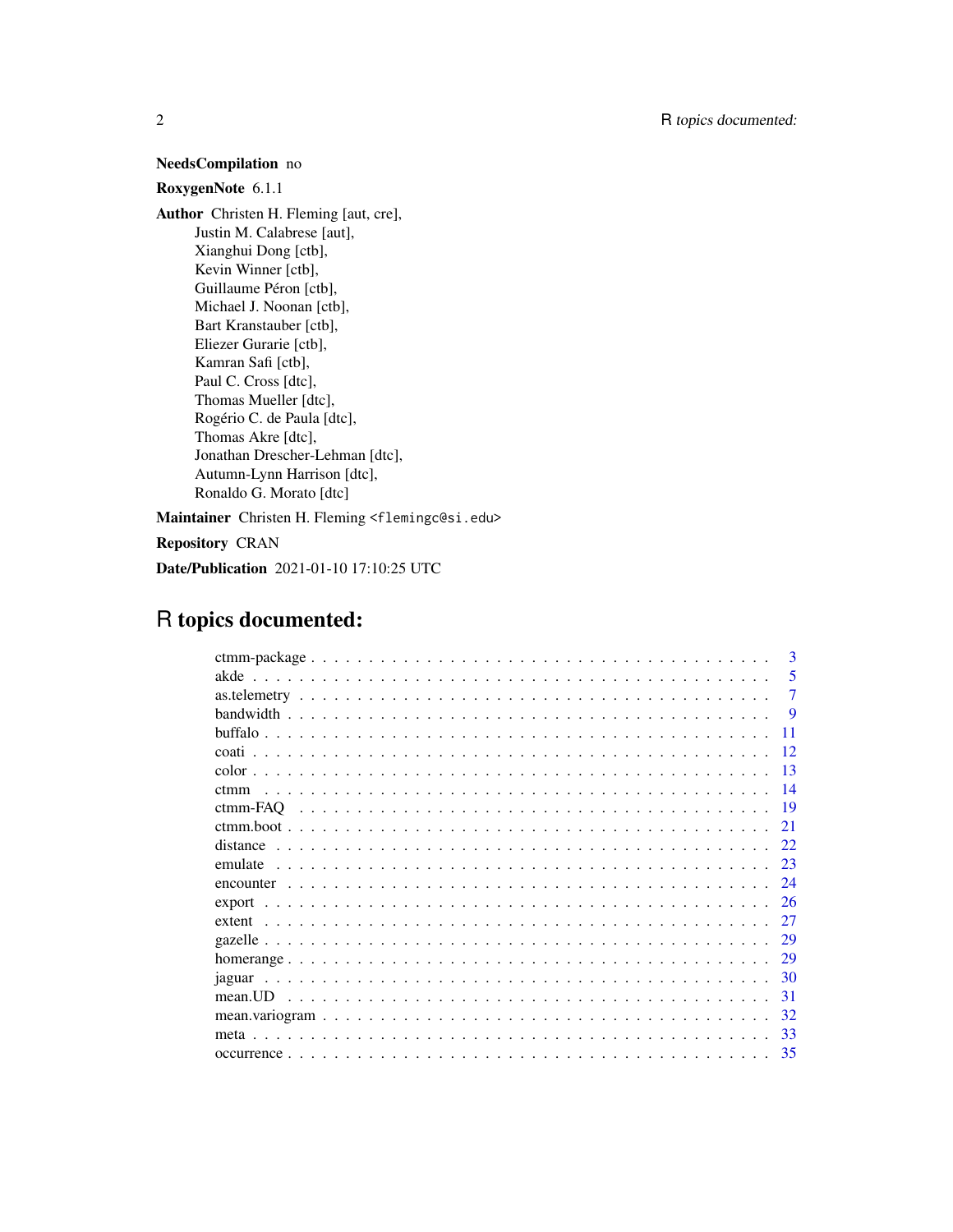<span id="page-2-0"></span>

|                                                                                                                                                                                                                                                                                                                                                                                                                                                                                                          | -69 |
|----------------------------------------------------------------------------------------------------------------------------------------------------------------------------------------------------------------------------------------------------------------------------------------------------------------------------------------------------------------------------------------------------------------------------------------------------------------------------------------------------------|-----|
|                                                                                                                                                                                                                                                                                                                                                                                                                                                                                                          | 68  |
|                                                                                                                                                                                                                                                                                                                                                                                                                                                                                                          | 66  |
|                                                                                                                                                                                                                                                                                                                                                                                                                                                                                                          | 65  |
| uere                                                                                                                                                                                                                                                                                                                                                                                                                                                                                                     | 63  |
|                                                                                                                                                                                                                                                                                                                                                                                                                                                                                                          | 62  |
|                                                                                                                                                                                                                                                                                                                                                                                                                                                                                                          | 60  |
|                                                                                                                                                                                                                                                                                                                                                                                                                                                                                                          | 59  |
| $\mathcal{L}_{\mathcal{A}}(\mathcal{A})=\mathcal{L}_{\mathcal{A}}(\mathcal{A})=\mathcal{L}_{\mathcal{A}}(\mathcal{A})=\mathcal{L}_{\mathcal{A}}(\mathcal{A})=\mathcal{L}_{\mathcal{A}}(\mathcal{A})=\mathcal{L}_{\mathcal{A}}(\mathcal{A})=\mathcal{L}_{\mathcal{A}}(\mathcal{A})=\mathcal{L}_{\mathcal{A}}(\mathcal{A})=\mathcal{L}_{\mathcal{A}}(\mathcal{A})=\mathcal{L}_{\mathcal{A}}(\mathcal{A})=\mathcal{L}_{\mathcal{A}}(\mathcal{A})=\mathcal{L}_{\mathcal{A}}(\mathcal{A})=\mathcal{$<br>speed | .56 |
| simulate.ctmm.                                                                                                                                                                                                                                                                                                                                                                                                                                                                                           | 54  |
| select                                                                                                                                                                                                                                                                                                                                                                                                                                                                                                   | -53 |
|                                                                                                                                                                                                                                                                                                                                                                                                                                                                                                          | 50  |
|                                                                                                                                                                                                                                                                                                                                                                                                                                                                                                          | 49  |
|                                                                                                                                                                                                                                                                                                                                                                                                                                                                                                          | 47  |
|                                                                                                                                                                                                                                                                                                                                                                                                                                                                                                          | 45  |
| $periodogram \dots \dots \dots \dots \dots \dots \dots \dots \dots \dots \dots \dots \dots \dots \dots \dots \dots$                                                                                                                                                                                                                                                                                                                                                                                      | 43  |
|                                                                                                                                                                                                                                                                                                                                                                                                                                                                                                          | 42  |
|                                                                                                                                                                                                                                                                                                                                                                                                                                                                                                          | 40  |
| outlie                                                                                                                                                                                                                                                                                                                                                                                                                                                                                                   | 39  |
|                                                                                                                                                                                                                                                                                                                                                                                                                                                                                                          | 37  |

ctmm-package *Continuous-time movement modeling*

#### Description

Functions for identifying, fitting, and applying continuous-space, continuous-time stochastic movement models to animal tracking data. The package is described in Calabrese & Fleming (2016) <doi:10.1111/2041-210X.12559> and its models and methods are based on those introduced in Fleming & Calabrese et al (2014) <doi:10.1086/675504>, Fleming et al (2014) <doi:10.1111/2041- 210X.12176>, Fleming et al (2015) <doi:10.1103/PhysRevE.91.032107>, Fleming et al (2015) <doi:10.1890/14-2010.1>, Fleming et al (2016) <doi:10.1890/15-1607>, Péron & Fleming et al (2016) <doi:10.1186/s40462-016-0084-7>, Fleming & Calabrese (2017) <doi:10.1111/2041-210X.12673>, Péron et al (2017) <doi:10.1002/ecm.1260>, Fleming et al (2017) <doi:10.1016/j.ecoinf.2017.04.008>, Fleming et al (2018) <doi:10.1002/eap.1704>, Winner & Noonan et al (2018) <doi:10.1111/2041- 210X.13027>, Fleming et al (2019) <doi:10.1111/2041-210X.13270>, Noonan & Fleming et al (2019) <doi:10.1186/s40462-019-0177-1>, Fleming et al (2020) <doi:10.1101/2020.06.12.130195>, and Noonan et al (2020) <doi:10.1101/2020.08.24.261628>.

### Details

| Package: | ctmm       |
|----------|------------|
| Type:    | Package    |
| Version: | 0.6.0      |
| Date:    | 2021-01-08 |
| License: | $GPI - 3$  |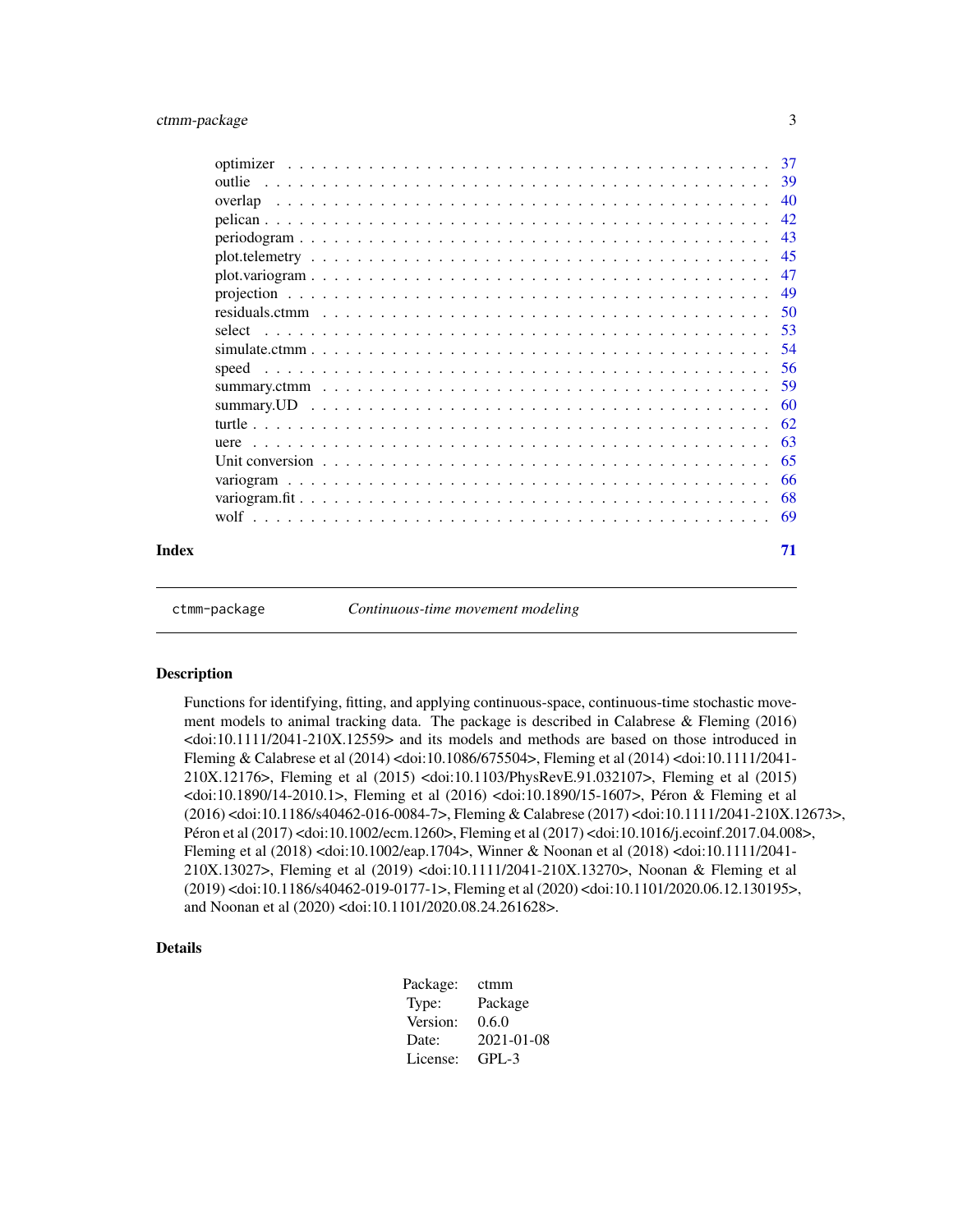- [CTMM Initiative](http://biology.umd.edu/movement.html)
- [Movement of Life](https://movementoflife.si.edu/analytical-tools/)
- [CRAN package](https://CRAN.R-project.org/package=ctmm)
- [Github project](https://github.com/ctmm-initiative/ctmm)
- [Source packages](http://www2.physics.umd.edu/~hfleming/)
- [Github reference](https://ctmm-initiative.github.io/ctmm/)
- [Google group](https://groups.google.com/g/ctmm-user)
- [ctmm-FAQ](#page-18-1)

### Author(s)

Christen H. Fleming and Justin M. Calabrese

Maintainer: Christen H. Fleming <flemingc@si.edu>

#### References

C. H. Fleming, J. M. Calabrese, T. Mueller, K. A. Olson, P. Leimgruber, W. F. Fagan, "From finescale foraging to home ranges: A semi-variance approach to identifying movement modes across spatiotemporal scales", The American Naturalist, 183:5, E154-E167 (2014) doi: [10.1086/675504.](https://doi.org/10.1086/675504)

C. H. Fleming, J. M. Calabrese, T. Mueller, K. A. Olson, P. Leimgruber, W. F. Fagan, "Non-Markovian maximum likelihood estimation of autocorrelated movement processes", Methods in Ecology and Evolution, 5:5 462-472 (2014) doi: [10.1111/2041210X.12176.](https://doi.org/10.1111/2041-210X.12176)

C. H. Fleming, Y. Subaşı, J. M. Calabrese, "A maximum-entropy description of animal movement", Physical Review E, 91, 032107 (2015) doi: [10.1103/PhysRevE.91.032107.](https://doi.org/10.1103/PhysRevE.91.032107)

C. H. Fleming, W. F. Fagan, T. Mueller, K. A. Olson, P. Leimgruber, J. M. Calabrese, "Rigorous home-range estimation with movement data: A new autocorrelated kernel-density estimator", Ecology, 96:5, 1182-1188 (2015) doi: [10.1890/142010.1.](https://doi.org/10.1890/14-2010.1)

J. M. Calabrese, C. H. Fleming, "ctmm: an R package for analyzing animal relocation data as a continuous-time stochastic process", Methods in Ecology and Evolution, 7:9, 1124-1132 (2016) doi: [10.1111/2041210X.12559.](https://doi.org/10.1111/2041-210X.12559)

C. H. Fleming, W. F. Fagan, T. Mueller, K. A. Olson, P. Leimgruber, J. M. Calabrese, "Estimating where and how animals travel: An optimal framework for path reconstruction from autocorrelated tracking data", Ecology, 97:3, 576-582 (2016) doi: [10.1890/151607.1.](https://doi.org/10.1890/15-1607.1)

G. Péron, C. H. Fleming, R. C. de Paula, J. M. Calabrese, "Uncovering periodic patterns of space use in animal tracking data with periodograms, including a new algorithm for the Lomb-Scargle periodogram and improved randomization tests", Movement Ecology, 4:19 (2016) doi: [10.1186/](https://doi.org/10.1186/s40462-016-0084-7) [s4046201600847.](https://doi.org/10.1186/s40462-016-0084-7)

C. H. Fleming, J. M. Calabrese, "A new kernel-density estimator for accurate home-range and species-range area estimation", Methods in Ecology and Evolution, 8:5, 571-579 (2017) doi: [10.1111](https://doi.org/10.1111/2041-210X.12673)/ [2041210X.12673.](https://doi.org/10.1111/2041-210X.12673)

G. Péron, C. H. Fleming, R. C. de Paula, N. Mitchell, M. Strohbach, P. Leimgruber, J. M. Calabrese, "Periodic continuous-time movement models uncover behavioral changes of wild canids along anthropization gradients", Ecological Monographs 87:3, 442-456 (2017) doi: [10.1002/ecm.1260](https://doi.org/10.1002/ecm.1260)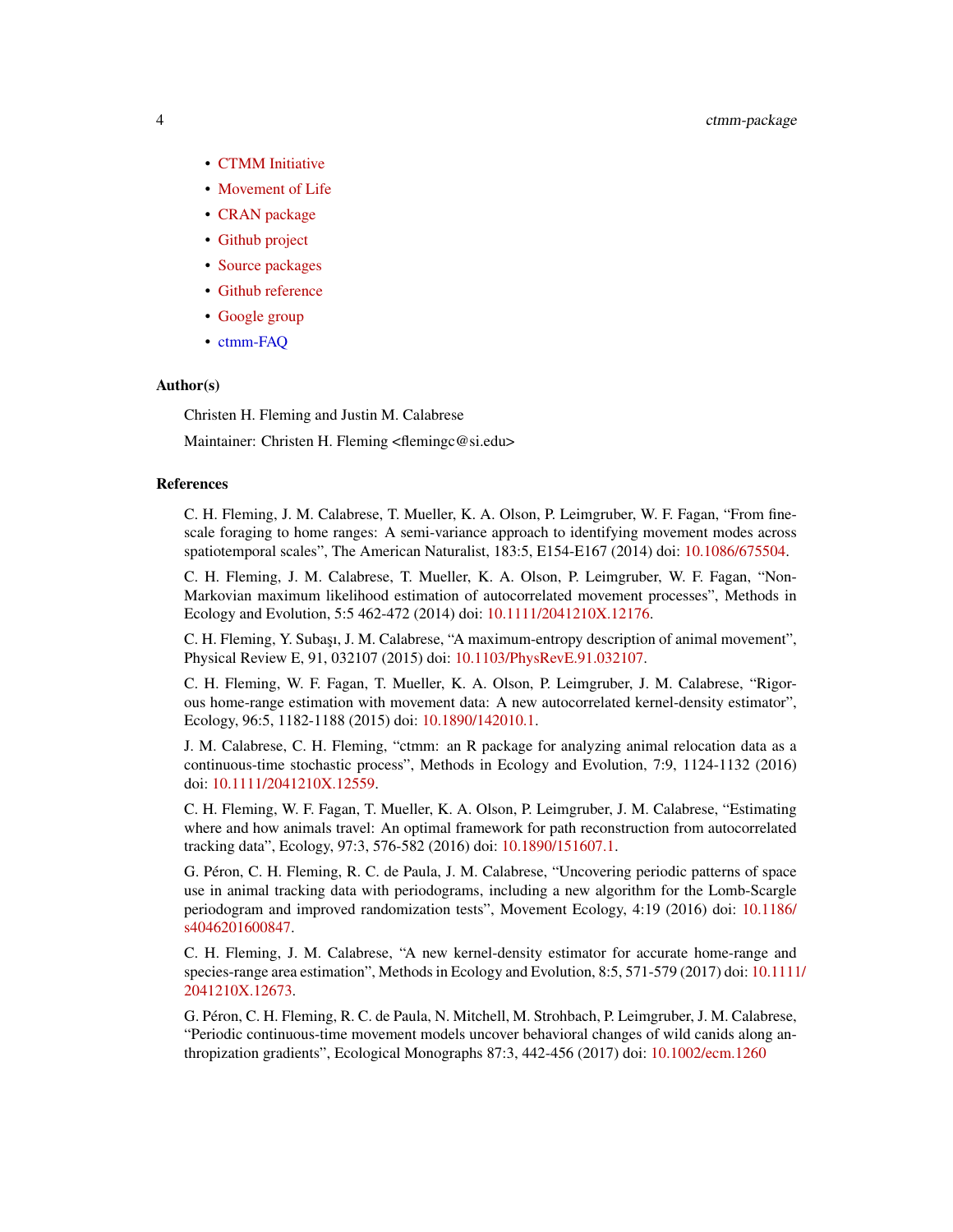<span id="page-4-0"></span>akde 5 metal 2008 ble stats and the stats of the stats of the stats of the stats of the stats of the stats of the stats of the stats of the stats of the stats of the stats of the stats of the stats of the stats of the stat

C. H. Fleming, D. Sheldon, E. Gurarie, W. F. Fagan, S. LaPoint, J. M. Calabrese, "Kálmán filters for continuous-time movement models", Ecological Informatics, 40, 8-21 (2017) doi: [10.1016/](https://doi.org/10.1016/j.ecoinf.2017.04.008) [j.ecoinf.2017.04.008.](https://doi.org/10.1016/j.ecoinf.2017.04.008)

C. H. Fleming, D. Sheldon, W. F. Fagan, P. Leimgruber, T. Mueller, D. Nandintsetseg, M. J. Noonan, K. A. Olson, E. Setyawan, A. Sianipar, J. M. Calabrese, "Correcting for missing and irregular data in home-range estimation", Ecological Applications, 28:4, 1003-1010 (2018) doi: [10.1002/eap.1704.](https://doi.org/10.1002/eap.1704)

K. Winner, M. J. Noonan, C. H. Fleming, K. Olson, T. Mueller, D. Sheldon, J. M. Calabrese. "Statistical inference for home range overlap", Methods in Ecology and Evolution, 9:7, 1679-1691 (2018) doi: [10.1111/2041210X.13027.](https://doi.org/10.1111/2041-210X.13027)

C. H. Fleming, M. J. Noonan, E. P. Medici, J. M. Calabrese, "Overcoming the challenge of small effective sample sizes in home-range estimation", Methods in Ecology and Evolution 10:10, 1679- 1689 (2019) doi: [10.1111/2041210X.13270.](https://doi.org/10.1111/2041-210X.13270)

M. J. Noonan, C. H. Fleming, T. S. Akre, J. Drescher-Lehman, E. Gurarie, A.-L. Harrison, R. Kays, Justin Calabrese, "Scale-insensitive estimation of speed and distance traveled from animal tracking data", Movement Ecology, 7:35 (2019) doi: [10.1186/s4046201901771.](https://doi.org/10.1186/s40462-019-0177-1)

<span id="page-4-1"></span>

akde *Calculate an autocorrelated kernel density estimate*

### **Description**

This function calculates autocorrelated kernel density home-range estimates from telemetry data and a corresponding continuous-time movement model.

### Usage

akde(data,CTMM,VMM=NULL,debias=TRUE,weights=FALSE,smooth=TRUE,error=0.001,res=10, grid=NULL,...)

### Arguments

| data        | 2D timeseries telemetry data represented as a telemetry object or list of ob-<br>jects.         |
|-------------|-------------------------------------------------------------------------------------------------|
| <b>CTMM</b> | A ctmm movement model from the output of ctmm. fit or list of objects.                          |
| <b>VMM</b>  | An optional vertical ctmm object for 3D home-range calculation.                                 |
| debias      | Debias the distribution for area estimation (AKDEc).                                            |
| smooth      | "Smooth" out errors from the data.                                                              |
| weights     | Optimally weight the data to account for temporal sampling bias (See bandwidth<br>for details). |
| error       | Target probability error.                                                                       |
| res         | Number of grid points along each axis, relative to the bandwidth.                               |
| grid        | Optional grid specification via raster, UD, or list of arguments (See 'Details'<br>below).      |
| $\cdots$    | Arguments passed to all instances of bandwidth.                                                 |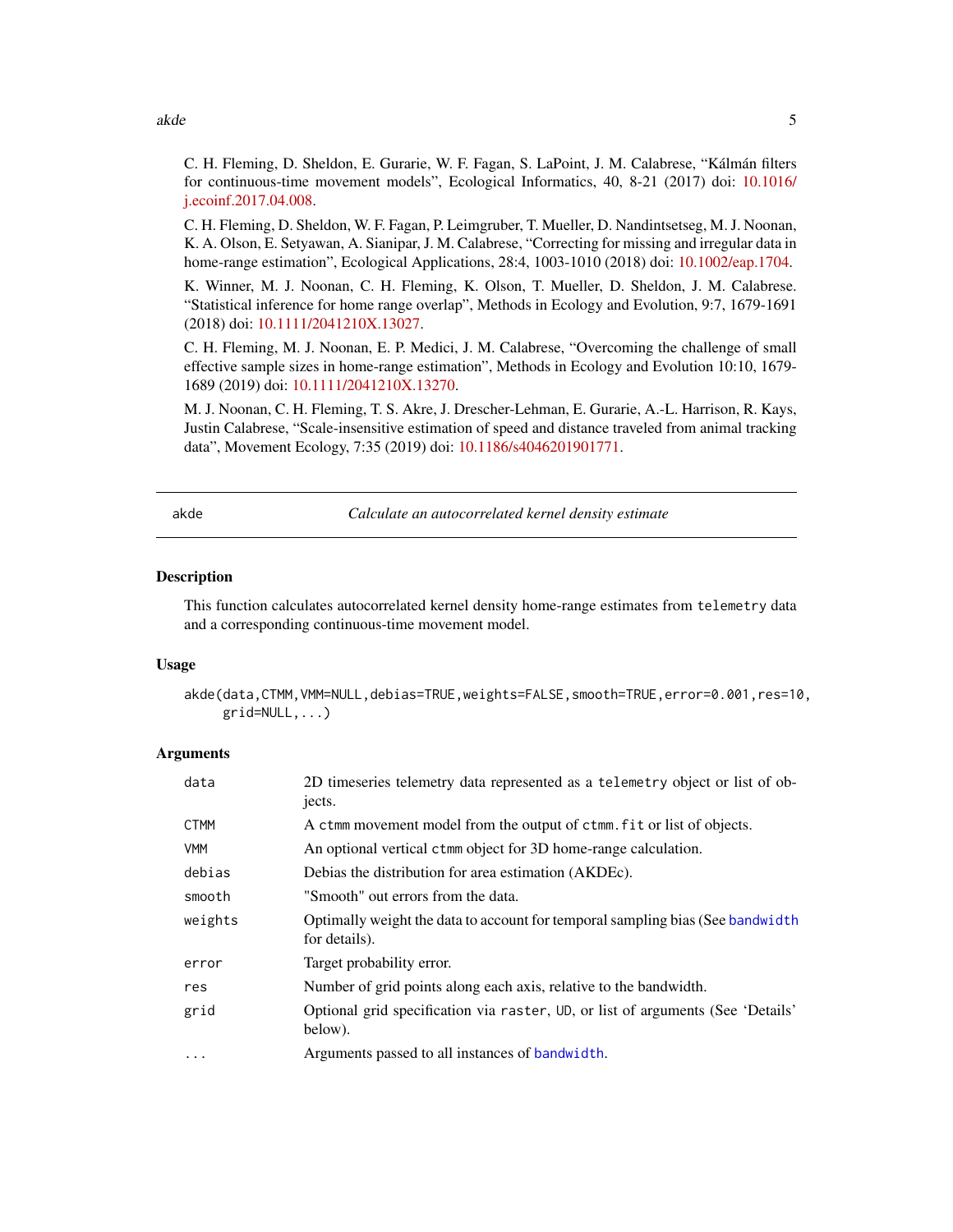For weighted AKDE, please note additional ... arguments passed to [bandwidth](#page-8-1), which can have a large impact on computation time in certain cases.

When feeding in lists of telemetry and ctmm objects, all UDs will be calculated on the same grid. These UDs can be averaged with the mean. UD command.

If a UD or raster object is supplied in the grid argument, then the estimate will be calculated on the same grid. Alternatively, a list of grid arguments can be supplied, with any of the following components:

r A list with vectors x and y that define the grid-cell midpoints.

dr A vector setting the x and y cell widths in meters. Equivalent to [res](#page-0-0) for raster objects.

[extent](#page-26-1) The  $x-y$  extent of the grid cells, formatted as from the output of extent.

align.to.origin Logical value indicating that cell midpoint locations are aligned to be an integer number of dr steps from the projection origin.

### Value

Returns a UD object: a list with the sampled grid line locations r\$x and r\$y, the extent of each grid cell dr, the probability density and cumulative distribution functions evaluated on the sampled grid locations PDF & CDF, the optimal bandwidth matrix H, and the effective sample size of the data in DOF.H.

#### **Note**

In the case of coarse grids, the value of PDF in a grid cell corresponds to the average probability density over the entire rectangular cell.

The PDF estimate is not re-normalized to 1, and may fall short of this by the target numerical error. If inspecting quantiles that are very far from the data, the quantiles may hit the grid boundary or become erratic, making it necessary to reduce the numerical error target. However, default arguments should be able to render any quantiles of reasonable accuracy.

Prior to ctmm v0.3.2, the default AKDE method was the autocorrelated Gaussian reference function bandwidth. Starting in v0.3.2, the default AKDE method is the autocorrelated Gaussian reference function bandwidth with debiased area.

Prior to ctmm v0.3.1, AKDEs included only errors due to autocorrelation uncertainty, which are insignificant in cases such as IID data. Starting in v0.3.1, akde calculated an effective sample size DOF.H and used this to estimate area uncertainty under a Gaussian reference function approxmation. In v0.3.2, this method was further improved to use DOF. area from the Gaussian reference function approximation.

### Author(s)

C. H. Fleming and K. Winner.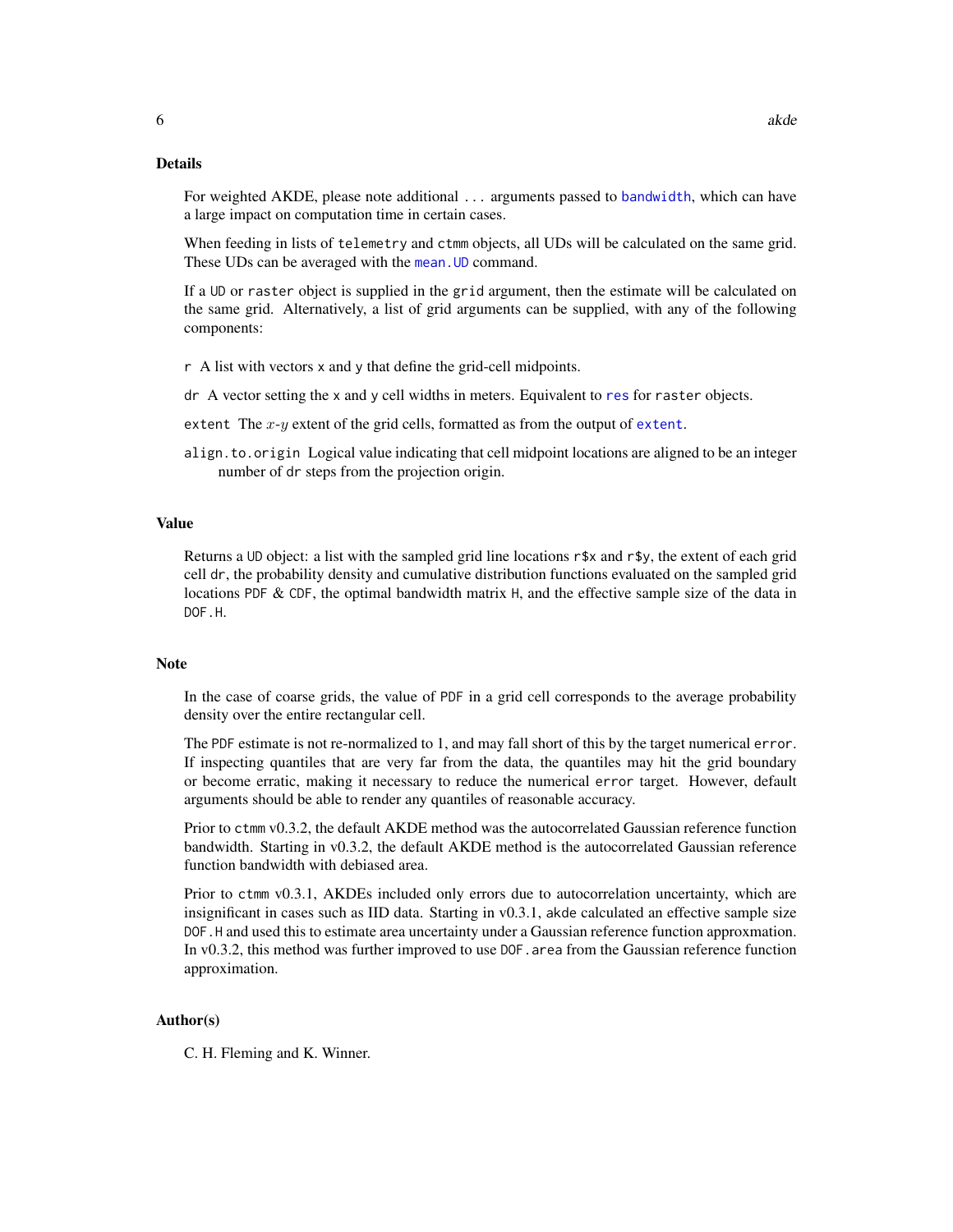### <span id="page-6-0"></span>as.telemetry 7

#### References

C. H. Fleming, W. F. Fagan, T. Mueller, K. A. Olson, P. Leimgruber, J. M. Calabrese, "Rigorous home-range estimation with movement data: A new autocorrelated kernel-density estimator", Ecology, 96:5, 1182-1188 (2015) doi: [10.1890/142010.1.](https://doi.org/10.1890/14-2010.1)

C. H. Fleming, J. M. Calabrese, "A new kernel-density estimator for accurate home-range and species-range area estimation", Methods in Ecology and Evolution, 8:5, 571-579 (2017) doi: [10.1111](https://doi.org/10.1111/2041-210X.12673)/ [2041210X.12673.](https://doi.org/10.1111/2041-210X.12673)

C. H. Fleming, D. Sheldon, W. F. Fagan, P. Leimgruber, T. Mueller, D. Nandintsetseg, M. J. Noonan, K. A. Olson, E. Setyawan, A. Sianipar, J. M. Calabrese, "Correcting for missing and irregular data in home-range estimation", Ecological Applications, 28:4, 1003-1010 (2018) doi: [10.1002/eap.1704.](https://doi.org/10.1002/eap.1704)

#### See Also

[bandwidth](#page-8-1), [mean.UD](#page-30-1), [raster,UD-method](#page-0-0)

### Examples

```
# Load package and data
library(ctmm)
data(buffalo)
Cilla <- buffalo$Cilla
# calculate fit guess object
GUESS <- ctmm.guess(Cilla,interactive=FALSE)
# in general, you should be running ctmm.select here instead of ctmm.fit
FIT <- ctmm.fit(Cilla,GUESS)
# Compute akde object
UD <- akde(Cilla,FIT)
# Plot data with AKDE contours
```

```
plot(Cilla,UD=UD)
```
<span id="page-6-1"></span>as.telemetry *Import, coerce, and summarize MoveBank data*

#### Description

Functions to import MoveBank csv files, data.frame, and Move objects, coerce them into telemetry objects, and summarize them.

#### Usage

as.telemetry(object,timeformat="",timezone="UTC",projection=NULL,datum=NULL,timeout=Inf, na.rm="row",mark.rm=FALSE,keep=FALSE,drop=TRUE,...)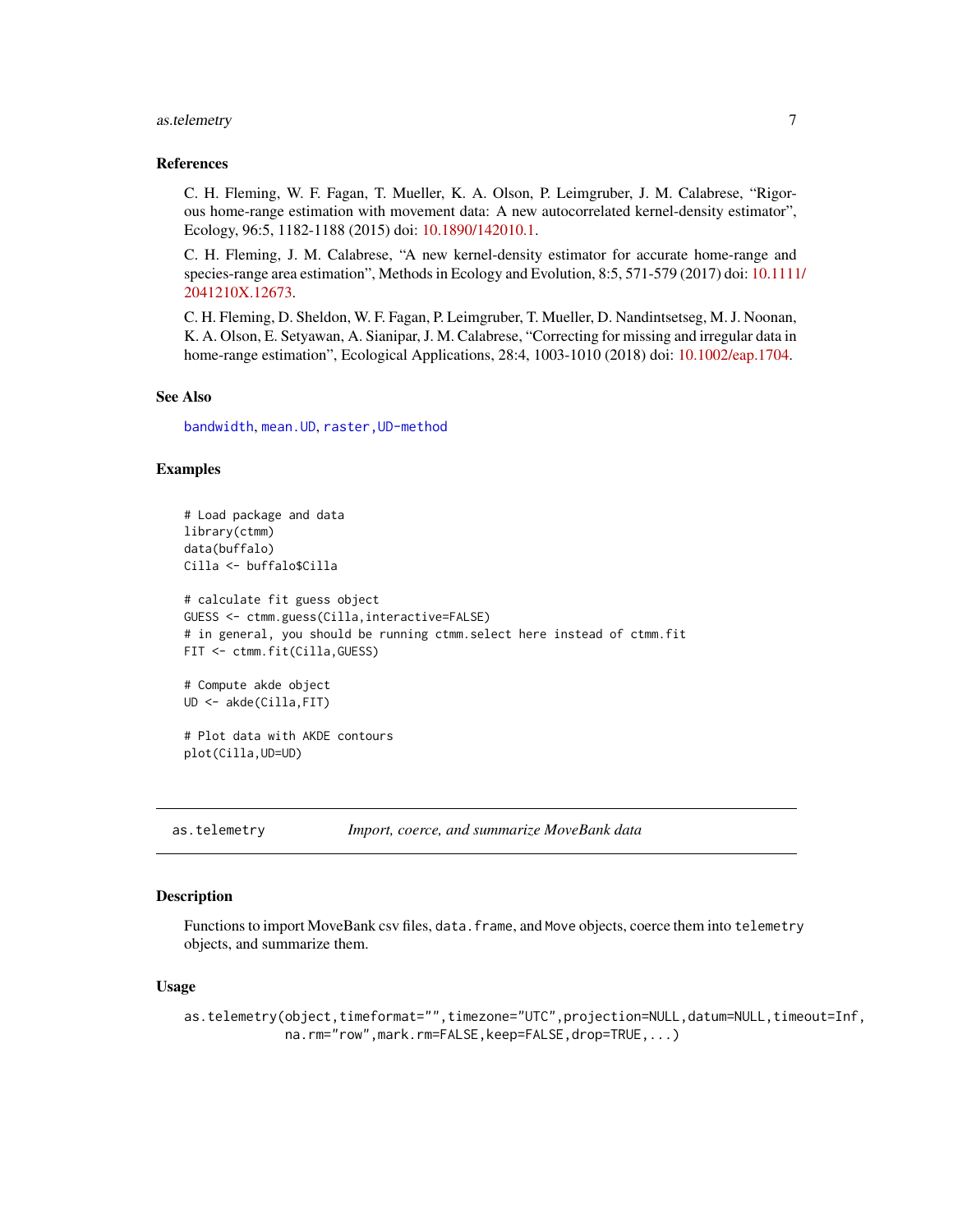```
## S3 method for class 'character'
as.telemetry(object,timeformat="",timezone="UTC",projection=NULL,datum=NULL,timeout=Inf,
             na.rm="row",mark.rm=FALSE,keep=FALSE,drop=TRUE,...)
## S3 method for class 'data.frame'
as.telemetry(object,timeformat="",timezone="UTC",projection=NULL,datum=NULL,timeout=Inf,
             na.rm="row",mark.rm=FALSE,keep=FALSE,drop=TRUE,...)
## S3 method for class 'Move'
as.telemetry(object,timeformat="",timezone="UTC",projection=NULL,datum=NULL,timeout=Inf,
             na.rm="row",mark.rm=FALSE,keep=FALSE,drop=TRUE,...)
## S3 method for class 'telemetry'
summary(object,...)
head(x, \ldots)## S3 method for class 'telemetry'
head(x, n=6L, \ldots)tail(x,...)## S3 method for class 'telemetry'
tail(x,n=6L,...)
```
### Arguments

| object      | A MoveBank CSV filename, MoveBank data. frame object, or Move object to<br>coerce, or a telemetry object to summarize.                  |
|-------------|-----------------------------------------------------------------------------------------------------------------------------------------|
| timeformat  | Format argument for strptime, corresponding to the input data.                                                                          |
| timezone    | Timezone argument for strptime, corresponding to the input data.                                                                        |
| projection  | Optional PROJ.4 projection argument to be fed to $\frac{spT}{r}$ ansform, for the output<br>telemetry object.                           |
| datum       | Optional PROJ.4 projection argument to specify the <b>input</b> longitude-latitude<br>datum. The default is WGS84.                      |
| timeout     | GPS location fix timeout value (seconds) for assigning a "timed-out" location<br>class.                                                 |
| $na$ . $rm$ | If some values are NA in the data frame, are the rows (times) deleted or are the<br>columns (data types) deleted.                       |
| mark.rm     | Delete Movebank manually marked outliers. Also see outlie.                                                                              |
| keep        | Retain additonal columns after coercion. keep=TRUE retains all columns, while<br>individual columns to retain can be specified by name. |
| drop        | Only return a telemetry object for one individual if TRUE. Always return a list<br>of telemetry objects if FALSE.                       |
| $\cdots$    | Optional arguments to be fed to fread or read.csv, in the case of compressed<br>files.                                                  |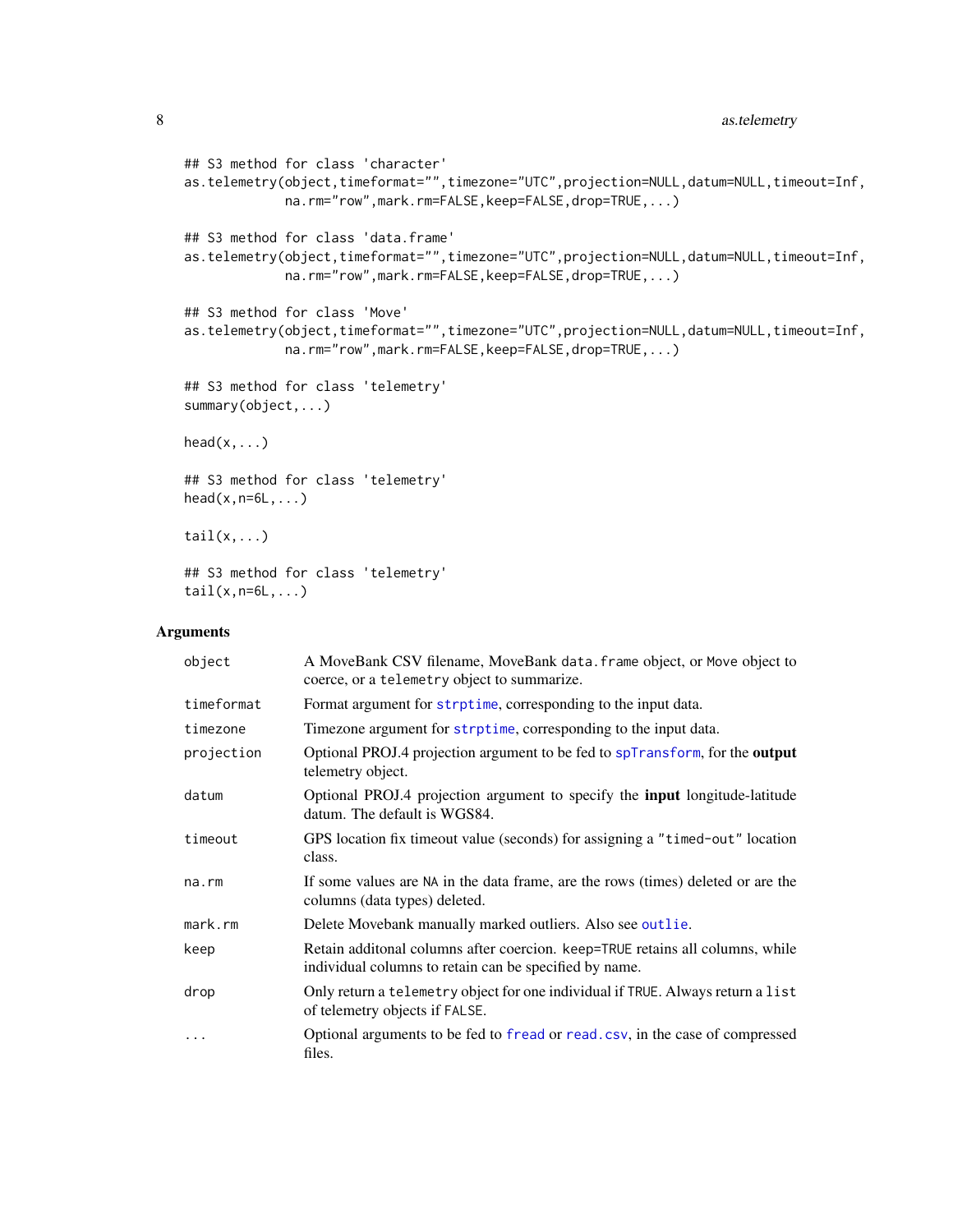### <span id="page-8-0"></span>bandwidth 90 and 200 and 200 and 200 and 200 and 200 and 200 and 200 and 200 and 200 and 200 and 200 and 200 and 200 and 200 and 200 and 200 and 200 and 200 and 200 and 200 and 200 and 200 and 200 and 200 and 200 and 200 a

|   | telemetry object.                                                              |
|---|--------------------------------------------------------------------------------|
| n | Number of rows to return, if positive, or number of rows to omit, if negative. |

## Details

If no projection argument is specified, a two-point equidistant projection is calculated that should be good for most range resident and migratory species. Global migrations that are not along one geodesic (locally straight line) will probably suffer distortion.

as.telemetry assumes [Movebank naming conventions.](https://www.movebank.org/node/2381) Sufficient MoveBank columns include individual.local.identifier (or tag.local.identifier), timestamp, location.long and location.lat, while the optional Movebank columns include (E-OBS) eobs.horizontal.accuracy.estimate, (Telonics) GPS.Horizontal.Error, GPS.HDOP, (Argos) Argos.orientation, Argos.semi.minor and Argos.semi.major or Argos.location.class, etc.. To have all columns detected and not overwrite eachother's information, it is best to have only one tracking device model per file imported. Multiple deployments on a single individual can be merged afterwards.

### Value

as.telemetry returns a single telemetry object or list of telemetry objects if multiple animals are identified.

#### Author(s)

C. H. Fleming, X. Dong, B. Kranstauber, G. Péron, and K. Safi.

#### See Also

[plot.telemetry](#page-44-1), [SpatialPoints.telemetry](#page-25-1), [uere](#page-62-1).

<span id="page-8-1"></span>

bandwidth *Calculate the optimal bandwidth matrix of movement data*

#### Description

This function calculates the optimal bandwidth matrix (kernel covariance) for a two-dimensional animal tracking dataset, given an autocorrelated movement model (Fleming et al, 2015). This optimal bandwidth can fully take into account all autocorrelation in the data, assuming it is captured by the movement model.

#### Usage

```
bandwidth(data,CTMM,VMM=NULL,weights=FALSE,fast=TRUE,dt=NULL,precision=1/2,PC="Markov",
  verbose=FALSE, trace=FALSE)
```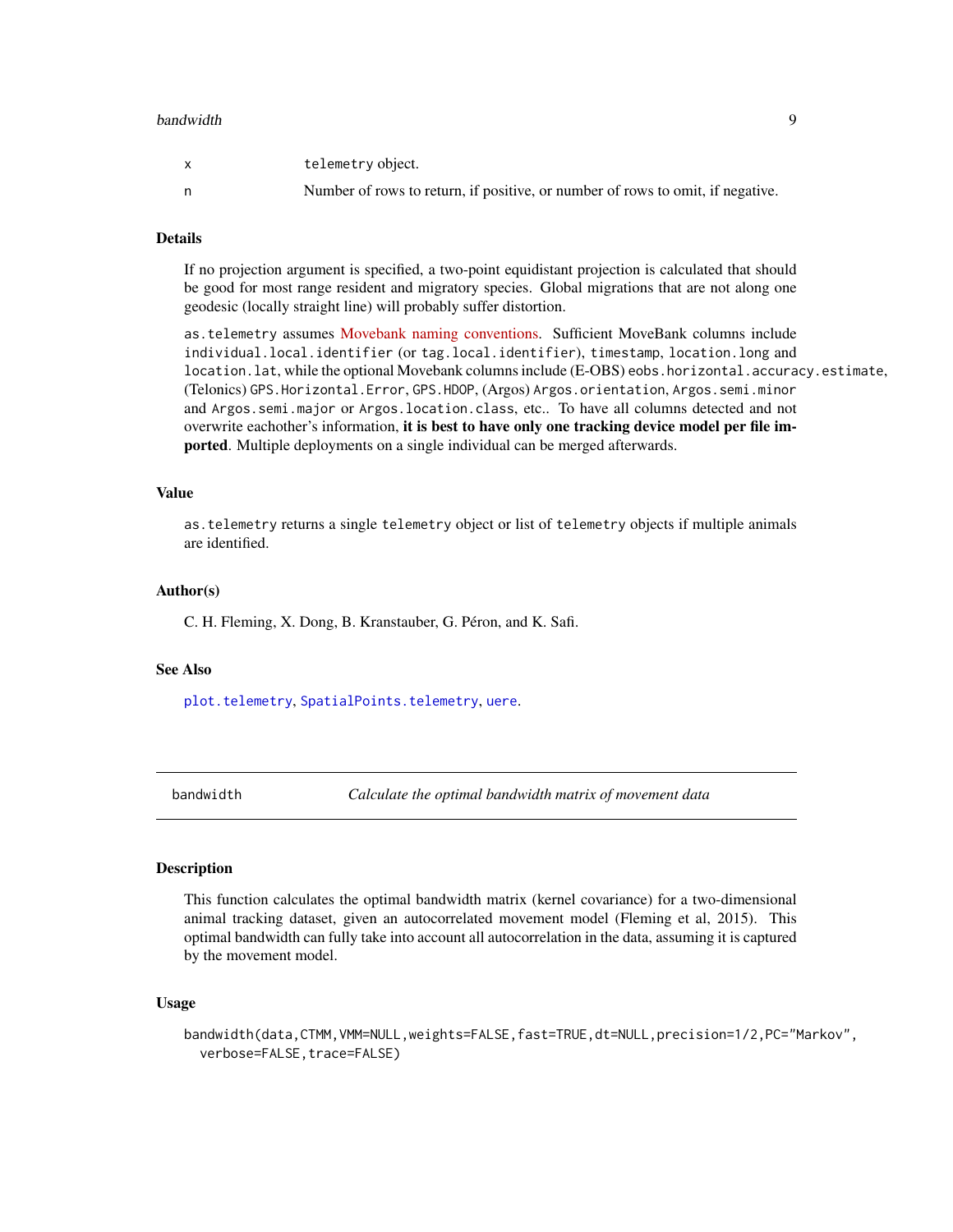#### Arguments

| data        | 2D timeseries telemetry data represented as a telemetry object.                                                                                                                            |
|-------------|--------------------------------------------------------------------------------------------------------------------------------------------------------------------------------------------|
| <b>CTMM</b> | A ctmm movement model as from the output of ctmm. fit.                                                                                                                                     |
| <b>VMM</b>  | An optional vertical ctmm object for 3D bandwidth calculation.                                                                                                                             |
| weights     | By default, the weights are taken to be uniform, whereas weights=TRUE will<br>optimize the weights.                                                                                        |
| fast        | Use FFT algorithms for weight optimization.                                                                                                                                                |
| dt          | Optional lag bin width for the FFT algorithm.                                                                                                                                              |
| precision   | Fraction of maximum possible digits of precision to target in weight optimiza-<br>tion. precision=1/2 results in about 7 decimal digits of precision if the pre-<br>conditioner is stable. |
| <b>PC</b>   | Preconditioner to use: can be "Markov", "circulant", "IID", or "direct".                                                                                                                   |
| verbose     | Optionally return the optimal weights, effective sample size DOF. H, and other<br>information along with the bandwidth matrix H.                                                           |
| trace       | Produce tracing information on the progress of weight optimization.                                                                                                                        |

#### Details

The weights=TRUE argument can be used to correct temporal sampling bias caused by autocorrelation. weights=TRUE will optimize n=length(data\$t) weights via constrained & preconditioned conjugate gradient algorithms. These algorithms have a few options that should be considered if the data are very irregular.

fast=TRUE grids the data with grid width dt and applies FFT algorithms, for a computational cost as low as  $O(n \log n)$  with only  $O(n)$  function evaluations. If no dt is specified, the minimum sampling interval min(diff(data\$t)) is used. If the data are irregular (permitting gaps), then dt may need to be several times smaller to avoid slow down. In this case, try setting trace=TRUE and decreasing dt until the interations speed up and the number of feasibility assessments becomes less than  $O(n)$ . On the other hand, if the data contain some very tiny time intervals, say 1 second among hourly sampled data, then the default dt setting will create an excessively high-resolution discretization of time, which will also cause slowdown. In this case CTMM should contain an error model and dt can likely be increased to a larger fraction of the median sampling interval.

fast=FALSE uses exact times and has a computational cost as low as  $O(n^2)$ , including  $O(n^2)$ function evaluations. With PC="direct" this method will produce a result that is exact to within machine precision, but with a computational cost of  $O(n^3)$ . <code>fast=FALSE</code> , <code>PC='direct'</code> is often the **fastest method with small datasets**, where  $n \leq O(1,000)$ , but scales terribly with larger datasets.

### Value

Returns a bandwidth matrix object, which is to be the optimal covariance matrix of the individual kernels of the kernel density estimate.

#### **Note**

To obtain a bandwidth scalar representing the variance of each kernel, a ctmm object with isotropic=TRUE is required. In this case, bandwidth will return bandwidth matrix with identical variances along its diagonal. Note that forcing isotropic=TRUE will provide an inaccurate estimate for very eccentric distributions.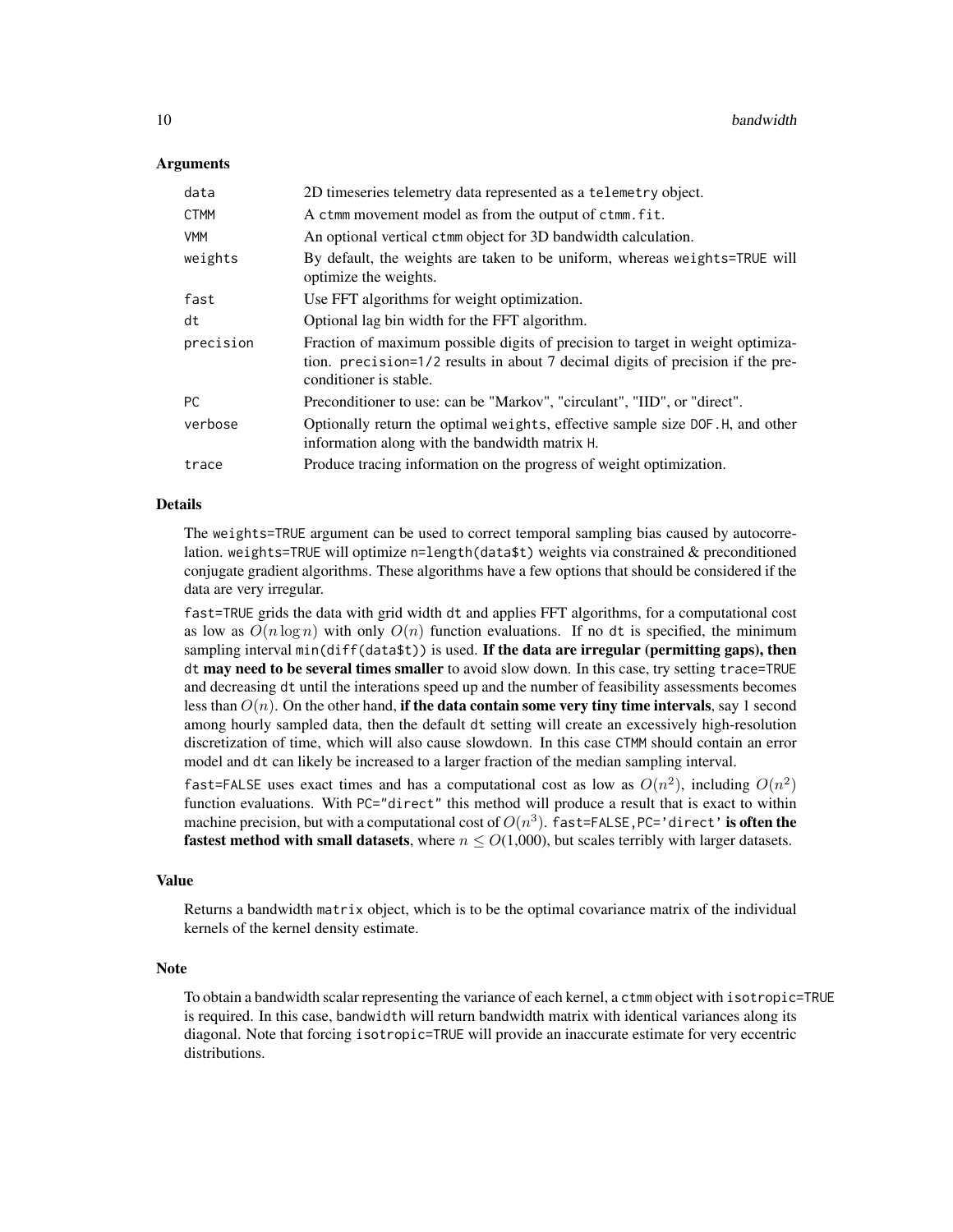#### <span id="page-10-0"></span>buffalo and the contract of the contract of the contract of the contract of the contract of the contract of the contract of the contract of the contract of the contract of the contract of the contract of the contract of th

#### Author(s)

C. H. Fleming.

#### References

T. F. Chan, "An Optimal Circulant Preconditioner for Toeplitz Systems", SIAM Journal on Scientific and Statistical Computing, 9:4, 766-771 (1988) doi: [10.1137/0909051.](https://doi.org/10.1137/0909051)

D. Marcotte, "Fast variogram computation with FFT", Computers and Geosciences 22:10, 1175- 1186 (1996) doi: [10.1016/S00983004\(96\)00026X.](https://doi.org/10.1016/S0098-3004(96)00026-X)

C. H. Fleming, W. F. Fagan, T. Mueller, K. A. Olson, P. Leimgruber, J. M. Calabrese, "Rigorous home-range estimation with movement data: A new autocorrelated kernel-density estimator", Ecology, 96:5, 1182-1188 (2015) doi: [10.1890/142010.1.](https://doi.org/10.1890/14-2010.1)

C. H. Fleming, D. Sheldon, W. F. Fagan, P. Leimgruber, T. Mueller, D. Nandintsetseg, M. J. Noonan, K. A. Olson, E. Setyawan, A. Sianipar, J. M. Calabrese, "Correcting for missing and irregular data in home-range estimation", Ecological Applications, 28:4, 1003-1010 (2018) doi: [10.1002/eap.1704.](https://doi.org/10.1002/eap.1704)

#### See Also

[akde](#page-4-1), [ctmm.fit](#page-13-1)

<span id="page-10-1"></span>buffalo *African buffalo GPS dataset from Kruger National Park, South Africa.*

#### Description

GPS data on six African buffalo. When using this dataset, please cite the original article by Getz et al (2007) and the Movebank data package (Cross et al, 2016).

#### Usage

data("buffalo")

### Format

A list of 6 telemetry objects.

### Note

In ctmm v0.3.2 the erroneous location fix 606 was removed from buffalo[[4]] "Pepper".

#### References

W. M. Getz, S. Fortmann-Roe, P. C. Cross, A. J. Lyons, S. J. Ryan, C. C. Wilmers. LoCoH: Nonparameteric kernel methods for constructing home ranges and utilization distributions. PLoS ONE 2:2, e207 (2007).

P. C. Cross, J. A. Bowers, C. T. Hay, J. Wolhuter, P. Buss, M. Hofmeyr, J. T. du Toit, W. M. Getz. Data from: Nonparameteric kernel methods for constructing home ranges and utilization distributions. Movebank Data Repository. DOI:10.5441/001/1.j900f88t (2016).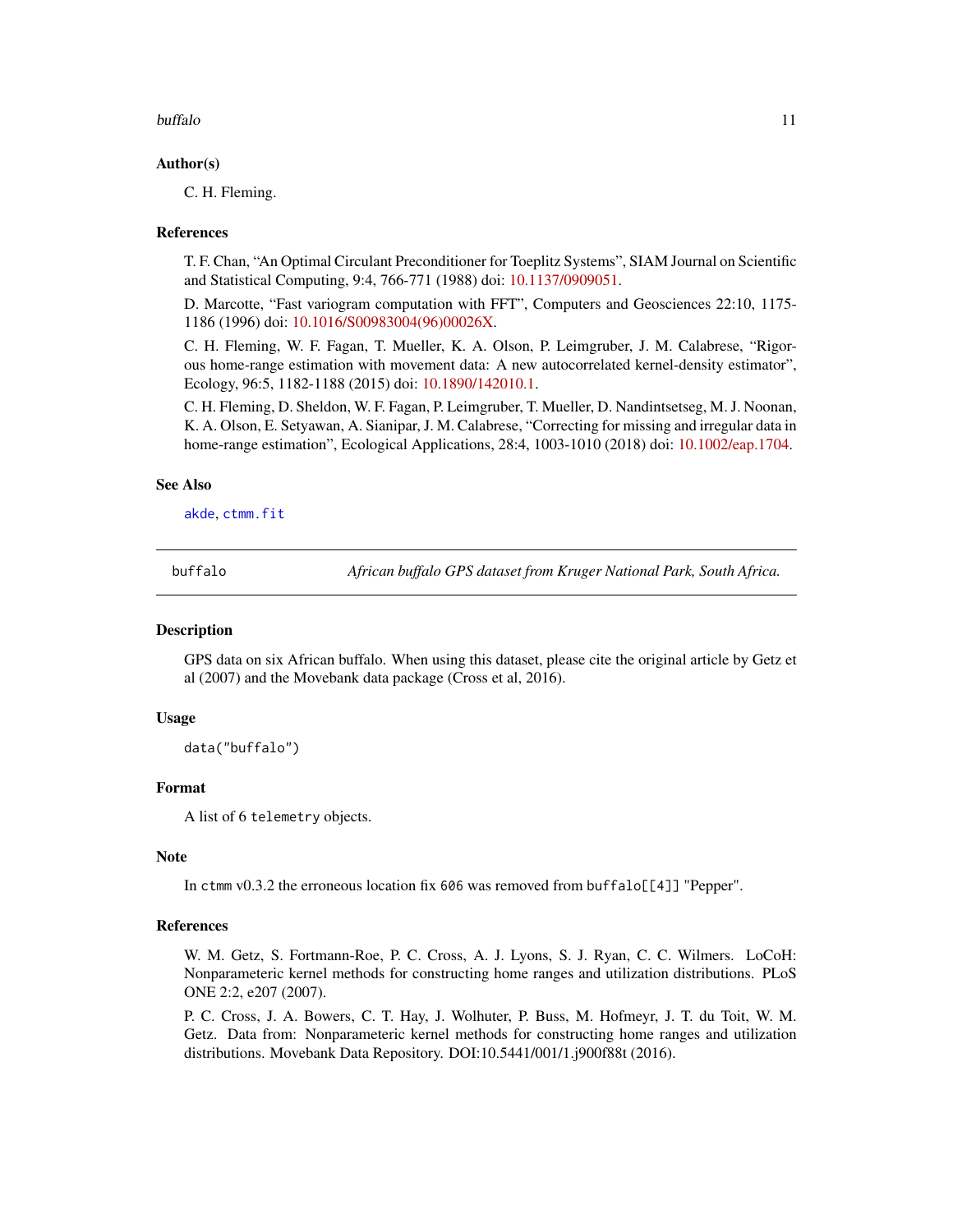### <span id="page-11-0"></span>See Also

[as.telemetry](#page-6-1), [plot.telemetry](#page-44-1), [coati](#page-11-1), [gazelle](#page-28-1), [jaguar](#page-29-1), [pelican](#page-41-1), [turtle](#page-61-1), [wolf](#page-68-1).

#### Examples

```
# Load package and data
library(ctmm)
data("buffalo")
# Extract movement data for a single animal
Cilla <- buffalo$Cilla
```
# Plot all sampled locations plot(Cilla)

<span id="page-11-1"></span>coati *Coatis on Barro Colorado Island, Panama.*

#### Description

GPS data on 2 coati. When using this dataset, please cite the original article by Powell et al (in preparation) and the Movebank data package (Kays and Hirsch, 2015).

#### Usage

data("coati")

#### Format

A list of 2 telemetry objects.

#### References

R. A. Powell, S. Ellwood, R. Kays. Stink or swim: techniques to meet the challenges for the study and conservation of small critters that hide, swim or climb and may otherwise make themselves unpleasant. In L. Harrington and D. W. Macdonald; Biology and Conservation of Mustelids and Procyonids (in preparation).

R. Kays, B. T. Hirsch Data from: Stink or swim: techniques to meet the challenges for the study and conservation of small critters that hide, swim or climb and may otherwise make themselves unpleasant. Movebank Data Repository. DOI:10.5441/001/1.41076dq1 (2015).

#### See Also

[as.telemetry](#page-6-1), [plot.telemetry](#page-44-1), [buffalo](#page-10-1), [gazelle](#page-28-1), [jaguar](#page-29-1), [pelican](#page-41-1), [turtle](#page-61-1), [wolf](#page-68-1).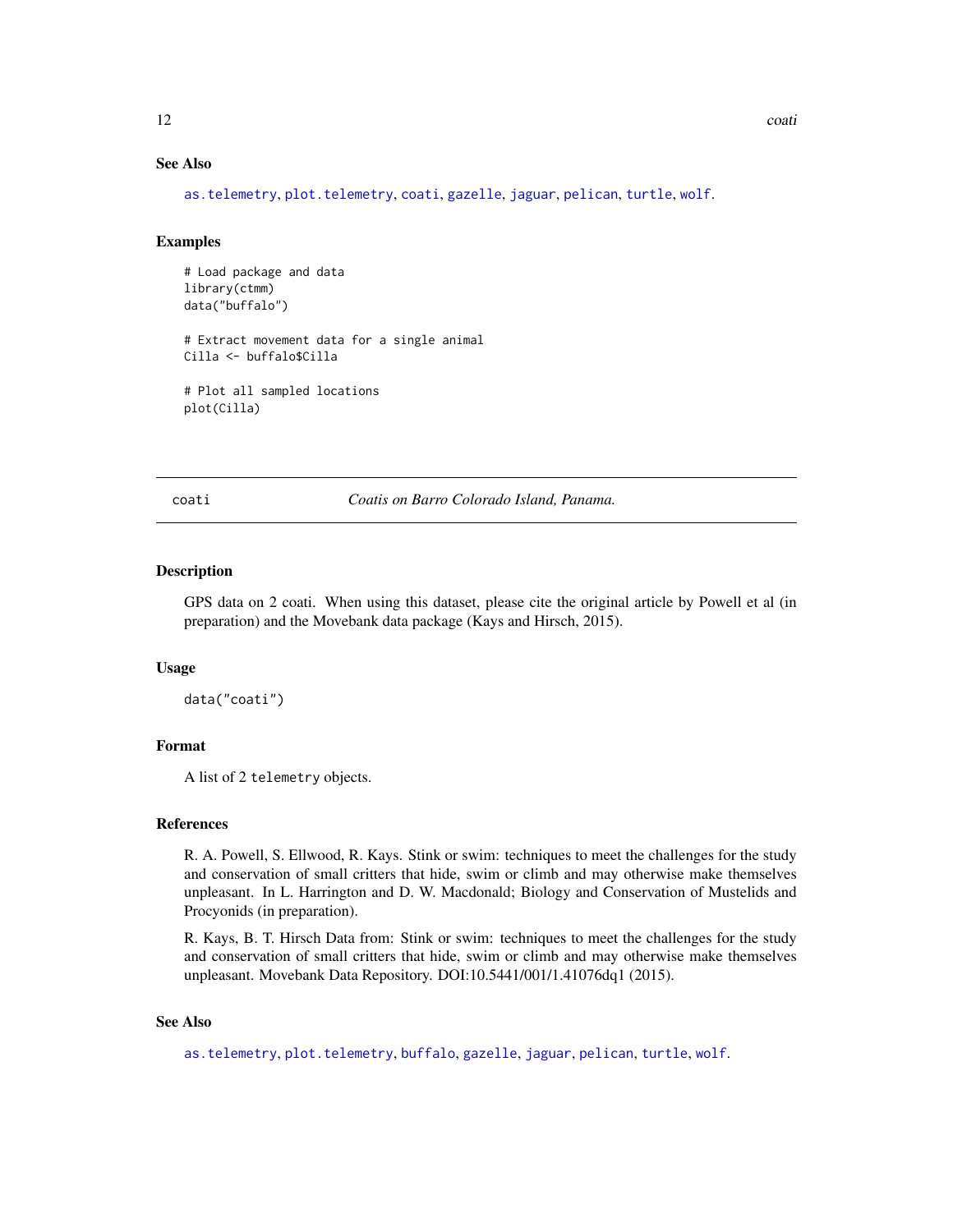<span id="page-12-0"></span>color to the color to the color of the color to the color to the color to the color to the color to the color

### Examples

```
# Load package and data
library(ctmm)
data("coati")
# Plot all sampled locations
plot(coati,col=rainbow(2))
```
color *Color telemetry objects by time*

### Description

These functions facilitate the coloring of tracks by annotating tracking data with time/location specific information and computing color arguments for plot.

### Usage

```
annotate(object,by="all",cores=1,...)
```

```
color(object,by="time",col.fn=NULL,alpha=1,dt=NULL,cores=1,...)
```
### Arguments

| object   | A telemetry object or list of objects. color can also take ctmm and UD objects.                                                                                                                     |
|----------|-----------------------------------------------------------------------------------------------------------------------------------------------------------------------------------------------------|
| by       | What to annotate or color times by. Options include "individual", "time",<br>"sun", "moon", "season", and "tropic" (see Details below). ctmm and UD<br>objects can only be colored by "individual". |
| col.fn   | Optional coloring function that can take a $[0,1]$ interval and alpha channel argu-<br>ment.                                                                                                        |
| alpha    | Base alpha channel value.                                                                                                                                                                           |
| dt       | Sampling interval specification for making oversampled times more transparent.<br>If NULL, the median will be used. Disabled if zero.                                                               |
| cores    | Number of annotations or overlap calculations to peform in parallel. $\cos=0$<br>will use all cores, while cores<0 will reserve abs(cores).                                                         |
| $\cdots$ | Additional arguments.                                                                                                                                                                               |

### Details

Annotated telemetry objects are required for color by arguments "sun", "moon", "season", or "tropic".

by="time" colors tracking data with a gradient that increases in time. by="sun" colors according to the sine of the sun's altitude, which is proportional to solar flux during daylight hours. by="moon" colors according to the illuminated fraction of the moon. by="season" colors according to the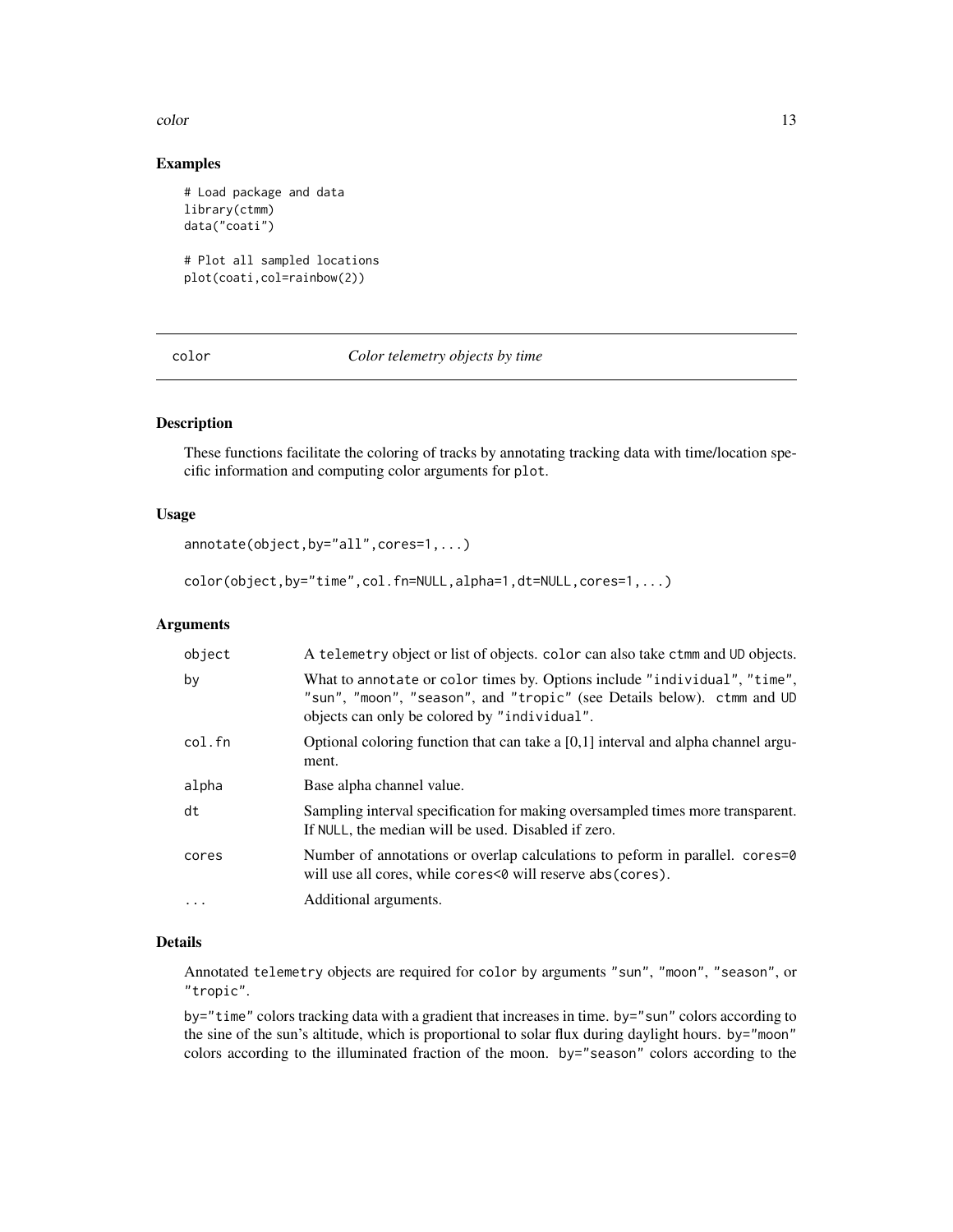<span id="page-13-0"></span>length of the day, and therefore corresponds to the local season. by="tropic" currently colors according to the calender day, but will eventually be upgraded to tropical-year cycle.

by="individual" assigns colors to minimize the maximum combined spatial and color overlap. Finding the best color assignment is an NP-hard problem that is here approximated in  $O(N^3)$  time with a custom greedy algorithm.

Other named columns in the telemetry object can also be used with color, by specifying the column name with by.

#### Value

annotate returns an annotated telemetry object with extra columns to facilitate coloring. color returns a valid col argument for {plot.telemetry}.

#### Author(s)

C. H. Fleming.

#### See Also

[plot.telemetry](#page-44-1)

plot(buffalo,col=COL)

#### Examples

```
# Load package and data
library(ctmm)
data(buffalo)
# assign distinct colors to buffalo
COL <- color(buffalo,by='individual')
# Notice the separation into RGB and CMY for maximum contrast
plot(buffalo,col=COL)
# annotate buffalo with sunlight data and compute colors
buffalo <- annotate(buffalo,cores=2) # CRAN policy limits to 2 cores
COL <- color(buffalo,by='sun')
# use North-preserving projection and plot
projection(buffalo) <- median(buffalo)
```
<span id="page-13-1"></span>

ctmm *Specify, fit, and select continuous-time movement models*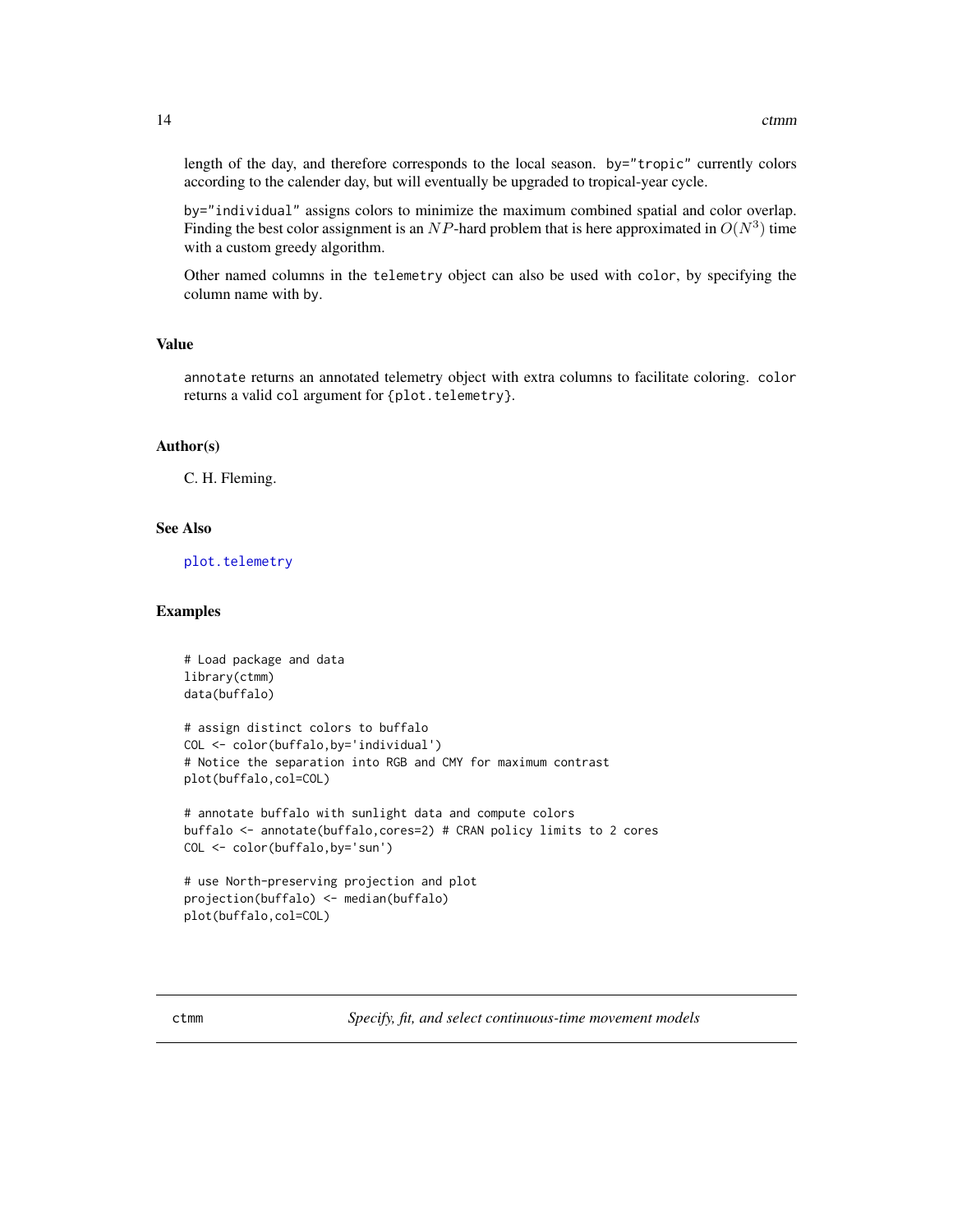#### ctmm and the contract of the contract of the contract of the contract of the contract of the contract of the contract of the contract of the contract of the contract of the contract of the contract of the contract of the c

### Description

These functions allow one to propose hypothetical movement models (with initial estimates), fit those models to the data, and select among those models via an information criterion. The fitting functions wrap around optim and ctmm.loglike to fit continuous-time movement models to 2D animal tracking data as described in Fleming et al (2014) and Fleming et al (2015), and Fleming et al (2017).

### Usage

```
ctmm(tau=NULL,omega=FALSE,isotropic=FALSE,range=TRUE,circle=FALSE,error=FALSE,
     axes=c("x","y"),...)
```
ctmm.loglike(data,CTMM,REML=FALSE,profile=TRUE,zero=0,verbose=FALSE)

```
ctmm.fit(data,CTMM=ctmm(),method="pHREML",COV=TRUE,control=list(),trace=FALSE)
```

```
ctmm.select(data,CTMM,verbose=FALSE,level=1,IC="AICc",MSPE="position",trace=FALSE,cores=1,
            ...)
```
### Arguments

| tau         | Array of autocorrelation timescales (explained below).                                                                                                                                                         |
|-------------|----------------------------------------------------------------------------------------------------------------------------------------------------------------------------------------------------------------|
| omega       | Frequency $(2\pi/period)$ of oscillatory range crossings.                                                                                                                                                      |
| isotropic   | A Boolean denoting whether or not the animal's covariance is circular or ellip-<br>tical.                                                                                                                      |
| range       | A Boolean denoting whether or not the movement model has a finite range.                                                                                                                                       |
| circle      | $(2\pi$ divided by) the period it takes the animal to stochastically circle its mean<br>location.                                                                                                              |
| error       | A Boolean denoting whether or not to use annotated telemetry error estimates<br>or an estimate of the error's standard deviation if the data are not annotated with<br>error estimates or when $HDOP = 1$ .    |
| axes        | Spatial dimensions of the movement model.                                                                                                                                                                      |
| data        | Timeseries data represented as a telemetry object.                                                                                                                                                             |
| <b>CTMM</b> | A ctmm movement-model object containing the initial parameter guesses con-<br>forming to the basic structure of the model hypothesis. ctmm. select can accept<br>a list of such objects.                       |
| <b>REML</b> | Use residual maximum likelihood if TRUE. Not recommended.                                                                                                                                                      |
| profile     | Analytically solve for as many covariance parameters as possible.                                                                                                                                              |
| zero        | Calculates $log(likelihood) - zero$ , instead of just $log(likelihood)$ , in a way that<br>maintains numerical precision if the constant zero is close to the log likelihood.<br>Used internally by ctmm. fit. |
| verbose     | Return additional information. See "Value" below.                                                                                                                                                              |
| method      | Fitting method to use: "ML", "HREML", "pREML", "pHREML", or "REML". See<br>"Description" below.                                                                                                                |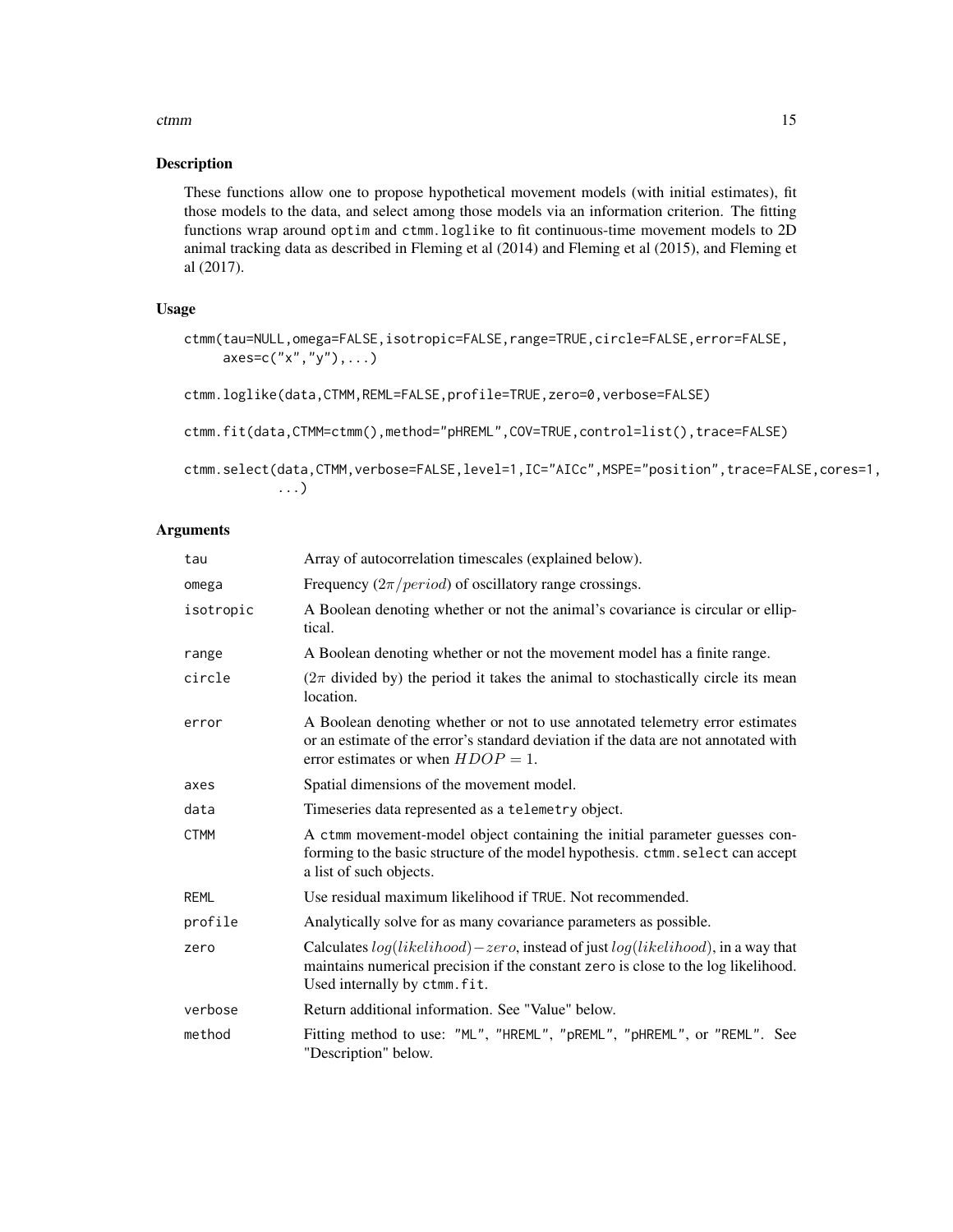| COV         | Estimate the autocorrelation parameter covariance matrix.                                                                     |
|-------------|-------------------------------------------------------------------------------------------------------------------------------|
| control     | An optional argument list for the optimizer.                                                                                  |
| trace       | Report progress updates. Can be among $\theta$ : 2 with increasing detail.                                                    |
| level       | Attempt to simplify a model if a feature's non-existence falls within this level of<br>confidence interval.                   |
| IC          | Information criterion used for selection. Can be "AICC", "AIC", "BIC", "LOOCV",<br>"HSCV", or none (NA). AICc is approximate. |
| <b>MSPE</b> | Reject non-stationary features that increase the mean square predictive error of<br>"position", "velocity", or not (NA).      |
| cores       | Maximum number of models to fit in parallel. cores=0 will use all cores, while<br>cores<0 will reserve abs(cores).            |
| $\cdot$     | Further arguments passed to ctmm. fit.                                                                                        |

#### Details

Model fitting and selection first requires a prototype model with guesstimated parameters (i.e., Brownian motion with a particular diffusion rate). The initial ctmm parameter guess can be generated by the output of ctmm.guess, variogram.fit or manually specified with the function ctmm(...), where the argument tau is explained below and additional model options described in vignette("ctmm").

By default, tau ( $\tau$ ) is an ordered array of autocorrelation timescales. If length(tau)==0, then an IID bi-variate Gaussian model is fit to the data. If length(tau)==1, then an Ornstein-Uhlenbeck (OU) model (Brownian motion restricted to a finite home range) is fit the data, where tau is the position autocorrelation timescale. tau=Inf then yields Brownian motion (BM). If length(tau)==2, then the OUF model (continuous-velocity motion restricted to a finite home range) is fit to the data, where  $tau[1]$  is again the position autocorrelation timescale and  $tau[2]$  is the velocity autocorrelation timescale. tau[1]=Inf then yields integrated Ornstein-Uhlenbeck (IOU) motion, which is a spatially unrestricted continuous-velocity process.

Two new models were introduced in ctmm version  $0.5.2$  for the case of tau[1]==tau[2], which can happen with short tracks of data. When  $tau[1]=\tau[\text{au}[2]$  and omega==0, the model is categorized as OUf—a special case of OUF—and the two tau parameters are treated as identical. On the other hand, when tau[1]==tau[2] and omega>0, an oscillatory model is implemented, which we refer to as OUΩ.

The potential fitting methods—maximum likelihood (ML), residual maximum likelihood (REML), perturbative REML (pREML), hybrid REML (HREML), and perturbative hybrid REML (pHREML)—are described in Fleming et al (2019). In general, pHREML is the best method, though when parameter estimates lie near boundaries it can fail, in which case ctmm.fit will fall back to HREML, as reported by the method slot of the resulting fit object.

The control list can take the following arguments, with defaults shown:

- method="pNewton" The partial-Newton method of [optimizer](#page-36-1) is default. See [optim](#page-0-0) for alternative methods in multiple dimensions.
- precision=1/2 Fraction of machine numerical precision to target in the maximized likelihood value. MLEs will necessarily have half this precision. On most computers, precision=1 is approximately 16 decimal digits of precision for the likelihood and 8 for the MLEs.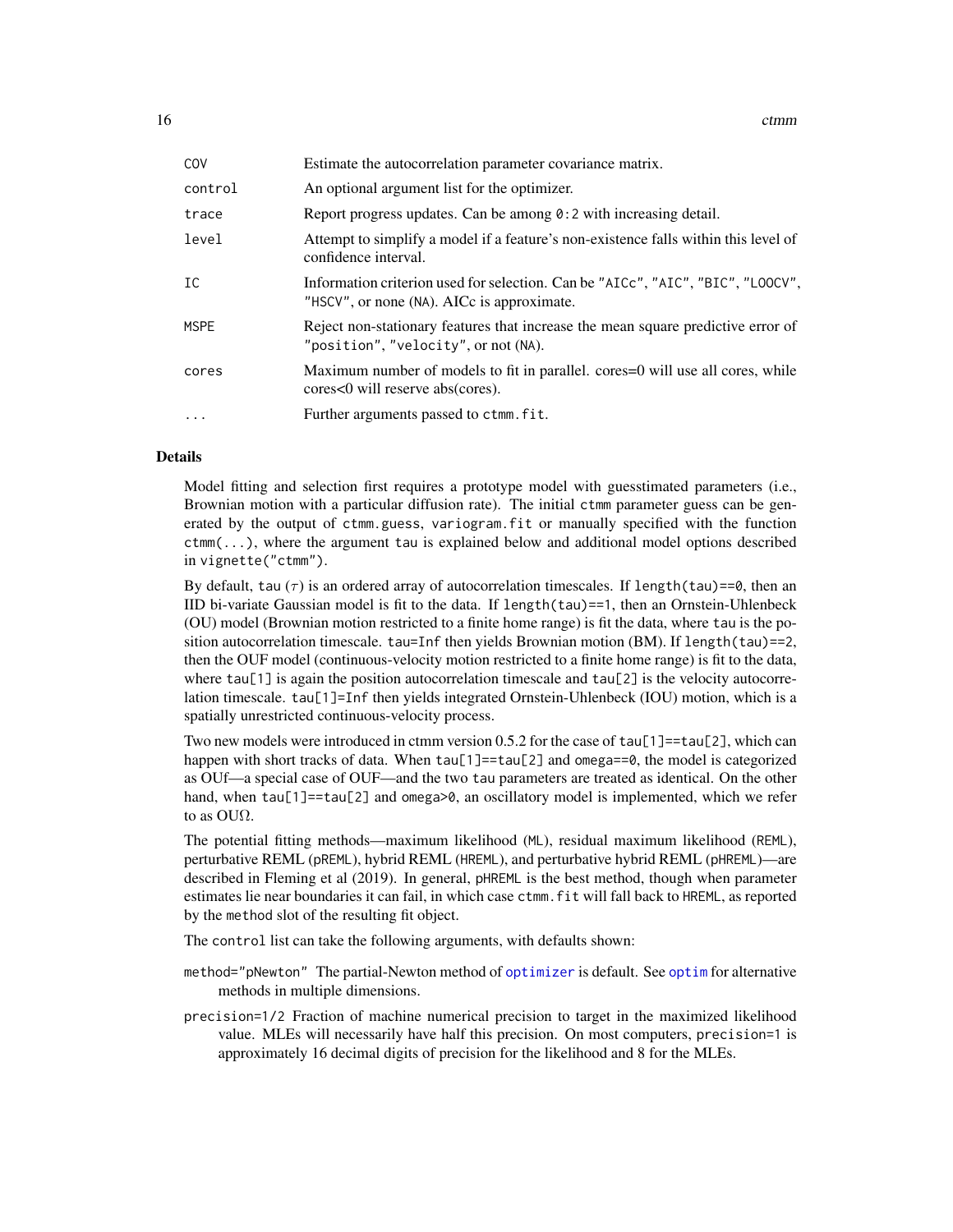ctmm and the contract of the contract of the contract of the contract of the contract of the contract of the contract of the contract of the contract of the contract of the contract of the contract of the contract of the c

maxit=.Machine\$integer.max Maximum number of iterations allowed for optimization.

Model selection in ctmm. select proceeds in two phases. If there are a large number of parameters that must be fit numerically (such as when error is modeled), then the target model (argument CTMM) is worked toward by first fitting simpler, compatible models. The second phase proceeds by attempting to simplify the autocorrelation model and complexify the deterministic (trend) model until the information criterion fails to improve. The intent of working in these directions is to improve numerical convergence and avoid fitting trends to autocorrelation. Note that simpler models in a nested hierarchy will only be attempted if they appear credible, which can be adjusted with the level argument. level=1 will, therefore, always attempt a simpler model.

The leave-one-out cross validation IC, IC="LOOCV", is (-2 times) the sum of log-likelihoods of the validation data, after fitting to and conditioning on the training data. This information criterion is intended for small amounts of data where AIC/BIC are not valid, and where the questions of interest are targeted at the finest scales of the data, such as speed or occurrence. Unlike other model-selection criteria, the computational complexity of LOOCV is  $O(n^2)$ , which is very slow for sample sizes on the order of 10-100 thousand locations. Furthermore, as autocorrelation in the validation data is ignored, this information criterion is not valid for making inferences at scales coarser than the sampling interval, such as home range.

The half-sample cross validation IC, IC="HSCV", is (-2 times) the sum of log-likelihoods of the validation data, after fitting to and conditioning on the training data consisting of the first (and second) halves of the data when split temporally. This information criterion is intended for when few range crossings are observed and AIC/BIC may not be valid.

### Value

The function ctmm returns a prototype ctmm movement-model object. By default, ctmm.loglike returns the log-likelihood of the model CTMM. ctmm.fit (and ctmm.loglike with verbose=TRUE) returns the maximum likelihood ctmm movement-model object with all of the components of CTMM plus the components listed below. ctmm. select returns the best model by default or the sorted list of attempted models if verbose=TRUE.

- AICc The approximate corrected Akaike information criterion for multivariate distributions with variable numbers of unknown mean and (structured) covariance parameters (Burnham & Anderson, Eq. 7.91). This formula is only exact for IID data.
- loglike The log-likelihood.
- sigma The maximum likelihood variance/covariance estimate (possibly debiased). For the endlessly diffusing BM and IOU processes, this is instead the diffusion rate estimate.
- mu The maximum likelihood stationary mean vector estimate.
- COV.mu The covariance matrix of the mu estimate, assuming that the covariance estimate is correct.
- DOF.mu The effective number of degrees of freedom in the estimate of mu, assuming that the autocorrelation model is correct. This can be much smaller than length(data\$t) if the data are autocorrelated.
- COV Covariance of the autocovariance parameter estimate vector c(sigma,tau,circle), as derived (asymptotically) from the hessian of the log-likelihood function, and where sigma is parameterized in terms of its largest variance major, the ratio of the smallest to largest variance minor, and angle of orientation. Typically, sigma's major parameter is extremely correlated to tau[1], and sequential components of tau are slightly correlated.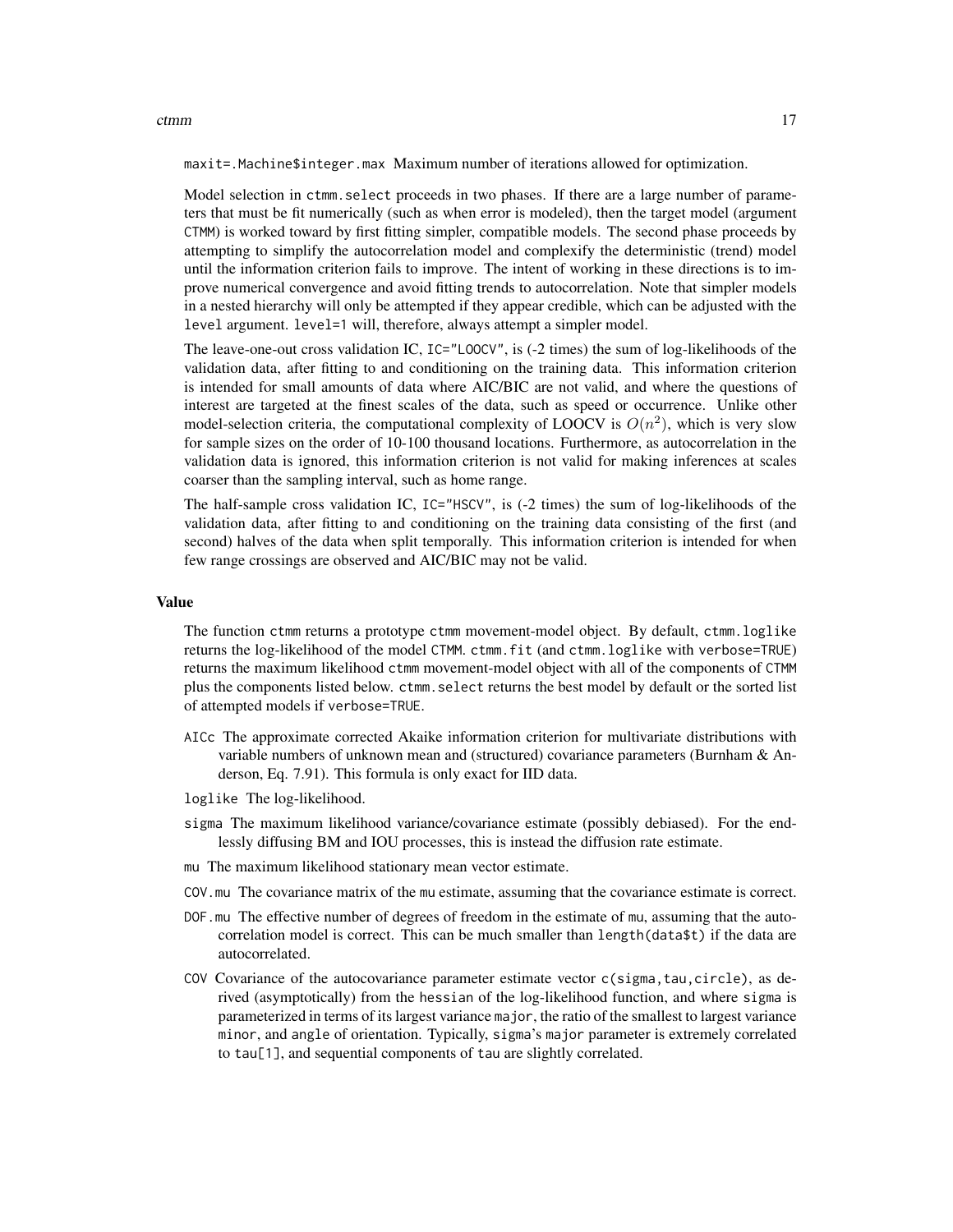#### Warnings

The warning "MLE is near a boundary or optim() failed" indicates that you should be using ctmm. select rather than ctmm. fit, because some features are not well supported by the data.

The warning "pREML failure: indefinite ML Hessian" is normal if some autocorrelation parameters cannot be well resolved.

#### Note

The default optimization method in ctmm v0.5.7 and above is [optimizer](#page-36-1)'s "pNewton". Annecdotally, on these problems, [optimizer](#page-36-1)'s pNewton method generally outperforms [optim](#page-0-0)'s "Nelder-Mead", which generally outperforms [optim](#page-0-0)'s "BFGS" and "L-BFGS-B" methods. With default arguments, "pNewton" is about half as fast as "Nelder-Mead", but is resolving about twice as much numerical precision by default.

The AICs/BICs of endlessly diffusing models like BM and IOU cannot be easily compared to the AICs/BICs of range resident models like bivariate Gaussian, OU, and OUF, as their joint likelihood functions are infinitely different. Endlessly diffusing models have to be conditioned off of an initial state, which we derive in ctmm by taking the large range limit of a range-restricted process. I.e., BM is the limit  $OU(Inf)$  and  $IOU(tau)$  is the limit  $OUF(Inf, tau)$ . Using comparable likelihood functions gives up statistical efficiency and the objective prior. Moreover, comparing conditional likelihoods—with the objective prior taken from the joint likelihood—does not appear to select the true model with a likelihood ratio test. Different criteria must be used to select between range resident and endlessly diffusing movement models.

Prior to v0.3.6, the univariate AICc formula was (mis)used, with the full parameter count treated as degrees of freedom in the mean. As of v.0.3.6, the mean and autocovariance parameters are treated separately in the approximate multivariate AICc formula (Burnham & Anderson, Eq. 7.91). Still, this improved formula is only exact for IID data.

Prior to v0.3.2, ctmm. select would consider every possible model. This is no longer feasible with current versions of ctmm, as the number of possible models has grown too large.

#### Author(s)

C. H. Fleming and G. Péron.

### References

K. P. Burnham, D. R. Anderson, "Model Selection and Multimodel Inference: A Practical Information-Theoretic Approach", Springer, 2nd edition (2003).

C. H. Fleming, J. M. Calabrese, T. Mueller, K.A. Olson, P. Leimgruber, W. F. Fagan, "From finescale foraging to home ranges: A semi-variance approach to identifying movement modes across spatiotemporal scales", The American Naturalist, 183:5, E154-E167 (2014) doi: [10.1086/675504.](https://doi.org/10.1086/675504)

C. H. Fleming, Y. Subaşı, J. M. Calabrese, "A maximum-entropy description of animal movement", Physical Review E, 91, 032107 (2015) doi: [10.1103/PhysRevE.91.032107.](https://doi.org/10.1103/PhysRevE.91.032107)

C. H. Fleming, D. Sheldon, E. Gurarie, W. F. Fagan, S. LaPoint, J. M. Calabrese, "Kálmán filters for continuous-time movement models", Ecological Informatics, 40, 8-21 (2017) doi: [10.1016/](https://doi.org/10.1016/j.ecoinf.2017.04.008) [j.ecoinf.2017.04.008.](https://doi.org/10.1016/j.ecoinf.2017.04.008)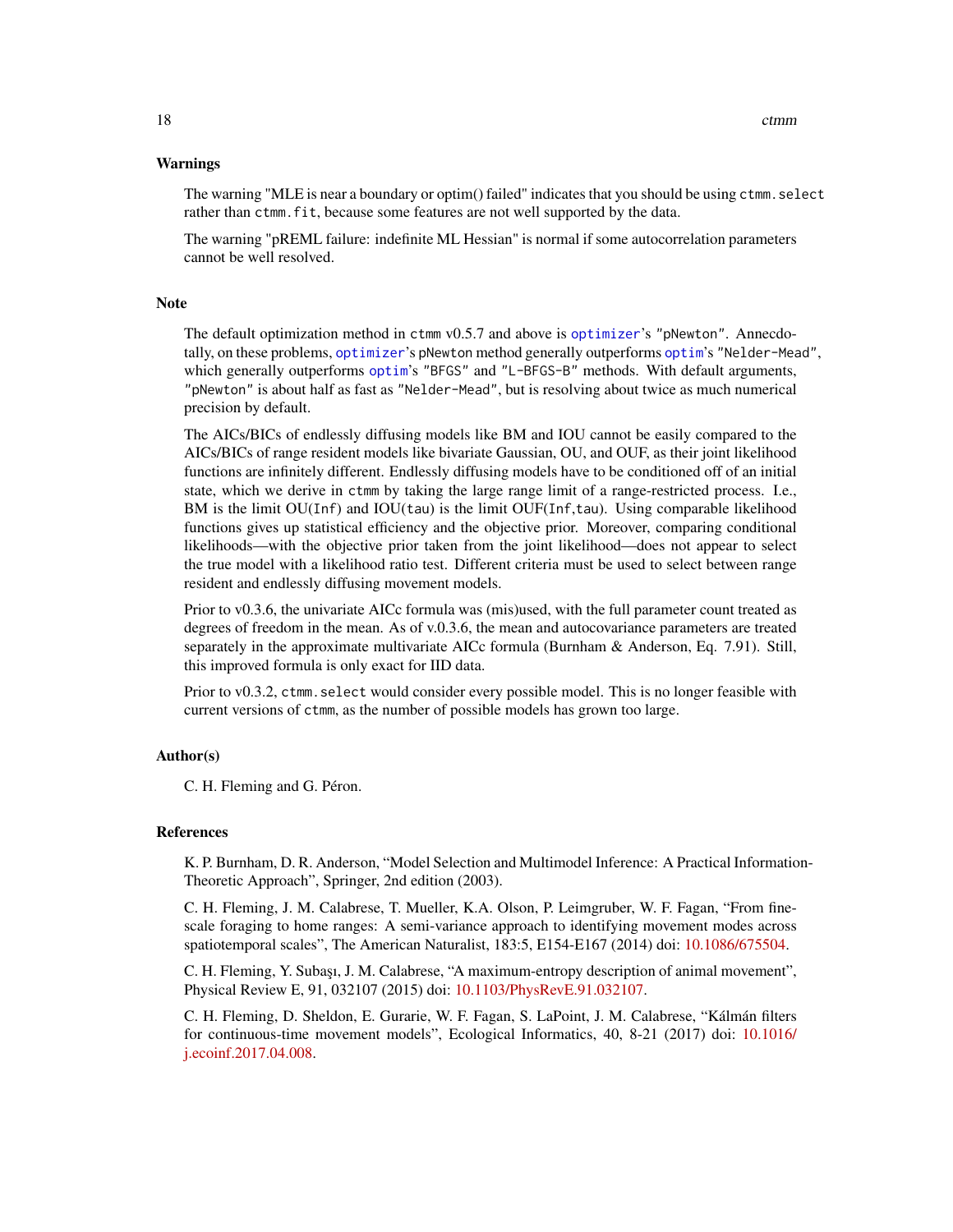#### <span id="page-18-0"></span>ctmm-FAQ and the contract of the contract of the contract of the contract of the contract of the contract of the contract of the contract of the contract of the contract of the contract of the contract of the contract of t

C. H. Fleming, M. J. Noonan, E. P. Medici, J. M. Calabrese, "Overcoming the challenge of small effective sample sizes in home-range estimation", Methods in Ecology and Evolution 10:10, 1679- 1689 (2019) doi: [10.1111/2041210X.13270.](https://doi.org/10.1111/2041-210X.13270)

### See Also

[ctmm.boot](#page-20-1), [ctmm.guess](#page-67-1), [optim](#page-0-0), [summary.ctmm](#page-58-1), [variogram.fit](#page-67-2).

### Examples

```
# Load package and data
library(ctmm)
data(buffalo)
Cilla <- buffalo$Cilla
GUESS <- ctmm.guess(Cilla,interactive=FALSE)
FIT <- ctmm.fit(Cilla,GUESS)
# some human-readable information
summary(FIT)
```
<span id="page-18-1"></span>

ctmm-FAQ *ctmm FAQ*

#### Description

Frequently asked questions for the ctmm package.

### Details

#### General recommendations

- 1. Work through the vignettes vignette("variogram") and vignette("akde"). Also, see the help file for the method of interest, and its example.
- 2. Do not save workspaces between sessions. They will become corrupted over time. In RStudio, go to Tools: Global Options: Workspace, uncheck "Restore" and set "Save" to "Never".
- 3. Never edit or save your CSV in Microsoft Excel. The dates will be reformatted incorrectly and inconsistently.
- 4. If using Windows, make sure to have the suggested version of "Rtools" installed. If using MacOS, make sure to have "Xcode" installed. If using Ubuntu, make sure to have "buildessential" installed. Otherwise, you can sometimes run into problems when trying to update packages.
- 5. Upgrade R to the latest version and update all of your packages.
- 6. The development build can be installed via devtools::install\_github("ctmm-initiative/ctmm").
- 7. Stable beta releases between the CRAN release are published [here](http://www2.physics.umd.edu/~hfleming/) on request.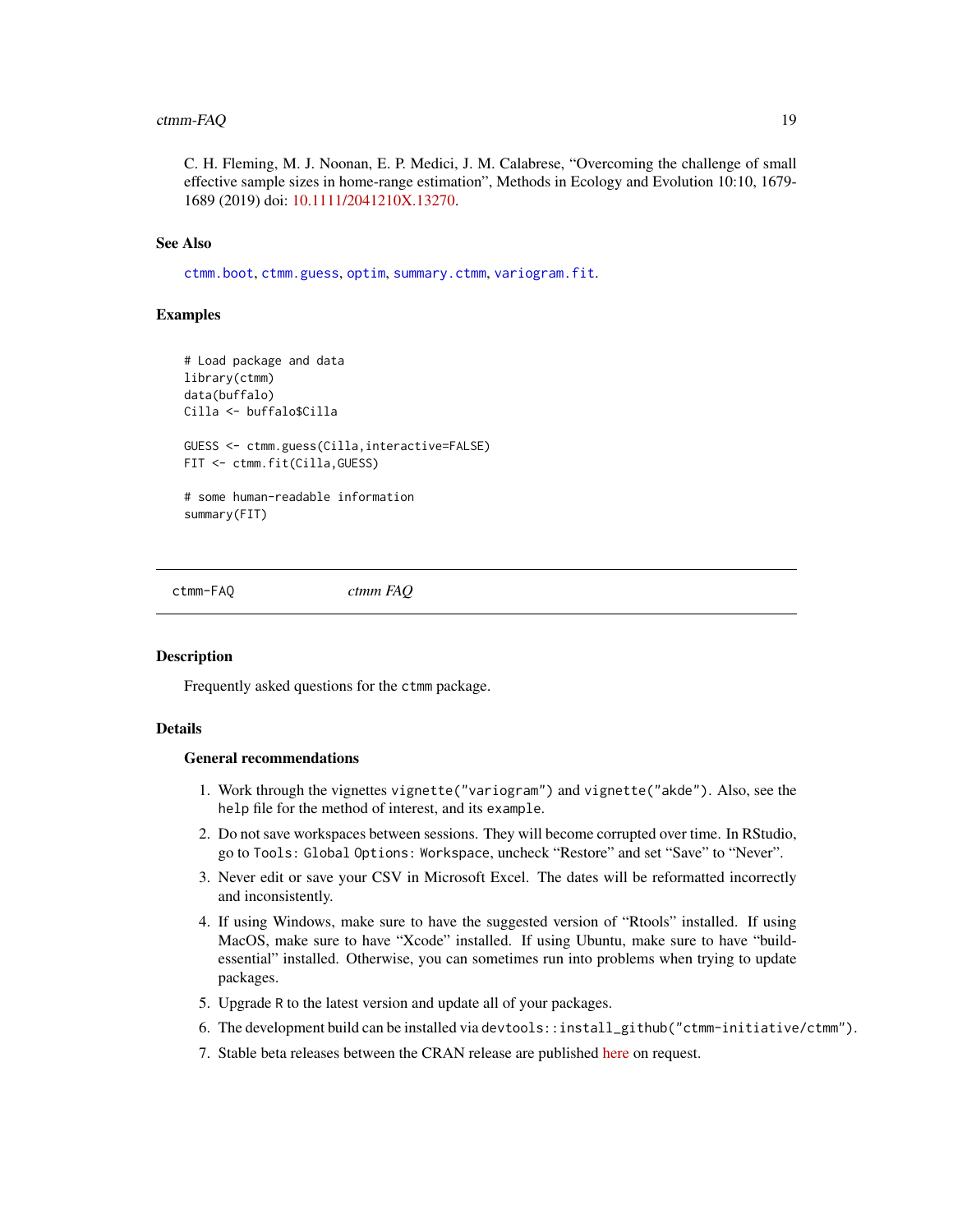- 8. The ctmm [user's group](https://groups.google.com/g/ctmm-user) is a good place to find and ask for help.
- 9. Bug reports and feature requests can be raised at the [Github project page.](https://github.com/ctmm-initiative/ctmm)

#### Help installing packages on Linux

These are the packages I needed in Ubuntu:

sudo apt install fftw3 libfftw3-dev libgdal-dev libgeos-dev libgit2-dev libgmp-dev libgsl-dev libmpfr-dev libproj-dev libnode-dev r-base-core

#### as.telemetry reports abnormal sampling intervals and speeds

Make sure that you have the correct timezone and timeformat arguments specified. Also, see [outlie](#page-38-1).

### rdb database corruption, "could not find function", "cannot coerce class", and other weird errors

R might not have installed or loaded the package correctly—e.g., some files may have failed to overwrite previous versions—or the workspace/session might be corrupted. Uninstall ctmm, restart R without saving the workspace/session, and install ctmm again.

#### Infinite recursion and stack overflow errors

ctmm has no recursive functions, so I am not exactly sure what causes this error, but it only occurs with certain versions of R on certain computer architectures. There are several solutions that have worked for people, including restarting R in a fresh session and updating their software. Alternatively:

- 1. Reboot your computer.
- 2. Increase the allowed number of nested expressions within R via options(expressions=10000) or some other large number.
- 3. Try a different computer.

#### plot complains about the datatype or has weird errors

Namespace collision sometimes occurs between raster, sp, move, and ctmm. Either restart R and only load the ctmm package, or run ctmm::plot instead of plot.

#### North is no longer up after importing data

The default projection in ctmm does not preserve the direction of North, but better preserves distances for elongated distributions. See the projection argument in [as.telemetry](#page-6-1) and the example in [projection](#page-48-1). The [compass](#page-48-2) function is also useful for pointing north.

#### projection complains about the datatype and fails

Namespace collision can occur between raster and ctmm. Either restart R and only load the ctmm package, or run ctmm::projection instead of projection.

#### [ctmm.guess](#page-67-1) has no save button

Maximize the plot window and/or increase your screen resolution.

#### manipulate panel does not popup in [ctmm.guess](#page-67-1) or [zoom](#page-0-0)

Click the gear icon in the upper-left corner of the plot window.

#### Gear icon missing in [ctmm.guess](#page-67-1) or [zoom](#page-0-0)

Recent versions of manipulate and/or RStudio seem to have some issues. Sometimes the gear icon does not render unless you re-run the function 2-5 times.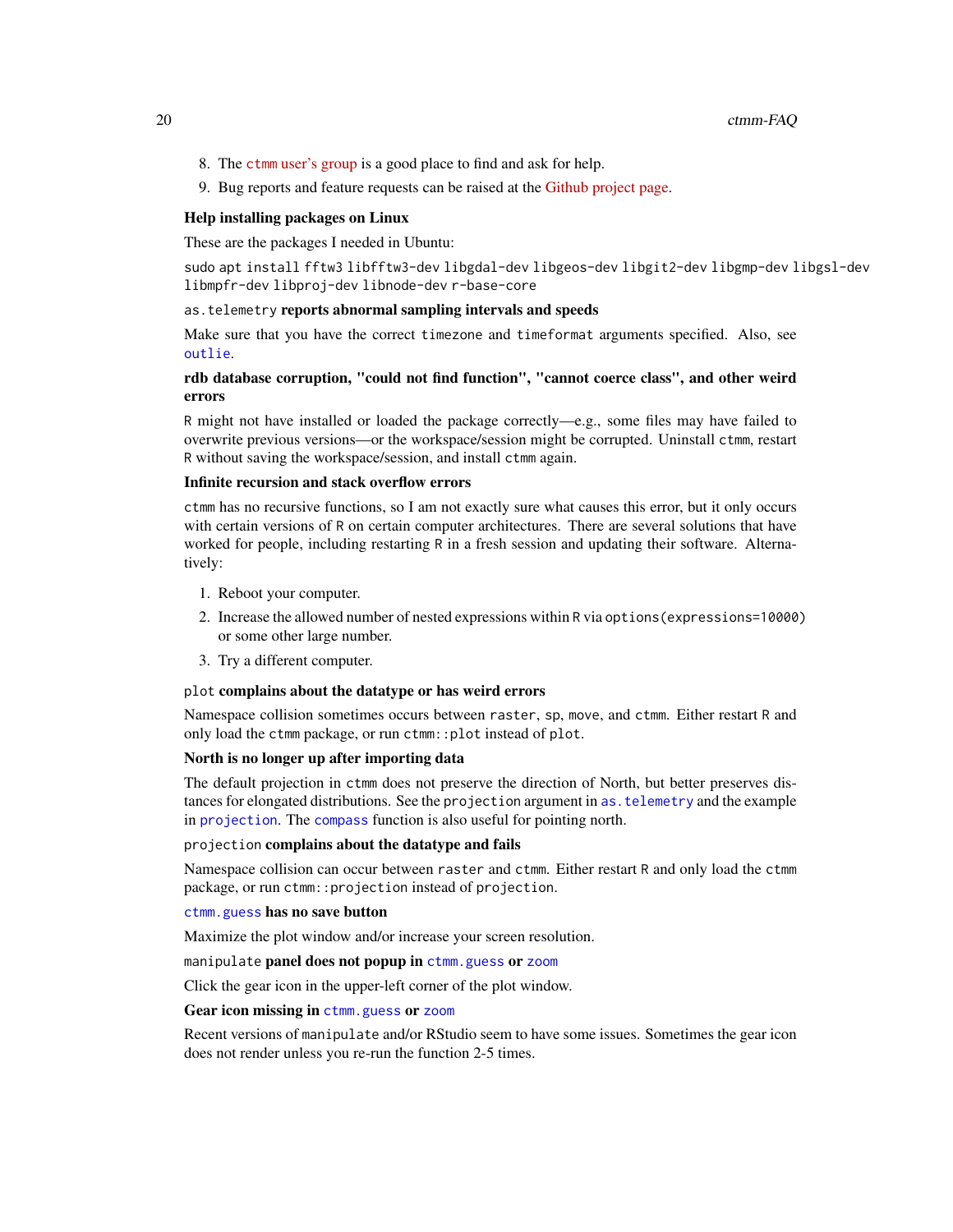#### <span id="page-20-0"></span>ctmm.boot 21

manipulate::isAvailable is not found

You probably have an outdated copy of the manipulate package installed. Update R to the latest version and then update all of your packages. This seems to happen frequently with the MacOS release of R.

#### Author(s)

C. H. Fleming

<span id="page-20-1"></span>ctmm.boot *Parametric bootstrap continuous-time movement models*

## Description

This function allows the point estimates and confidence intervals of an initial estimated movement model to be improved by parametric boostrap, as described in Fleming et al (2019).

### Usage

```
ctmm.boot(data,CTMM,method=CTMM$method,AICc=FALSE,iterate=FALSE,robust=FALSE,error=0.01,
         cores=1,trace=TRUE,...)
```
### Arguments

| data        | Timeseries data represented as a telemetry object.                                                                                                                                                             |
|-------------|----------------------------------------------------------------------------------------------------------------------------------------------------------------------------------------------------------------|
| <b>CTMM</b> | A ctmm movement-model object from the output of ctmm. fit containing the<br>initial parameter estimates.                                                                                                       |
| method      | Fitting method to use: "ML", "HREML", "pREML", "pHREML", or "REML". See<br>ctmm. fit for descriptions.                                                                                                         |
| AICc        | Run dual set of simulations to approximate AICc values via Kullback–Leibler<br>divergence. Otherwise, only the AIC is updated.                                                                                 |
| iterate     | Iteratively solve for the parameters such that the average estimate (of method) is<br>that of the data, whereas with iterate=FALSE only the first-order correction is<br>calculated from the initial estimate. |
| robust      | Uses robust estimates of the average and covariation for debiasing. Useful when<br>parameters are near boundaries.                                                                                             |
| error       | Relative standard error target for bootstrap ensemble estimates and nonlinear<br>iterations.                                                                                                                   |
| cores       | Number of simulations to run in parallel. cores=NULL will use all cores, while<br>cores<0 will reserve abs(cores).                                                                                             |
| trace       | Report progress updates. Can be among $\theta$ : 2 with increasing detail.                                                                                                                                     |
| $\ddotsc$   | Further arguments passed to ctmm. fit.                                                                                                                                                                         |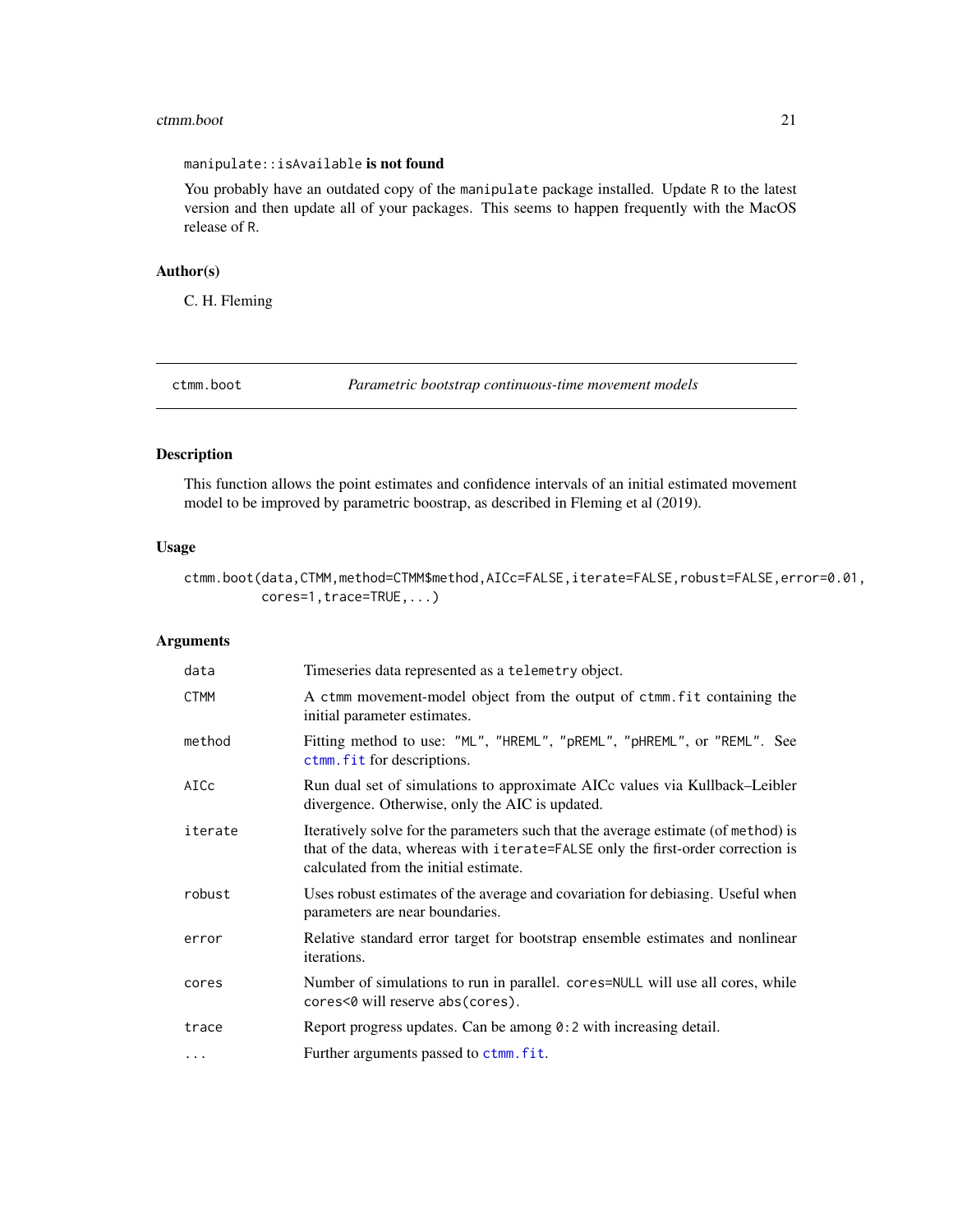### <span id="page-21-0"></span>Value

A model fit object with relatively unbiased estimates of location covariance, and autocorrelation timescales (and more accurate CIs than ctmm.fit). If AICc=TRUE, then, in addition to an updated AICc slot, the model fit object will also contain a VAR.AICc slot quantifying the numerical variance in the AICc estimate. This variance can be decreased by decreasing argument error.

### Author(s)

C. H. Fleming.

#### References

C. H. Fleming, M. J. Noonan, E. P. Medici, J. M. Calabrese, "Overcoming the challenge of small effective sample sizes in home-range estimation", Methods in Ecology and Evolution 10:10, 1679- 1689 (2019) doi: [10.1111/2041210X.13270.](https://doi.org/10.1111/2041-210X.13270)

#### See Also

[ctmm.fit](#page-13-1).

distance *Calculate the square distance between two stationary distributions*

#### Description

This function calculates various square distances measures between distributions, including the, Bhattacharyya distance, Mahalanobis distance, and Euclidean distance.

### Usage

```
distance(object,method="Mahalanobis",level=0.95,debias=TRUE,...)
```
### **Arguments**

| object   | A list of ctmm fit objects to compare.                                             |
|----------|------------------------------------------------------------------------------------|
| method   | Square distance measure to return: "Bhattacharyya", "Mahalanobis", or "Euclidean". |
| level    | The confidence level desired for the output.                                       |
| debias   | Approximate debiasing of the square distance.                                      |
| $\cdots$ | Not currently used.                                                                |

### Value

A table of confidence intervals on the square distance estimate. A value of  $\theta$  implies that the two distributions have the same mean location, while larger values imply that the two distributions are farther apart. The square Euclidean distance has units of square meters. The square Mahalanobis and Bhattacharyya distances are unitless.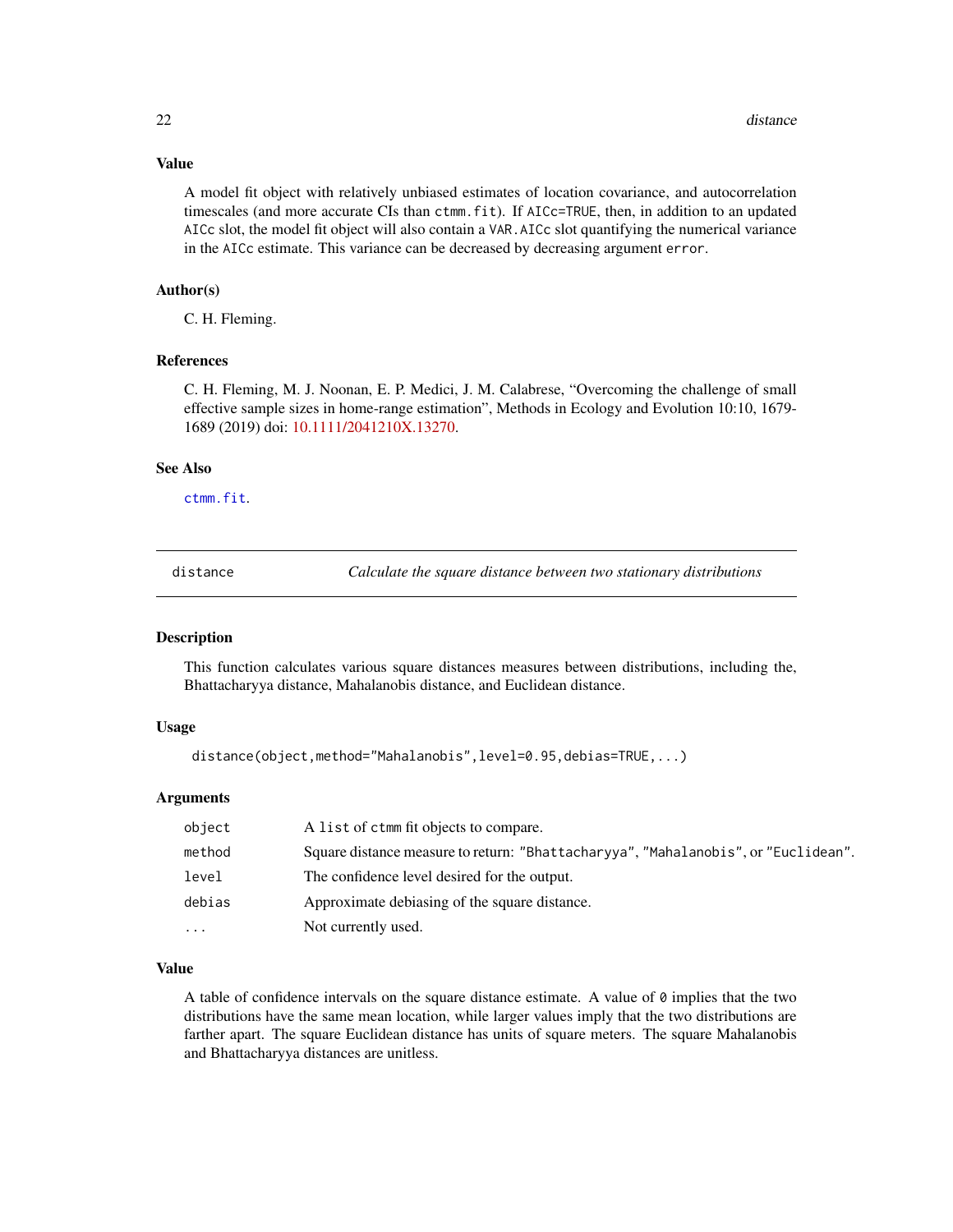#### <span id="page-22-0"></span>emulate 23

### Note

The Bhattacharyya distance (BD) is naturally of a squared form and is not further squared.

#### Author(s)

C. H. Fleming

### See Also

[ctmm.fit](#page-13-1), [overlap](#page-39-1)

#### Examples

```
# Load package and data
library(ctmm)
data(buffalo)
# fit models for first two buffalo
GUESS <- lapply(buffalo[1:2], function(b) ctmm.guess(b,interactive=FALSE) )
# using ctmm.fit here for speed, but you should almost always use ctmm.select
FITS <- lapply(1:2, function(i) ctmm.fit(buffalo[[i]],GUESS[[i]]))
names(FITS) <- names(buffalo[1:2])
# Mahalanobis distance between these two buffalo
```
distance(FITS)

emulate *Draw a random model-fit from the sampling distribution*

### Description

This function generates random model-fit statistics from the sampling distribution of a given ctmm movement model and sampling schedule. If fast=FALSE, the results are exact, though slow to evaluate. Else if fast=TRUE, the central-limit theorem is invoked.

#### Usage

```
emulate(object,...)
## S3 method for class 'ctmm'
emulate(object,data=NULL,fast=FALSE,...)
## S3 method for class 'telemetry'
emulate(object,CTMM,fast=FALSE,...)
```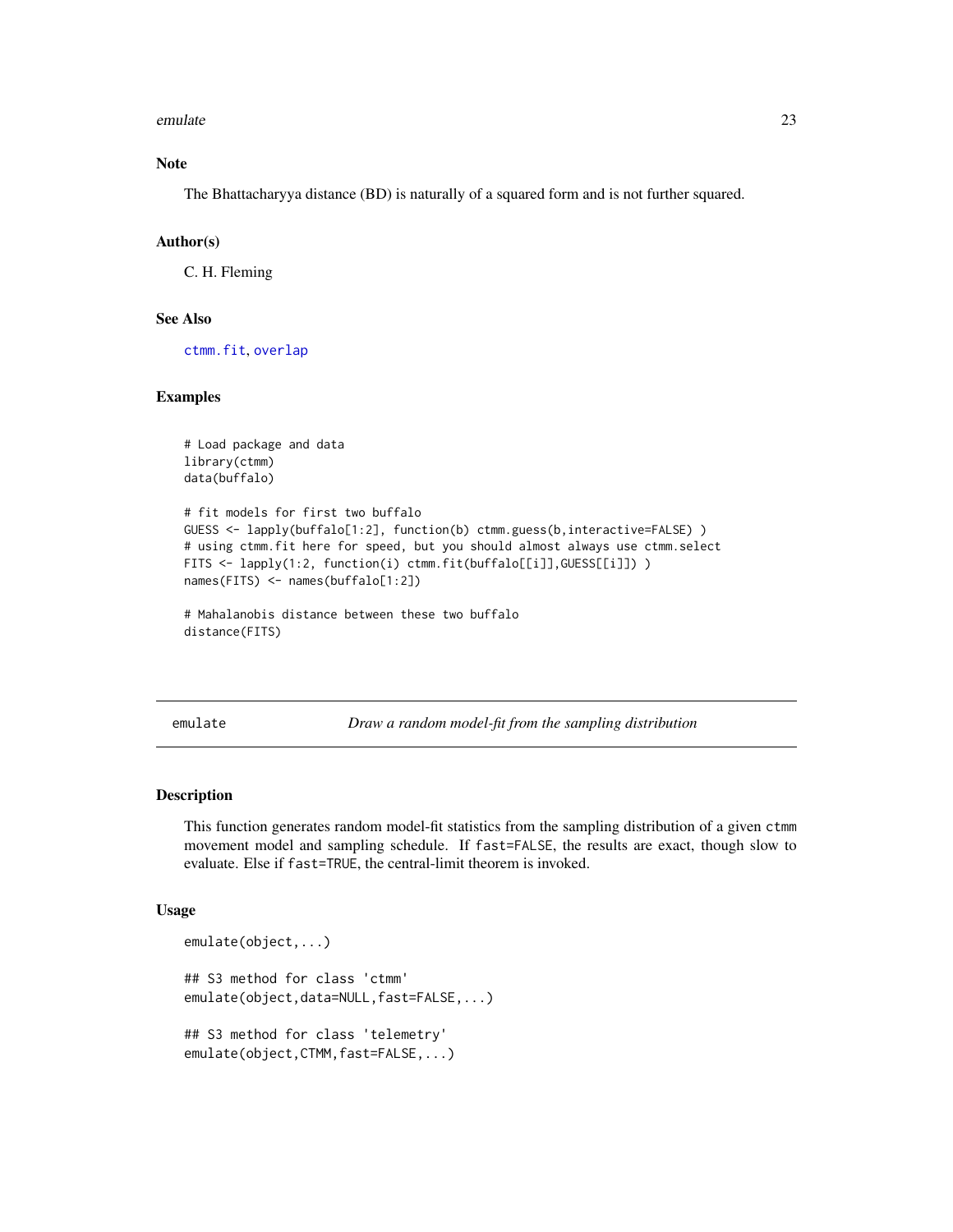<span id="page-23-0"></span>24 encounter and the set of the set of the set of the set of the set of the set of the set of the set of the set of the set of the set of the set of the set of the set of the set of the set of the set of the set of the set

#### **Arguments**

| object      | telemetry data or ctmm model object.                |
|-------------|-----------------------------------------------------|
| <b>CTMM</b> | A ctmm movement-model object.                       |
| data        | Optional telemetry object for exact results.        |
| fast        | Whether or not to invoke the central-limit theorem. |
|             | Arguments passed to ctmm. fit.                      |

### Details

Given fast=FALSE, which requires the data argument specified, new data are simulated from the CTMM movement model with the same sampling schedule and error structure as data. A new model, of the same structure as CTMM, is then fit to the simulated data and returned.

Given fast=TRUE, a model-fit object is sampled from the central-limit distribution, using the covariance estimates within CTMM. Strictly positive parametes, such as area, are log-transformed prior to the normal approximation. Note that this faster method does not adjust for bias.

### Value

A ctmm movement model with the same structure as CTMM.

#### Author(s)

C. H. Fleming.

### See Also

[ctmm.fit](#page-13-1), [simulate.ctmm](#page-53-1)

encounter *Calculate the conditional location distribution of ecounters*

### Description

Functions to calculate the location distribution of where encounters take place, conditional on said encounters taking place, as described in Noonan et al (2020).

### Usage

```
encounter(object,include=NULL,exclude=NULL,debias=FALSE,...)
```
### Arguments

| object                  | A list of aligned UD objects.                                               |
|-------------------------|-----------------------------------------------------------------------------|
| include                 | A matrix of interactions to include in the calculation (see Details below). |
| exclude                 | A matrix of interactions to exclude in the calculation (see Details below). |
| debias                  | Approximate GRF bias correction (in development).                           |
| $\cdot$ $\cdot$ $\cdot$ | Additional arguments for future use.                                        |
|                         |                                                                             |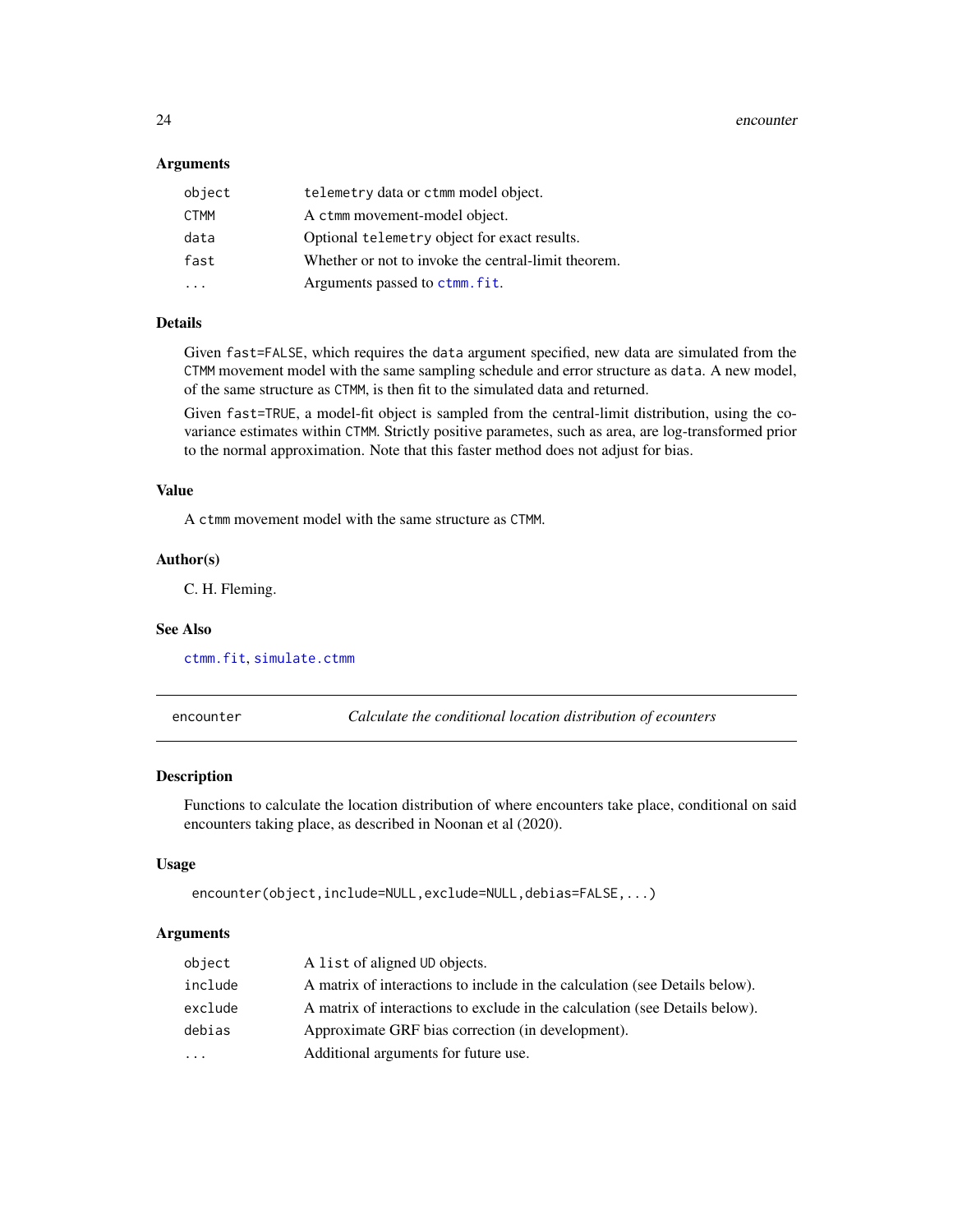#### encounter 25

### Details

The include argument is a matrix that indicates which interactions are considered in the calculation. By default, include = 1 -diag(length(object)), which implies that all interactions are considered aside from self-interactions. Alternatively, exclude = 1 -include can be specified, and is by-default exclude = diag(length(object)), which implies that only self-encounters are excluded.

### Value

A UD object.

### Author(s)

C. H. Fleming

### References

M. J. Noonan, R. Martinez-Garcia, G. H. Davis, M. C. Crofoot, R. Kays, B. T. Hirsch, D. Caillaud, E. Payne, A. Sih, D. L. Sinn, O. Spiegel, W. F. Fagan, C. H. Fleming, J. M. Calabrese, "Estimating encounter location distributions from animal tracking data", bioRxiv 2020.08.24.261628 (2020) doi: [10.1101/2020.08.24.261628.](https://doi.org/10.1101/2020.08.24.261628)

#### See Also

[akde](#page-4-1), [overlap](#page-39-1)

#### Examples

```
# Load package and data
library(ctmm)
data(buffalo)
# fit models for first two buffalo
GUESS <- lapply(buffalo[1:2], function(b) ctmm.guess(b,interactive=FALSE))
# in general, you should use ctmm.select here
FITS <- lapply(1:2, function(i) ctmm.fit(buffalo[[i]],GUESS[[i]]) )
names(FITS) <- names(buffalo[1:2])
# create aligned UDs
UDS <- akde(buffalo[1:2],FITS)
```

```
# calculate CDE
CDE <- encounter(UDS)
```

```
# plot data and encounter distribution
plot(buffalo[1:2],col=c('red','blue'),UD=CDE,col.DF='purple',col.level='purple',col.grid=NA)
```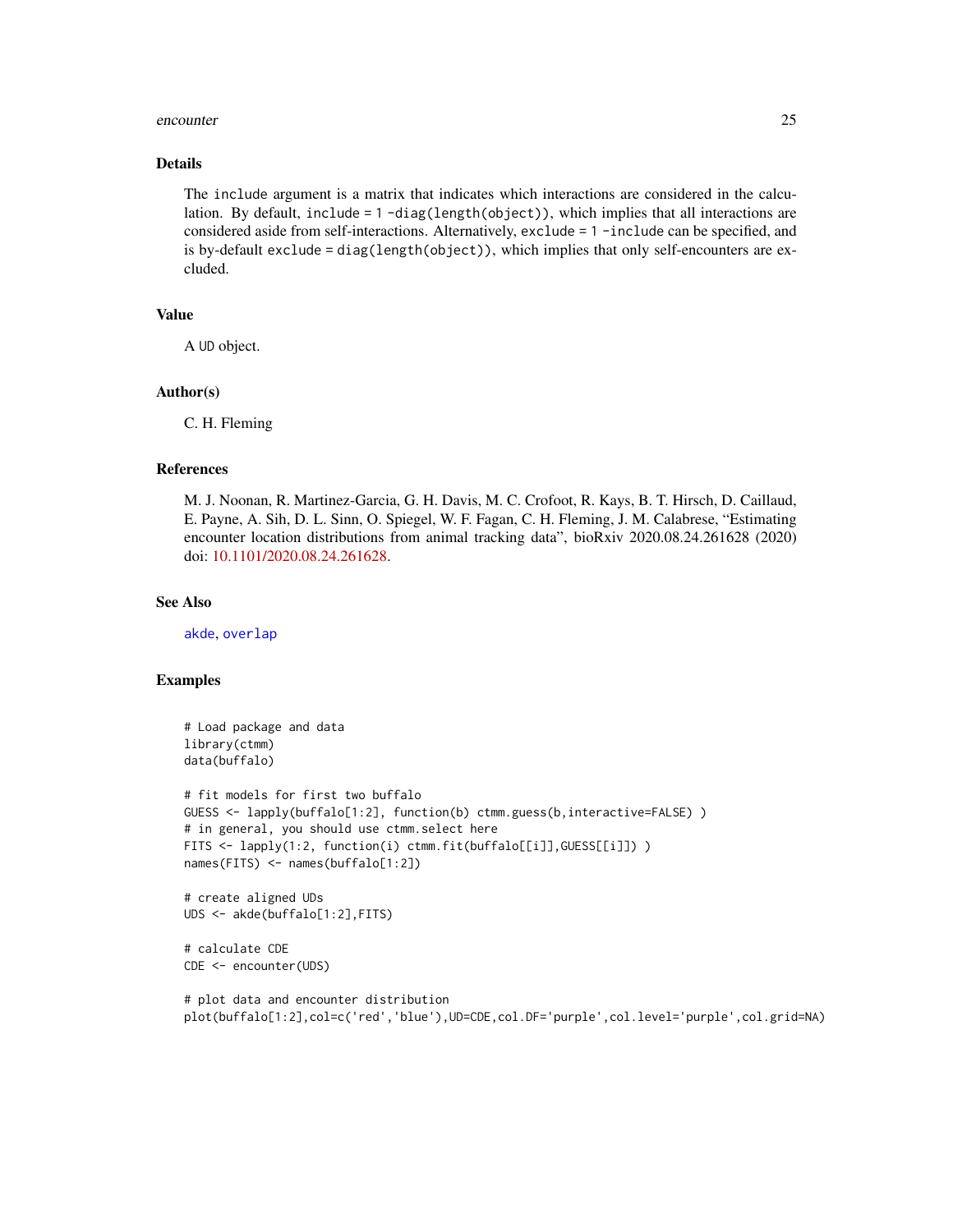<span id="page-25-0"></span>

### <span id="page-25-1"></span>Description

Functions to export ctmm data formats into common sp, raster, and ESRI formats.

### Usage

```
## S4 method for signature 'UD'
raster(x,DF="CDF",...)
SpatialPoints.telemetry(object,...)
SpatialPointsDataFrame.telemetry(object,...)
SpatialPolygonsDataFrame.telemetry(object,level.UD=0.95,...)
SpatialPolygonsDataFrame.UD(object,level.UD=0.95,level=0.95,...)
## S4 method for signature 'UD,character'
writeRaster(x,filename,format,DF="CDF",...)
writeShapefile(object,folder,file=NULL,...)
## S3 method for class 'telemetry'
writeShapefile(object,folder,file=NULL,error=TRUE,level.UD=0.95,...)
## S3 method for class 'UD'
writeShapefile(object,folder,file=NULL,level.UD=0.95,level=0.95,...)
```
#### Arguments

| $\mathsf{x}$ | UD object.                                                                                                                       |
|--------------|----------------------------------------------------------------------------------------------------------------------------------|
| DF           | Rasterize the probability density function "PDF", probability mass function "PMF",<br>or cumulative distribution function "CDF". |
| object       | telemetry or UD object.                                                                                                          |
| level.UD     | Coverage level of the UD area. I.e., the $50\%$ core home range would be given<br>by $level.UD=0.50$ .                           |
| level        | Confidence level for the magnitude of the above area. I.e., the 95% CI of the<br>core home range area.                           |
| filename     | Character name of file for raster file.                                                                                          |
| format       | Character format, if not inferred from filename extension (see writeRaster.)                                                     |
| folder       | Character name of folder for shapefile.                                                                                          |
| file         | Character name of files for shapefile.                                                                                           |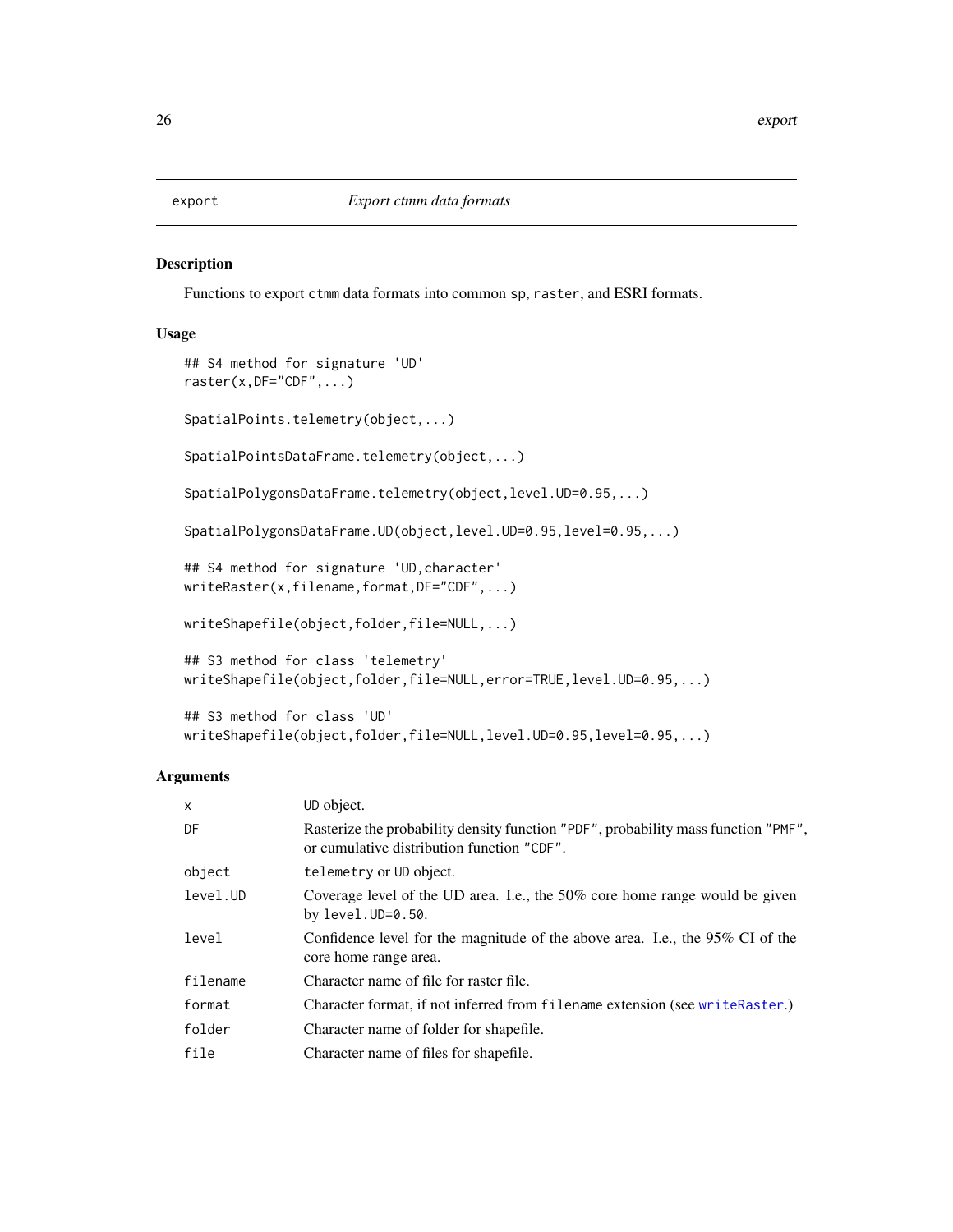#### <span id="page-26-0"></span>extent 27

| error    | Export error circles/ellipses as polygons if TRUE.      |
|----------|---------------------------------------------------------|
| $\cdots$ | Optional arguments passed to writeRaster, writeOGR, etc |

### Details

writeRaster writes a raster file to disk, with pixel values corresponding to the density function.

writeShapefile writes a shapefile to disk, with UD polygons corresponding to the low-CI, pointestimate, and high-CI home-range area estimates.

### Value

raster returns a raster of the point-estimate distribution function DF, given a UD object. DF="PDF" gives the average probability density per cell, DF="PMF" gives the total probability per cell, and DF="CDF" gives the cumulative probability.

SpatialPoints.telemetry returns a single spatialPoints object for the x-y locations, with individual identity information lost.

SpatialPointsDataFrame.telemetry returns a SpatialPointsDataFrame with the individual identities recorded in the data frame.

SpatialPolygonsDataFrame.telemetry returns a SpatialPolygonsDataFrame that encodes the location estimate's error circles/ellipses.

SpatialPolygonsDataFrame.UD returns a SpatialPolygonsDataFrame of the low-CI, point-estimate, and high-CI home-range area estimates, in the appropriate order for plotting.

#### Author(s)

C. H. Fleming and K. Safi.

### See Also

[akde](#page-4-1), [as.telemetry](#page-6-1), [occurrence](#page-34-1).

<span id="page-26-1"></span>extent *Extent*

#### Description

Functions to calculate the  $(x, y)$  plotting extent (or bounding box) of various ctmm objects or list of such objects, for use when plotting multiple ctmm objects.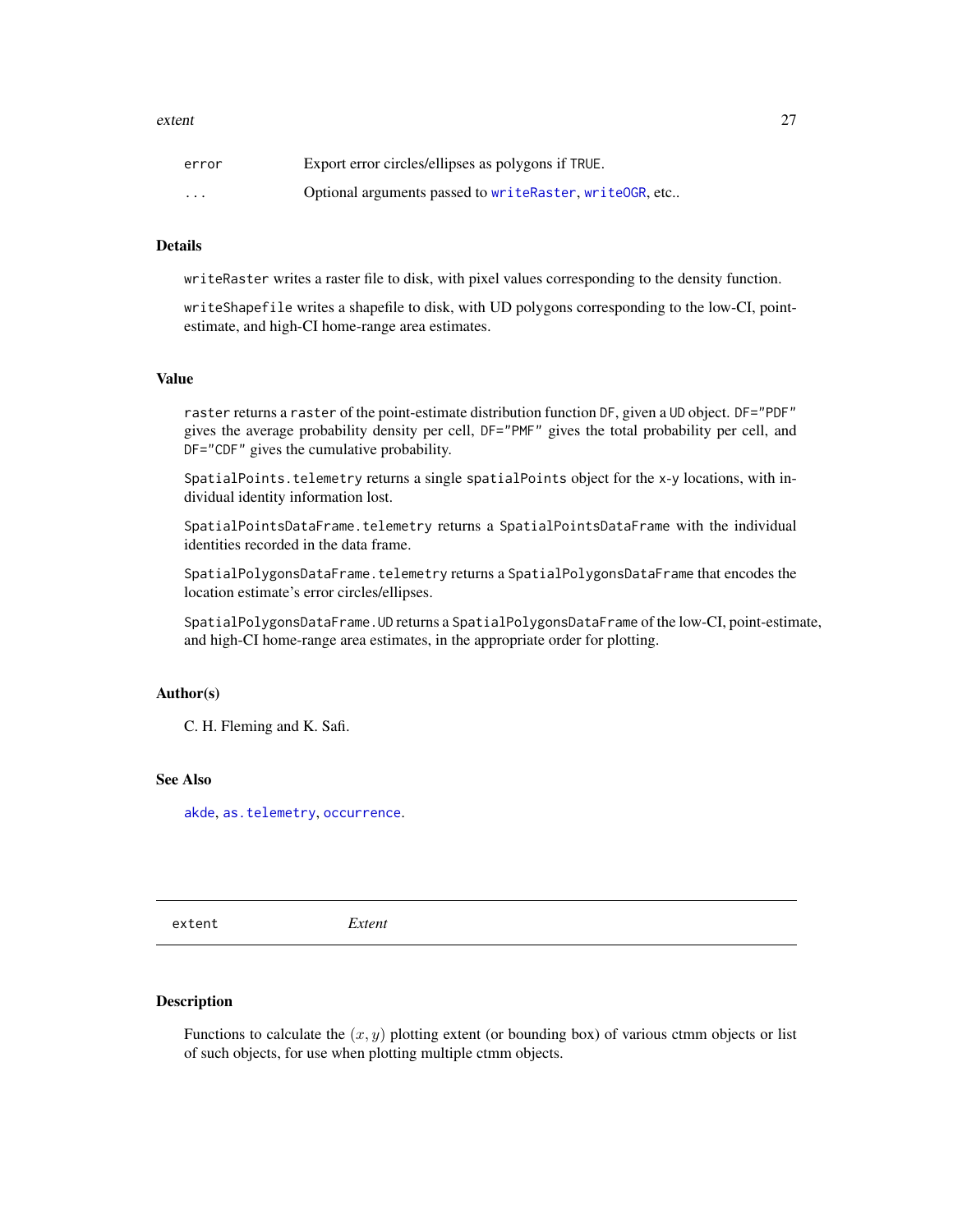### Usage

```
## S4 method for signature 'telemetry'
extent(x,level=1,...)
## S4 method for signature 'ctmm'
extent(x,level=0.95,level.UD=0.95,...)
## S4 method for signature 'UD'
extent(x,level=0.95,level.UD=0.95,complete=FALSE,...)
## S4 method for signature 'variogram'
extent(x,level=0.95,threshold=2,...)
## S4 method for signature 'list'
extent(x,...)
## S4 method for signature 'data.frame'
extent(x,level=1,...)
## S4 method for signature 'matrix'
extent(x,level=1,...)
```
### Arguments

| X         | A telemetry, ctmm, or UD object.                                                                                                                                                                                                  |
|-----------|-----------------------------------------------------------------------------------------------------------------------------------------------------------------------------------------------------------------------------------|
| level     | For telemetry objects, this is the fraction of locations bounded, according to<br>two-sided quantiles. For ctmm and UD objects, this is confidence level for the<br>magnitude of the utilization area circumscribed by level. UD. |
| level.UD  | Coverage level of the UD area. I.e., the 50% core home range would be given<br>by $level.UD=0.50$ .                                                                                                                               |
| complete  | Also calculate longitude-latitude extent of UD objects.                                                                                                                                                                           |
| threshold | Limit ylim to threshold times the maximum semi-variance, even if the level<br>confidence intervals exceed this amount.                                                                                                            |
| $\ddotsc$ | Optional arguments for future extensions.                                                                                                                                                                                         |

### Details

Returns a data.frame with columns x and y with rows min and max. See vignette('akde') for an example of extent used to plot multiple UDs on the same scale.

#### Author(s)

C. H. Fleming

#### See Also

[plot.telemetry](#page-44-1), [plot.variogram](#page-46-1).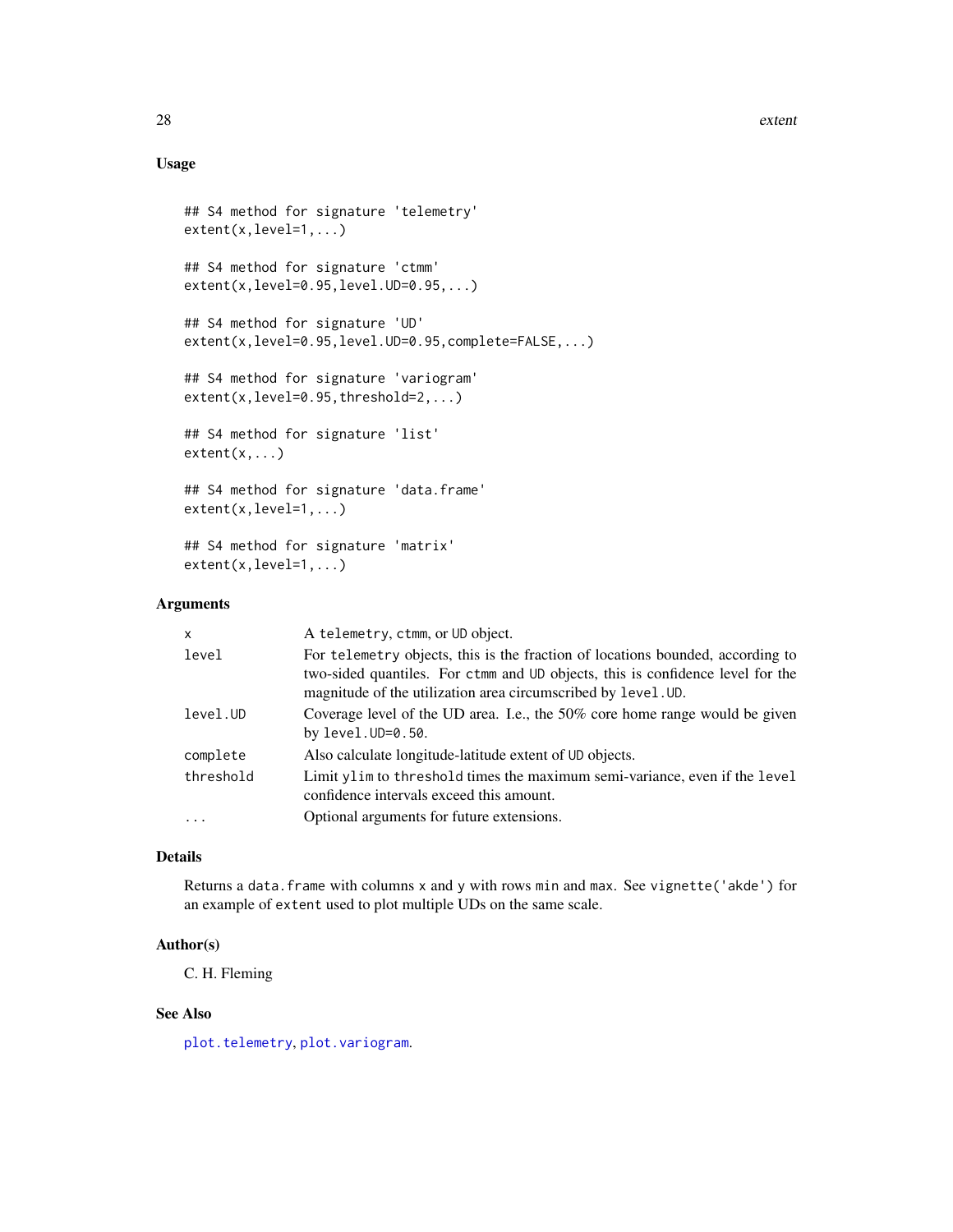<span id="page-28-1"></span><span id="page-28-0"></span>

### Description

x-y projected GPS data on 36 Mongolian gazelle.

#### Usage

```
data("gazelle")
```
### Format

A list of 36 telemetry objects.

### References

C. H. Fleming, J. M. Calabrese, T. Mueller, K.A. Olson, P. Leimgruber, and W. F. Fagan. Data from: From fine-scale foraging to home ranges: A semi-variance approach to identifying movement modes across spatiotemporal scales. Dryad Digital Repository (2014) doi: [10.5061/dryad.45157.](https://doi.org/10.5061/dryad.45157)

### See Also

[as.telemetry](#page-6-1), [plot.telemetry](#page-44-1), [buffalo](#page-10-1), [coati](#page-11-1), [jaguar](#page-29-1), [pelican](#page-41-1), [turtle](#page-61-1), [wolf](#page-68-1).

#### Examples

```
# Load package and data
library(ctmm)
data("gazelle")
# Plot a gazelle's locations
```
plot(gazelle[[18]])

homerange *Calculate a range distribution estimate*

### Description

This function estimates the range distribution from telemetry data and a continuous-time movement model.

#### Usage

```
homerange(data,CTMM,method="AKDE",...)
```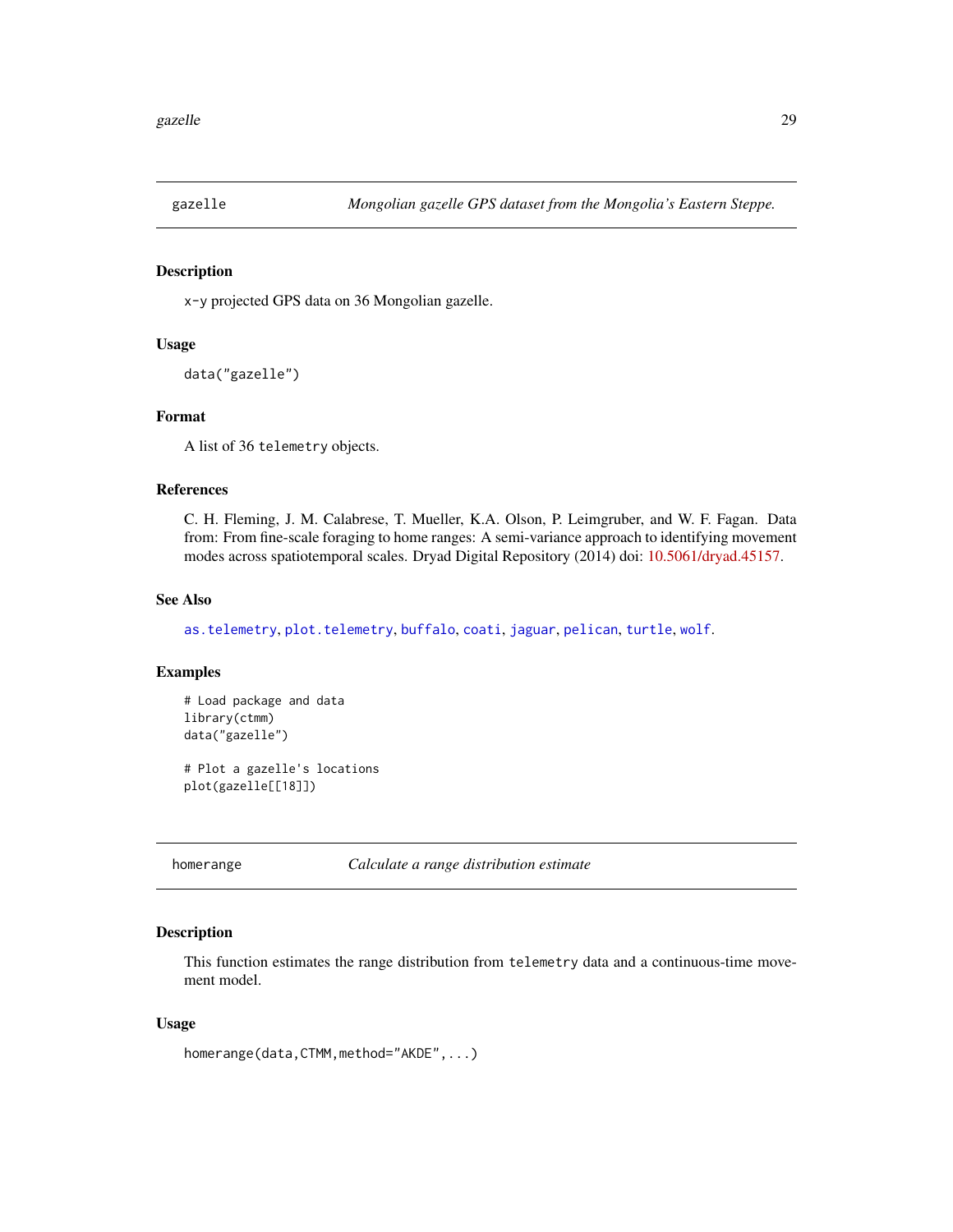### <span id="page-29-0"></span>Arguments

| data                    | 2D timeseries telemetry data represented as a telemetry object.           |
|-------------------------|---------------------------------------------------------------------------|
| CTMM                    | A ctmm movement model from the output of ctmm. fit.                       |
| method                  | Which range distribution method to use. For now only "AKDE" is supported. |
| $\cdot$ $\cdot$ $\cdot$ | Arguments passed to the method call.                                      |

## Details

Please consult [akde](#page-4-1) for further details.

#### Value

Returns a UD object.

### Author(s)

C. H. Fleming.

### See Also

[akde](#page-4-1), [raster,UD-method](#page-0-0)

<span id="page-29-1"></span>jaguar *Jaguar data from the Jaguar movement database.*

### Description

x-y projected GPS data on 4 jaguar. Please cite Morato et al (2018) when publishing with these data.

### Usage

data("jaguar")

#### Format

A list of 4 telemetry objects.

### References

R. G. Morato et al, "Jaguar movement database: a GPS-based movement dataset of an apex predator in the Neotropic", Ecology, 99:7, 1691-1691 (2018) doi: [10.1002/ecy.2379.](https://doi.org/10.1002/ecy.2379)

### See Also

[as.telemetry](#page-6-1), [plot.telemetry](#page-44-1), [buffalo](#page-10-1), [coati](#page-11-1), [gazelle](#page-28-1), [pelican](#page-41-1), [turtle](#page-61-1), [wolf](#page-68-1).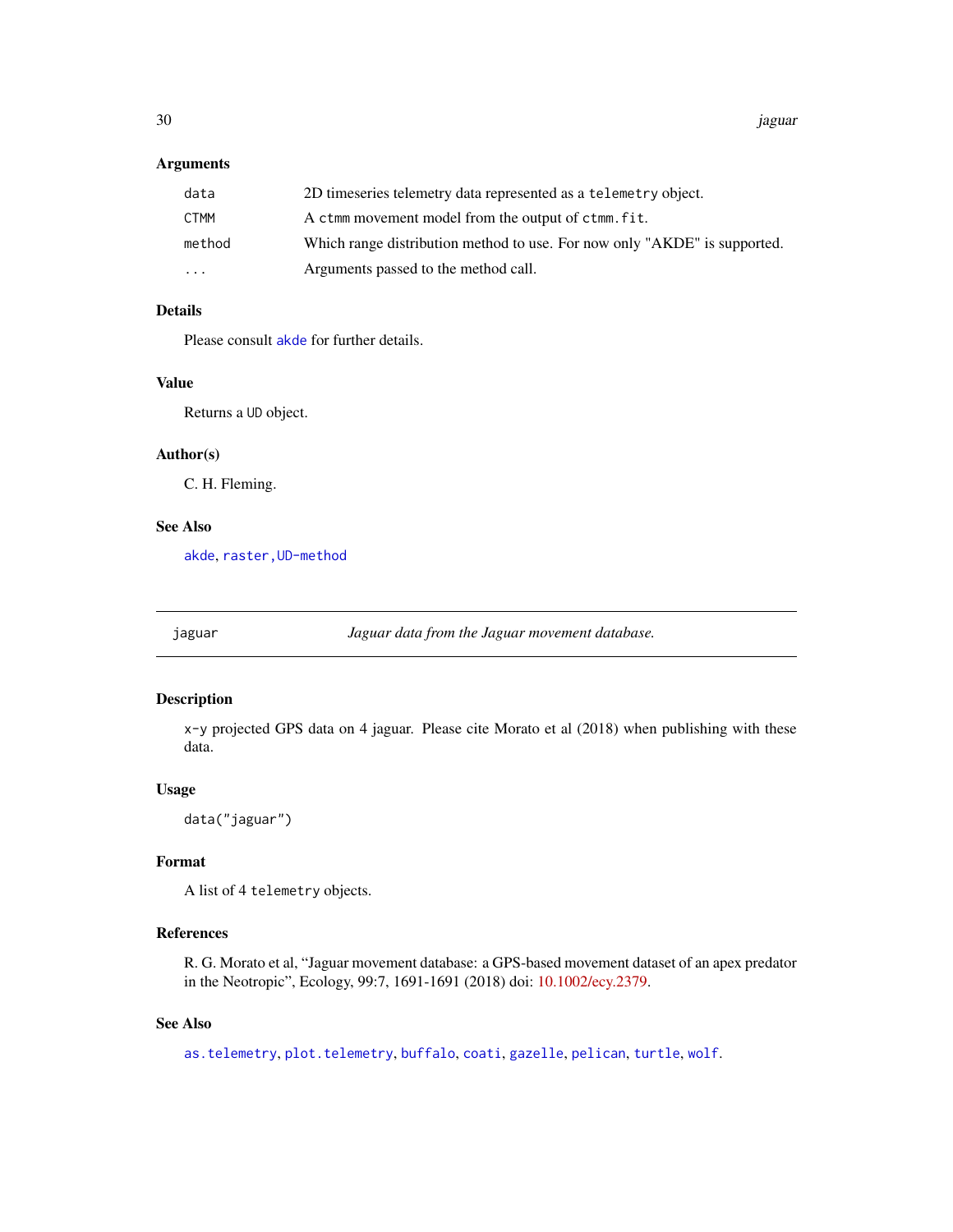#### <span id="page-30-0"></span> $mean.UD$  31

### Examples

```
# Load package and data
library(ctmm)
data("jaguar")
# Plot all jaguar locations
plot(jaguar,col=rainbow(length(jaguar)))
```
<span id="page-30-1"></span>mean.UD *Average autocorrelated kernel density estimates*

#### Description

This function calculates a weighted average of autocorrelated kernel density home-range estimates from akde. The point estimates are correct, but the confidence-interval calculation is not yet complete.

#### Usage

## S3 method for class 'UD' mean(x,weights=NULL,...)

#### Arguments

|                         | A list of UDs calculated on the same grid.                                                                             |
|-------------------------|------------------------------------------------------------------------------------------------------------------------|
| weights                 | A vector of numeric weights with the same length as x, specifying the relative<br>frequency of each distribution in x. |
| $\cdot$ $\cdot$ $\cdot$ | Additional arguments for future use.                                                                                   |

#### Details

By default, uniform weights are used (weights=rep(1,length(x))). This can be sensible for averaging over individuals. For averaging over periods of time, users should consider weighting by the proportion of time spent in each distribution. For example, if an animal spends 4 months in its winter range,  $x[[1]]$ , and 7 months in its summer range,  $x[[2]]$ , then the annual range (sans migration corridor) would be calculated with weights=c(4,7).

All UDs need to be calculated on the same grid (see [overlap](#page-39-1) for an example).

### Value

Returns a UD object: a list with the sampled grid line locations r\$x and r\$y, the extent of each grid cell dr, the probability density and cumulative distribution functions evaluated on the sampled grid locations PDF & CDF, the optimal bandwidth matrix H, and the effective sample size of the data in DOF.H.

### Note

The confidence intervals are not yet calculated correctly.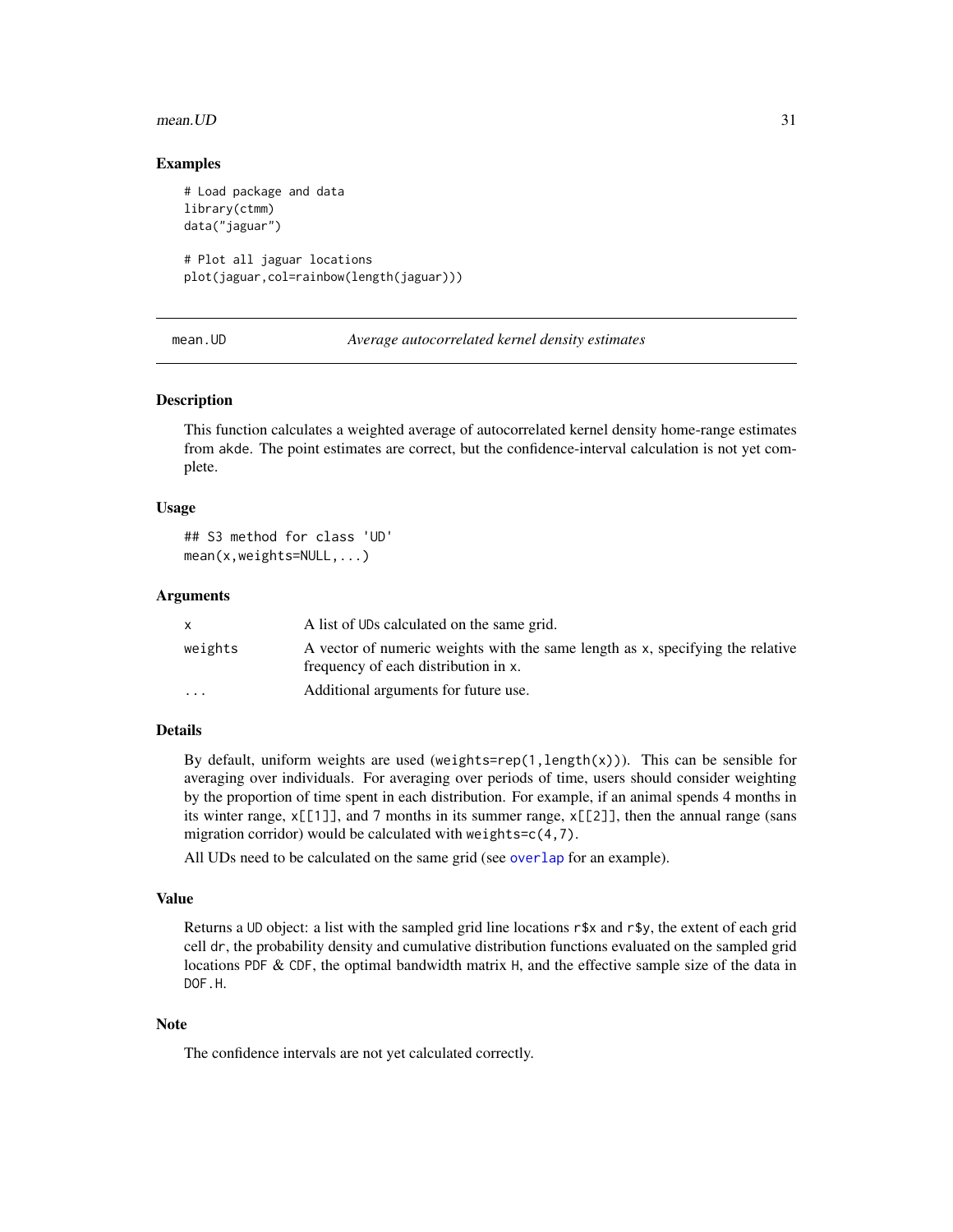#### <span id="page-31-0"></span>Author(s)

C. H. Fleming

### See Also

[akde](#page-4-1)

mean.variogram *Compute a number-weighted average of variogram objects*

#### Description

This function takes a list of variogram objects and calculates its number-weighted average variogram.

### Usage

## S3 method for class 'variogram'  $mean(x, \ldots)$ 

#### Arguments

|   | A variogram object or list of such objects to be averaged. |
|---|------------------------------------------------------------|
| . | Additional variograms if specified individually.           |

### Value

Returns a variogram object which is a dataframe containing the lag, the semi-variance estimate at that lag, and the approximate degrees of freedom associated with the semi-variance estimate.

### Note

Variogram averaging should only be used when there is a degree of similarity across individual variograms.

### Author(s)

J. M. Calabrese and C. H. Fleming

### References

C. H. Fleming, J. M. Calabrese, T. Mueller, K.A. Olson, P. Leimgruber, W. F. Fagan, "From finescale foraging to home ranges: A semi-variance approach to identifying movement modes across spatiotemporal scales", [The American Naturalist, 183:5, E154-E167 \(2014\).](https://www.jstor.org/stable/10.1086/675504)

### See Also

[plot.variogram](#page-46-1), [variogram](#page-65-1).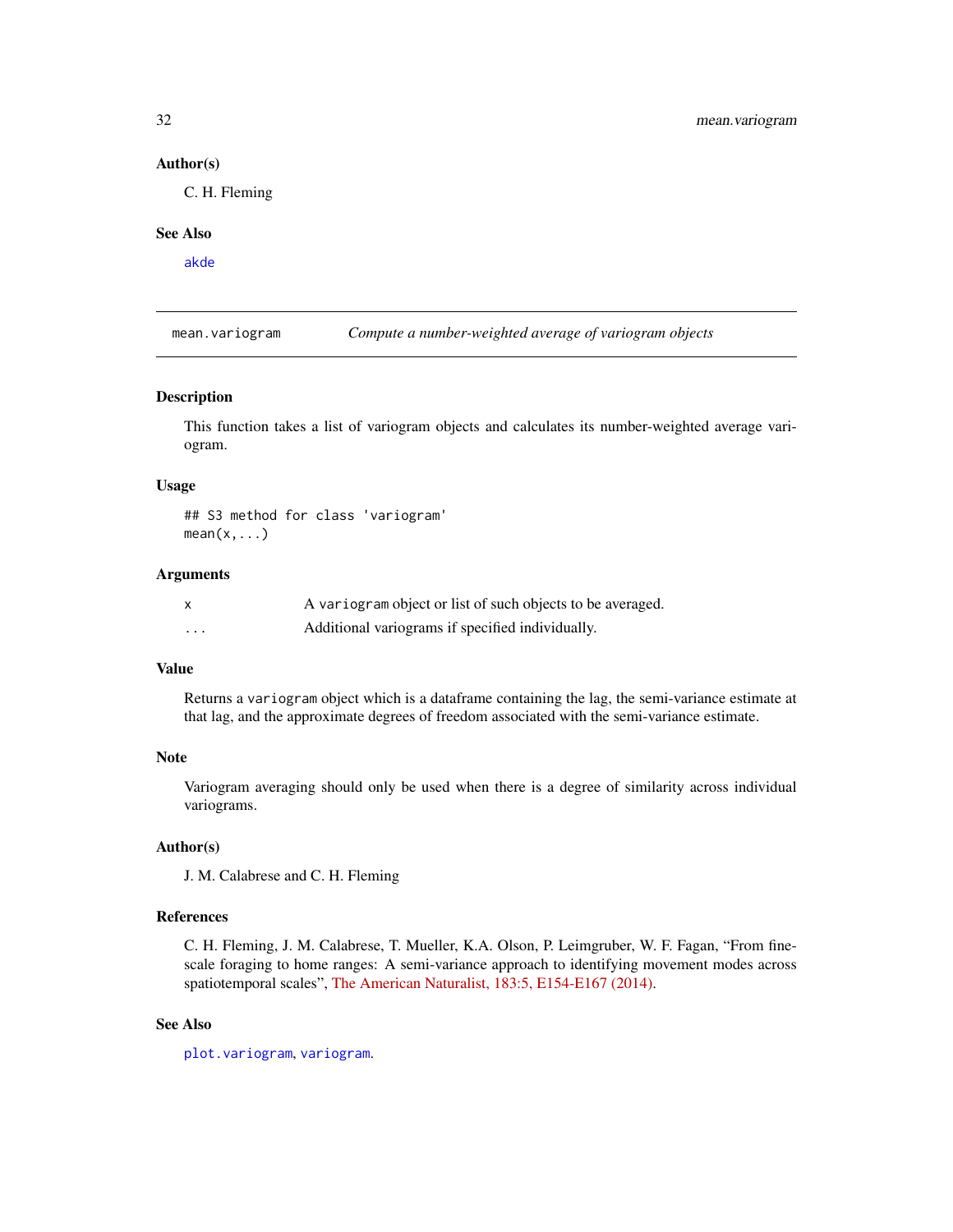#### <span id="page-32-0"></span>meta 33

### Examples

```
# Load package and data
library(ctmm)
data(buffalo)
# Calculate a list of variograms for all similar individuals in the dataset
# the 4th buffalo has a different sampling rate
SVFS <- lapply( buffalo[-4] , variogram )
# alternatively, we could variogram all at coarsest scale with variogram option dt
# Calculate the average variogram
SVF <- mean(SVFS)
# Plot the mean variogram
plot(SVF)
```
meta *Meta-analysis of movement-model parameters*

### Description

These functions estimate population-level parameters from individual movement models and related estimates, including AKDE home-range areas, while taking into account estimation uncertainty.

#### Usage

```
meta(x,level=0.95,level.UD=0.95,method="MLE",IC="AICc",boot=FALSE,error=0.01,debias=TRUE,
     units=TRUE,plot=TRUE,sort=FALSE,mean=TRUE,col="black",...)
```
### Arguments

| X        | A list of ctmm movement-model objects, UD objects, or UD summary output, con-<br>stituting a sampled population, or a list of such lists, each constituting a sampled<br>sub-population. |
|----------|------------------------------------------------------------------------------------------------------------------------------------------------------------------------------------------|
| level    | Confidence level for parameter estimates.                                                                                                                                                |
| level.UD | Coverage level for home-range estimates. E.g., 50% core home range.                                                                                                                      |
| method   | Statistical estimator used—either maximum likelihood estimation based ("MLE")<br>or approximate 'best linear unbiased estimator' ("BLUE").                                               |
| IC       | Information criterion to determine whether or not population variation can be<br>estimated. Can be "AICc", AIC, or "BIC".                                                                |
| boot     | Perform a parametric bootstrap for confidence intervals and first-order bias cor-<br>rection if debias=TRUE.                                                                             |
| error    | Relative error tolerance for parametric bootstrap.                                                                                                                                       |
| debias   | Apply Bessel's inverse-Gaussian correction if method="MLE", REML if method="BLUE",<br>and an additional first-order correction if boot=TRUE.                                             |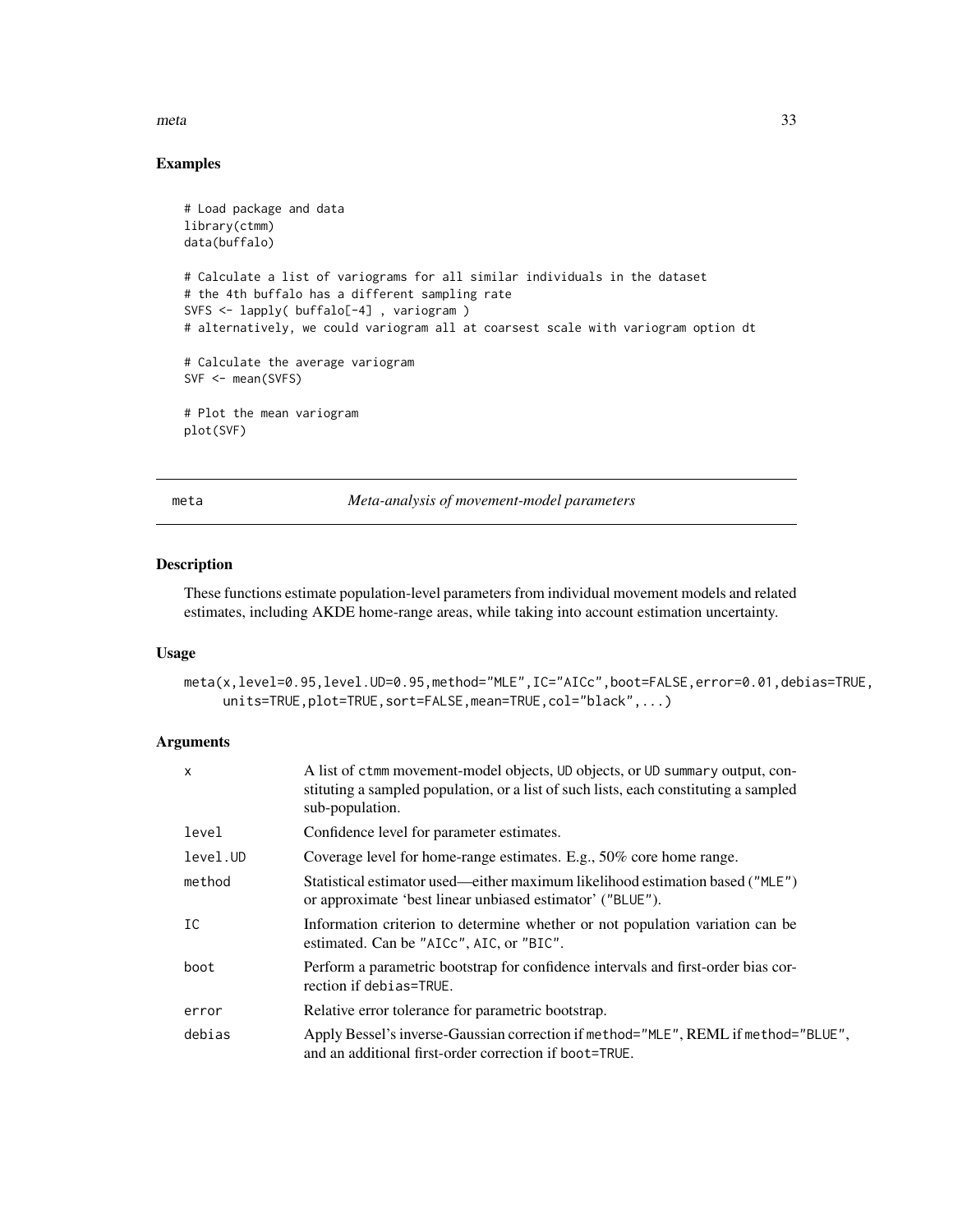| units | Convert result to natural units.                          |
|-------|-----------------------------------------------------------|
| plot  | Generate a meta-analysis forest plot.                     |
| sort  | Sort individuals by their point estimates in forest plot. |
| mean  | Include population mean estimate in forest plot.          |
| col   | Color(s) for individual labels and error bars.            |
|       | Further arguments passed to plot.                         |

#### Details

So-far only the meta-analysis of home-range areas is implemented. More details will be provided in an upcomming manuscript.

For both estimator methods, the same underlying model is assumed.

### Value

If x constitutes a sampled population, then meta returns a table with rows corresponding to the population mean and coefficient of variation. If x constitutes a list of sampled sub-populations, then meta returns confidence intervals on the sub-population mean ratios.

### Note

The AICc formula is approximated via the Gaussian relation.

### Author(s)

C. H. Fleming.

### See Also

[akde](#page-4-1), [ctmm.fit](#page-13-1).

### Examples

```
# load package and data
library(ctmm)
data(buffalo)
# fit movement models
FITS <- AKDES <- list()
for(i in 1:length(buffalo))
{
  GUESS <- ctmm.guess(buffalo[[i]],interactive=FALSE)
  # use ctmm.select unless you are certain that the selected model is OUF
  FITS[[i]] <- ctmm.fit(buffalo[[i]],GUESS,trace=2)
}
# calculate AKDES on a consistent grid
AKDES <- akde(buffalo, FITS, trace=1)
```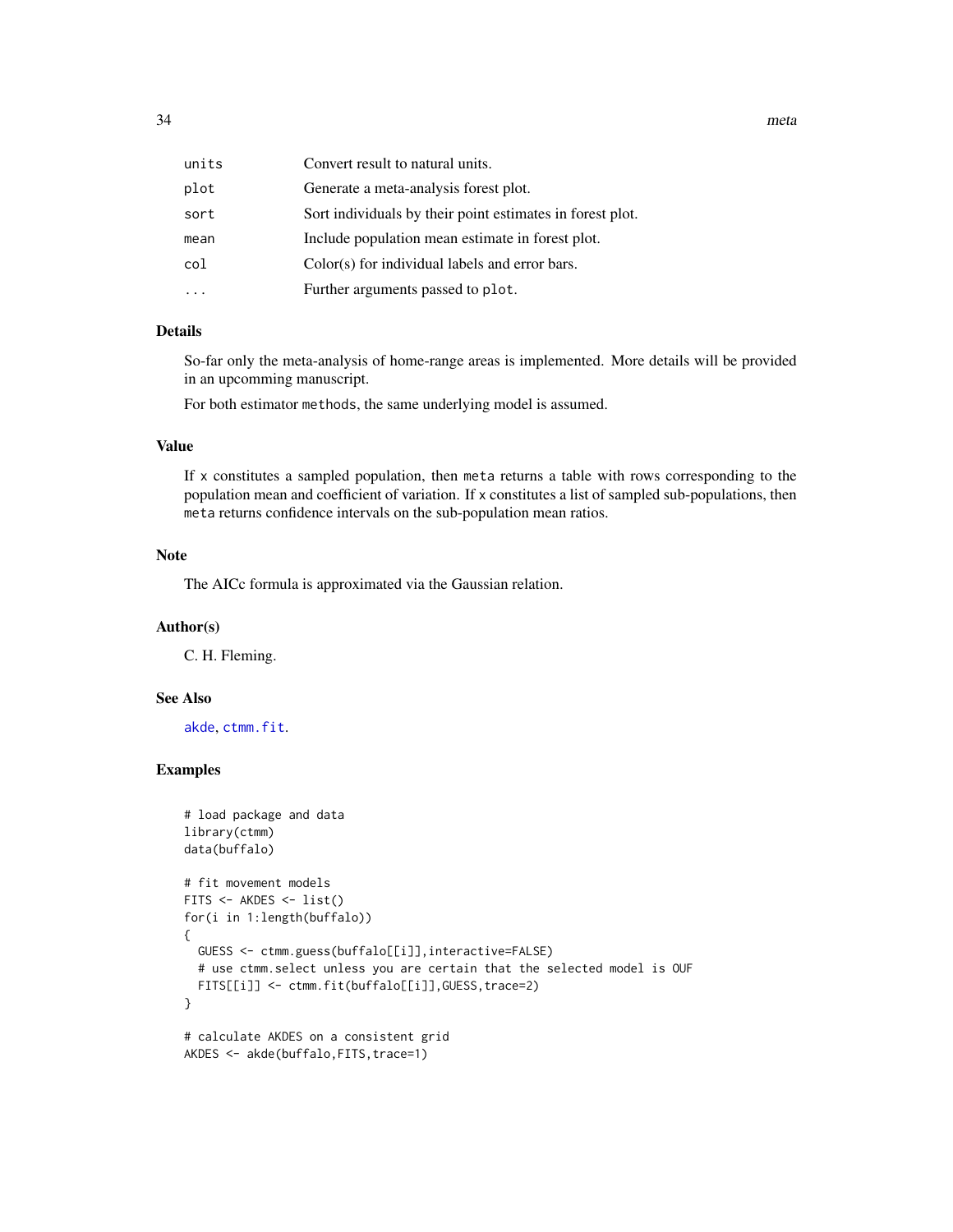#### <span id="page-34-0"></span>occurrence 35

```
# color to be spatially distinct
COL <- color(AKDES,by='individual')
# plot AKDEs
plot(AKDES,col.DF=COL,col.level=COL,col.grid=NA,level=NA)
# meta-analysis of buffalo
meta(AKDES,col=c(COL,'black'),sort=TRUE)
```

```
occurrence Calculate a Kriged occurrence distribution estimate
```
### Description

This function calculates an occurrence distribution from telemetry data and a continuous-time movement model.

#### Usage

occurrence(data,CTMM,H=0,res.time=10,res.space=10,grid=NULL,cor.min=0.05,dt.max=NULL, buffer=TRUE)

### Arguments

| data        | 2D timeseries telemetry data represented as a telemetry object.                                                                                   |
|-------------|---------------------------------------------------------------------------------------------------------------------------------------------------|
| <b>CTMM</b> | A ctmm movement model from the output of ctmm. fit.                                                                                               |
| H           | Optional additional bandwidth matrix for future use.                                                                                              |
| res.time    | Number of temporal grid points per median timestep.                                                                                               |
| res.space   | Number of grid points along each axis, relative to the average diffusion (per<br>median timestep) from a stationary point.                        |
| grid        | Optional grid specification via raster, UD, or list of arguments (See akde for<br>details).                                                       |
| cor.min     | Velocity correlation threshold for skipping gaps.                                                                                                 |
| dt.max      | Maximum absolute gap size (in seconds) for Kriging interpolation. If left NULL,<br>the median of diff(data\$t) will be used.                      |
| buffer      | Buffer the observation period, according to the minimum gap specified by cor. min<br>and dt. max, to include more probable locations if possible. |

### Details

The arguments cor.min or dt.max are used to prevent the interpolation of large gaps, which would bias the estimate to more resemble the movement model than the data. Because cor.min can produce an empty range with fractal movement models, the larger of the two rules is employed for interpolation.

If buffer=TRUE, then the data are also extrapolated according to the minimum of the two rules (cor.min and dt.max) which is limited to cases where persistence of motion is modeled.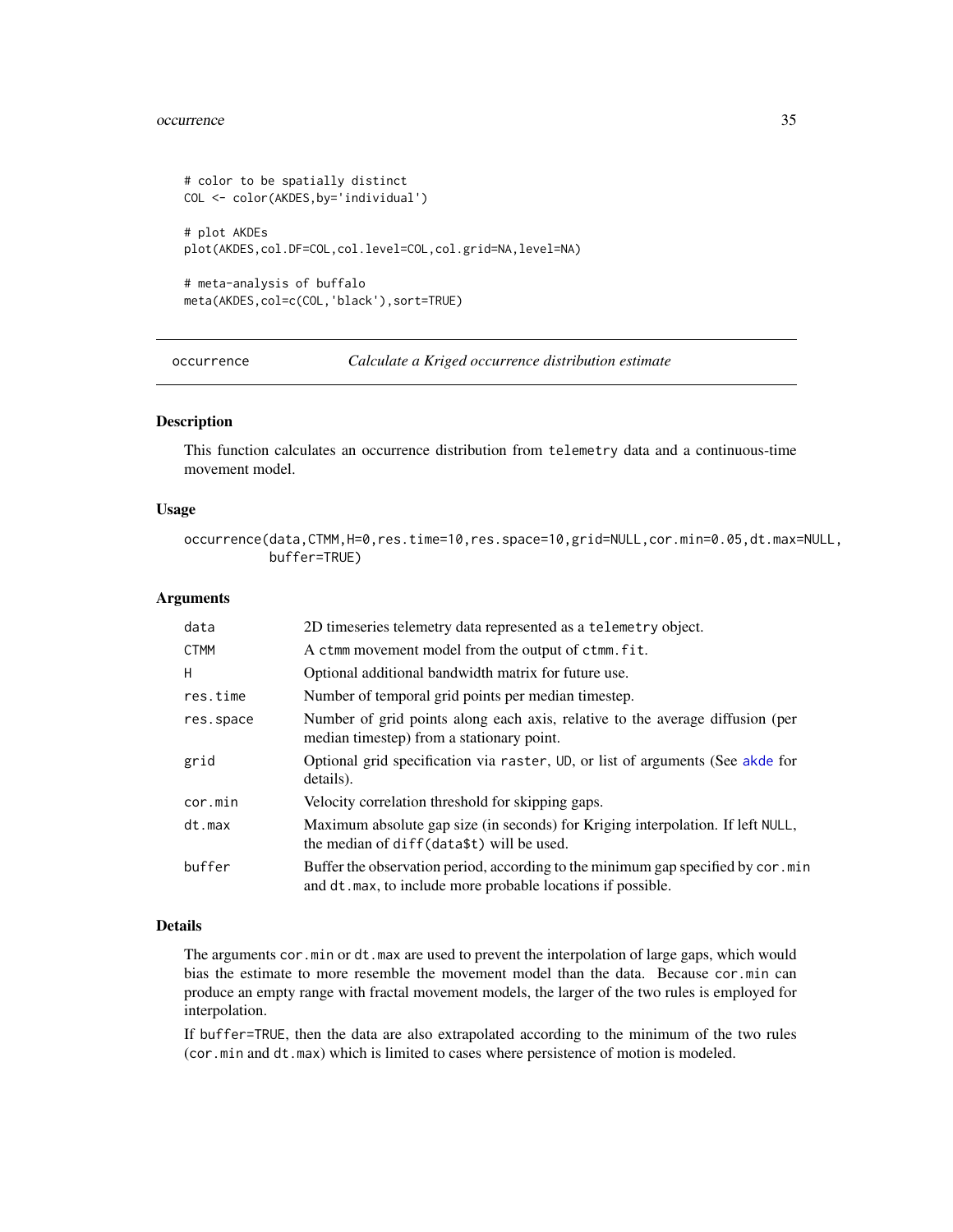Returns a UD object containing the sampled grid line locations x and y, the probability density and cumulative distribution functions evaluated on the sampled grid locations PDF & CDF, the optional bandwidth matrix H, and the area of each grid cell dA.

### Note

Large gaps have a tendency to slow down computation and blow up the estimate. This can be avoided with the cor.min or dt.max arguments.

In the case of coarse grids, the value of PDF in a grid cell actually corresponds to the average probability density over the entire rectangular cell.

Prior to ctmm v0.5.6, cor.min referred to the location correlation, with a default of 50%. In ctmm v0.5.6 and above, cor.min refers to the velocity correlation, with a default of 5%.

### Author(s)

C. H. Fleming.

#### References

C. H. Fleming, W. F. Fagan, T. Mueller, K. A. Olson, P. Leimgruber, J. M. Calabrese, "Estimating where and how animals travel: An optimal framework for path reconstruction from autocorrelated tracking data", Ecology, 97:3, 576-582 (2016) doi: [10.1890/151607.1.](https://doi.org/10.1890/15-1607.1)

C. H. Fleming, D. Sheldon, E. Gurarie, W. F. Fagan, S. LaPoint, J. M. Calabrese, "Kálmán filters for continuous-time movement models", Ecological Informatics, 40, 8-21 (2017) doi: [10.1016/](https://doi.org/10.1016/j.ecoinf.2017.04.008) [j.ecoinf.2017.04.008.](https://doi.org/10.1016/j.ecoinf.2017.04.008)

### See Also

[akde](#page-4-1), [raster,UD-method](#page-0-0)

#### Examples

```
# Load package and data
library(ctmm)
data(buffalo)
Cilla <- buffalo$Cilla
GUESS <- ctmm.guess(Cilla,interactive=FALSE)
FIT <- ctmm.fit(Cilla,GUESS)
```
# Compute occurence distribution UD <- occurrence(Cilla,FIT)

# Plot occurrence UD plot(UD,col.level=NA)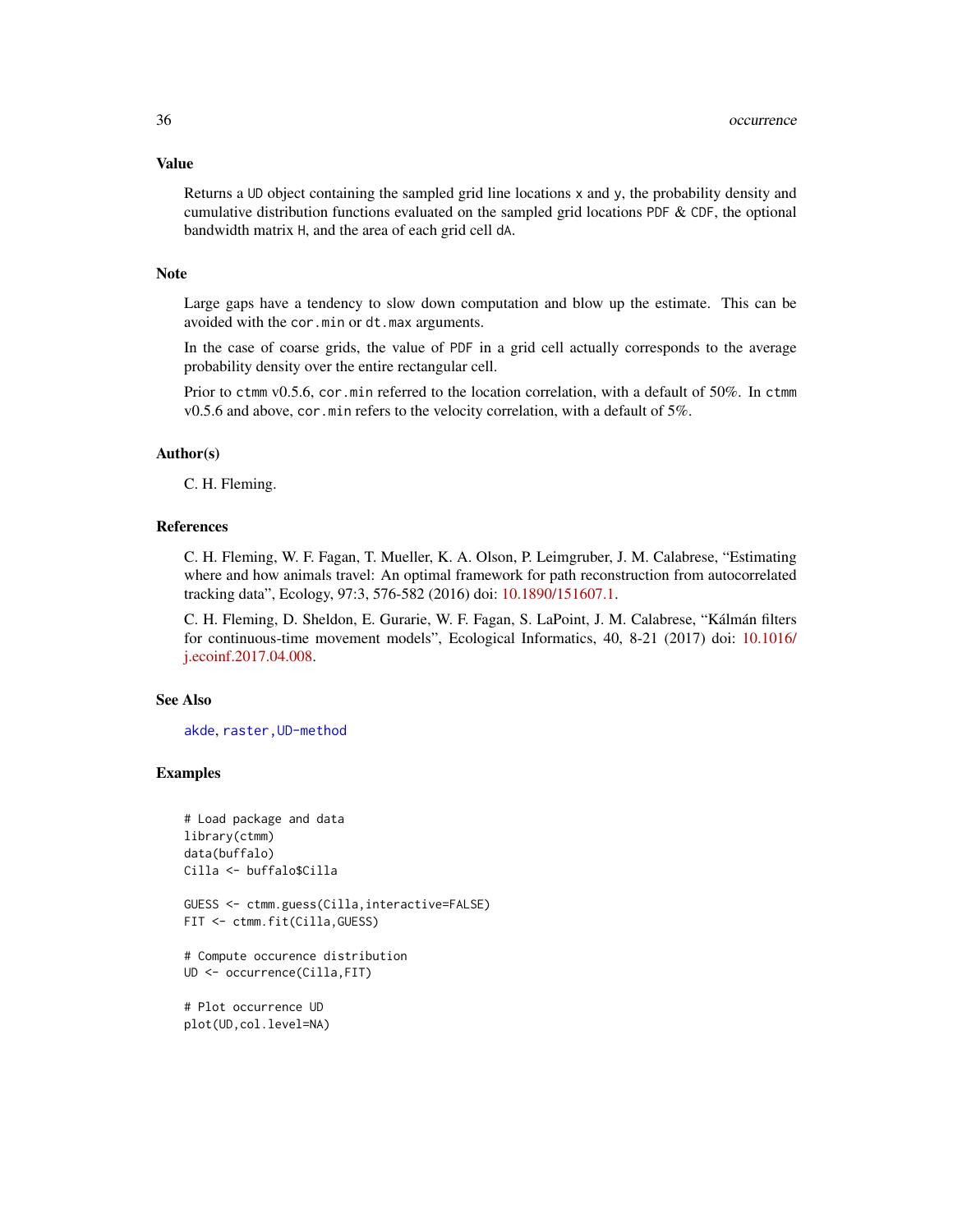<span id="page-36-0"></span>

#### Description

This function serves as a wrapper around [optimize](#page-0-0), [optim](#page-0-0), and ctmm's partial-Newton optimization routine, with standardized arguments and return values. It finds the optimal parameters that minimize a function, whether it be a cost, loss, risk, or negative log-likelihood function.

# Usage

```
optimizer(par,fn,...,method="pNewton",lower=-Inf,upper=Inf,period=FALSE,reset=identity,
          control=list())
```
#### Arguments

| par     | Initial parameter guess.                                                                              |
|---------|-------------------------------------------------------------------------------------------------------|
| fn      | Function to be minimized with first argument par and optional argument zero<br>(see 'Details' below). |
| $\cdot$ | Optional arguments fed to fn.                                                                         |
| method  | Optimization algorithm (see 'Details' below).                                                         |
| lower   | Lower bound for parameters.                                                                           |
| upper   | Upper bound for parameters.                                                                           |
| period  | Period of circular parameters if not FALSE.                                                           |
| reset   | Optional function to re-center parameters, if symmetry permits, to prevent nu-<br>merical underflow.  |
| control | Argument list for the optimization routine (see 'Details' below).                                     |

# Details

Only method='pNewton' will work in both one dimension and multiple dimensions. Any other method argument will be ignored in one dimension, in favor of [optimize](#page-0-0) with a backup evaluation of [nlm](#page-0-0) (under a log-link) for cases where [optimize](#page-0-0) is known to fail. In multiple dimensions, methods other than pNewton include those detailed in [optim](#page-0-0).

method='pNewton' is ctmm's partial-Newton optimizer, which is a quasi-Newton method that is more accurate than BFGS-based methods when the gradient of fn must be calculated numerically. In short, while BFGS-based methods provide a single rank-1 update to the Hessian matrix per iteration, the partial-Newton algorithm provides length(par)+1 rank-1 updates to the Hessian matrix per iteration, at the same computational cost. Furthermore, length(par) of those updates have better numerical precision than the BFGS update, meaning that they can be used at smaller step sizes to obtain better numerical precision. The pNewton optimizer also supports several features not found in other R optimizers: the zero argument, the period argument, and parallelization.

The zero argument is an optional argument in fn supported by method='pNewton'. Briefly, if you rewrite a negative log-likelihood of the form  $fn = \sum_{i=1}^{n} fn_i$  as  $fn = \sum_{i=1}^{n} (fn_i - zero/n) + zero$ ,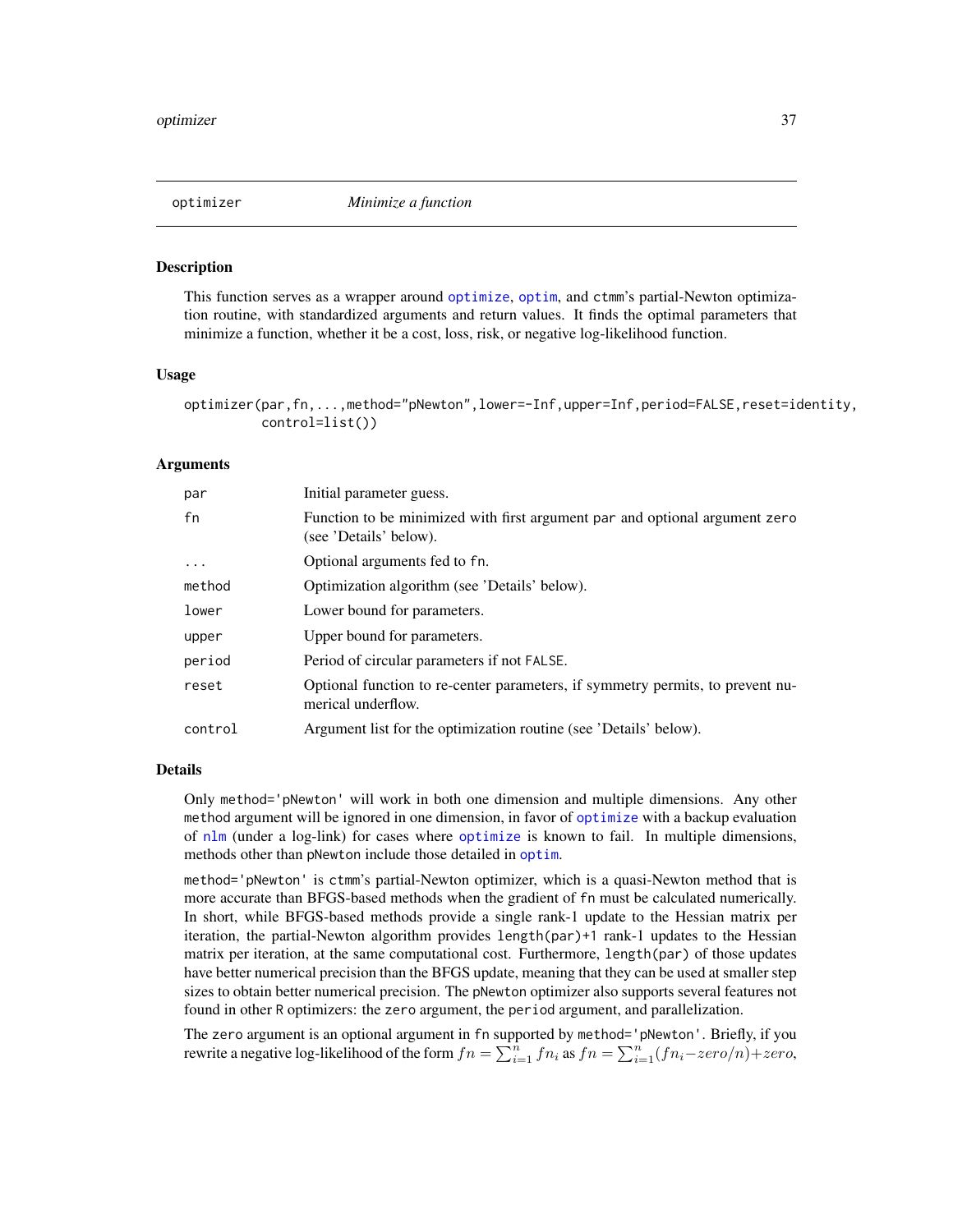<span id="page-37-0"></span>where zero is the current estimate of the minimum value of fn, then the sum becomes approximately "zeroed" and so the variance in numerical errors caused by the difference in magnitude between fn and fn\_i is mitigated. In practice, without the zero argument, log-likelihood functions grow in magnitude with increasing data and then require increasing numerical precision to resolve the same differences in log-likelihood. But absolute differences in log-likelihoods (on the order of 1) are always important, even though most optimization routines more naturally consider relative differences as being important.

The period argument informs method='pNewton' if parameters is circular, such as with angles, and what their periods are.

The control list can take the folowing arguments, with defaults shown:

- precision=1/2 Fraction of machine numerical precision to target in the maximized likelihood value. The optimal par will have half this precision. On most computers, precision=1 is approximately 16 decimal digits of precision for the objective function and 8 for the optimal par.
- maxit=.Machine\$integer.max Maximum number of iterations allowed for optimization.
- parscale=pmin(abs(par),abs(par-lower),abs(upper-par)) The natural scale of the parameters such that variations in par on the order of parscale produce variations in fn on the order of one.

trace=FALSE Return step-by-step progress on optimization.

cores=1 Perform cores evaluations of fn in parallel, if running in UNIX. cores<=0 will use all available cores, save abs(cores). This feature is only supported by method='pNewton' and is only useful if fn is slow to evaluate, length(par)>1, and the total number of parallel evaluations required does not trigger fork-bomb detection by the OS.

# Value

Returns a list with components par for the optimal parameters, value for the minimum value of fn, and possibly other components depending on the optimization routine employed.

# **Note**

method='pNewton' is very stringent about achieving its precision target and assumes that fn has small enough numerical errors (permitting the use of argument zero) to achieve that precision target. If the numerical errors in fn are too large, then the optimizer can fail to converge. [ctmm.fit](#page-13-0) standardizes its input data before optimization, and back-transforms afterwards, as one method to minimize numerical errors in fn.

# Author(s)

C. H. Fleming.

# See Also

[optim](#page-0-0), [optimize](#page-0-0), [nlm](#page-0-0)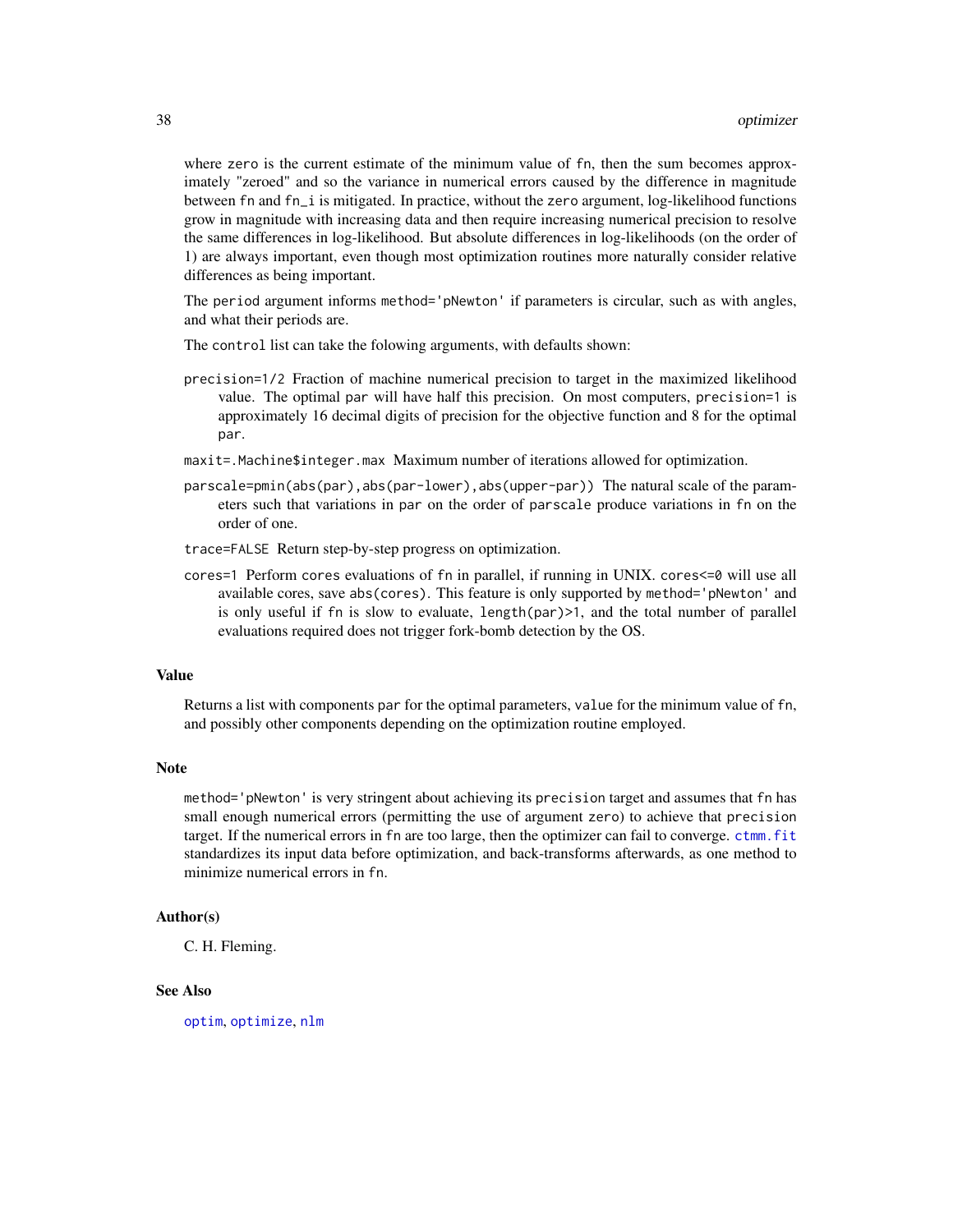<span id="page-38-0"></span>

#### Description

Produces a data.frame of speed and distance estimates to analyze, as well as a plot highlighting potential speed and distance outliers in telemetry data.

#### Usage

```
outlie(data,UERE=10,plot=TRUE,by='d',...)
```

```
## S3 method for class 'outlie'
plot(x,level=0.95,units=TRUE,axes=c('d','v'),...)
```
#### Arguments

| data  | telemetry object.                                                                                                                                                         |
|-------|---------------------------------------------------------------------------------------------------------------------------------------------------------------------------|
| UERE  | Device-dependent telemetry error in meters (RMS UERE). Only necessary for<br>uncalibrated data.                                                                           |
| plot  | Output a plot highlighting high speeds (blue) and distant locations (red).                                                                                                |
| by    | Color and size side-effect plot points by 'd', 'v', 'dz', 'vz', for distance from<br>center, minimum speed, vertical distance from center, and minimum vertical<br>speed. |
| .     | Arguments passed to plot.                                                                                                                                                 |
| x     | outlie object to plot.                                                                                                                                                    |
| level | Confidence level for error bars.                                                                                                                                          |
| units | Convert axes to natural units.                                                                                                                                            |
| axes  | x-y axes to plot. Can be any of 'd', 'v', 'dz', 'vz', for time, distance from<br>center, minimum speed, vertical distance from center, and minimum vertical<br>speed.     |

#### Details

If plot=TRUE in outlie(), intervals of high speed are highlighted with blue segments, while distant locations are highlighted with red points.

When plotting the outlie object itself, 'core deviation' denotes distances from the median longitude & latitude, while 'minimum speed' denotes the minimum speed required to explain the location estimate's displacement as straight-line motion. Both estimates account for telemetry error and condition on as few data points as possible. The speed estimates furthermore account for timestamp truncation and assign each timestep's speed to the most likely offending time, based on its other adjacent speed estimate.

The output outlie object contains the above noted speed and distance estimates in a data. frame, with rows corresponding to those of the input telemetry object.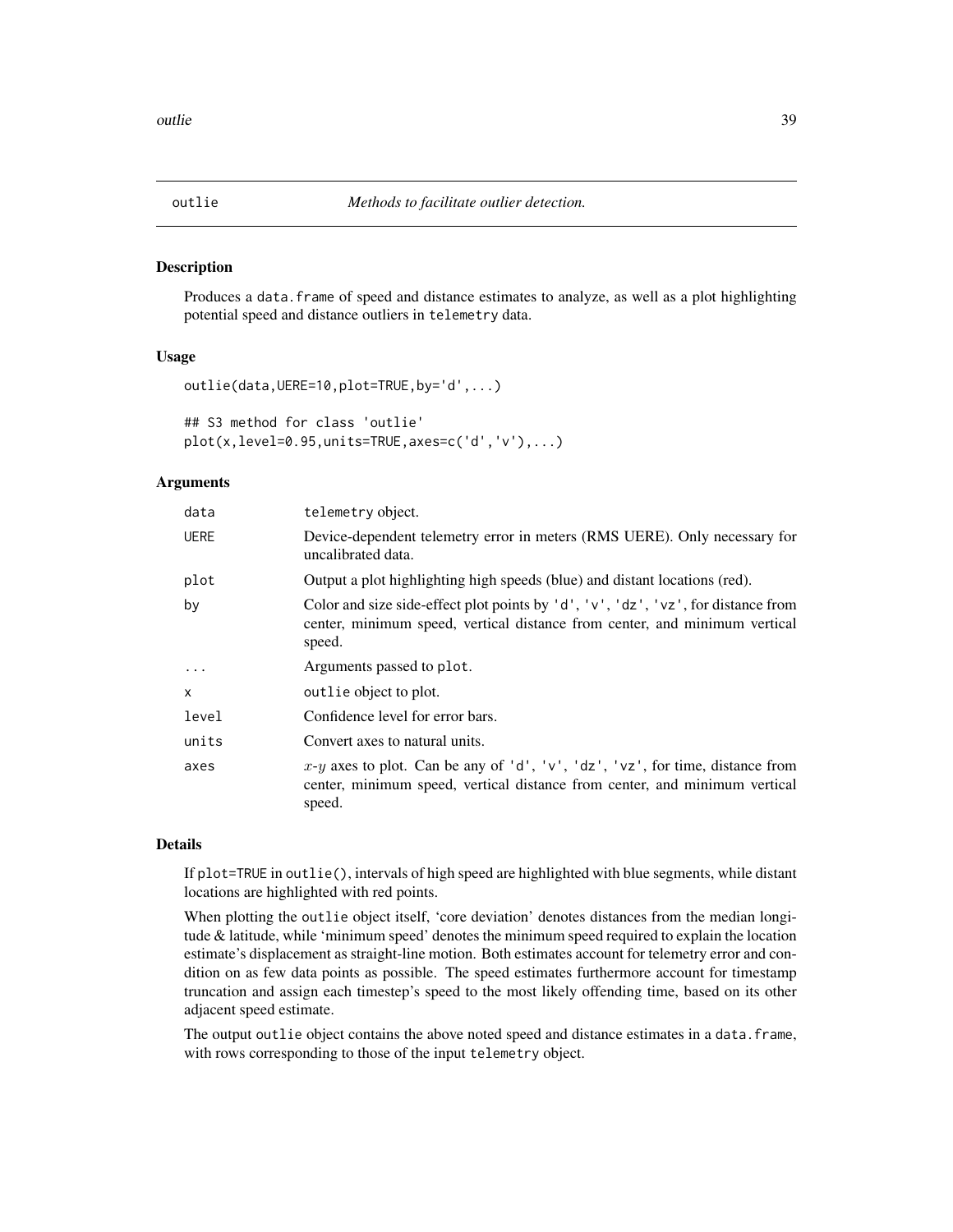#### <span id="page-39-0"></span>Value

Returns a data.frame of distances and speeds. Can also produce a plot as a side effect.

# Note

The speed estimates here are tailored for outlier detection and have poor statistical efficiency. The [predict](#page-53-0) and [speed](#page-55-0) methods are appropriate for estimating speed (after outliers have been removed and a movement model has been selected).

# Author(s)

C. H. Fleming.

#### References

C. H. Fleming et al, "A comprehensive framework for handling location error in animal tracking data", bioRxiv 2020.06.12.130195 (2020) doi: [10.1101/2020.06.12.130195.](https://doi.org/10.1101/2020.06.12.130195)

#### See Also

[as.telemetry](#page-6-0).

#### Examples

```
# Load package and data
library(ctmm)
data(turtle)
```
# look for outliers in a turtle OUT <- outlie(turtle[[3]])

# look at the distribution of estimates plot(OUT)

overlap *Calculate the overlap between two stationary distributions*

#### Description

This function calculates a useful measure of similarity between distributions known as the *Bhattacharyya coefficient* in statistics and simply the *fidelity* or *overlap* in quantum and statistical mechanics. It is roughly speaking the ratio of the intersection area to the average individual area, but it is a direct comparison between the density functions and does not require an arbitrary quantile to be specified. When applied to ctmm objects, this function returns the overlap of the two Gaussian distributions. When applied to aligned UD objects with corresponding movement models, this function returns the overlap of their (autocorrelated) kernel density estimates.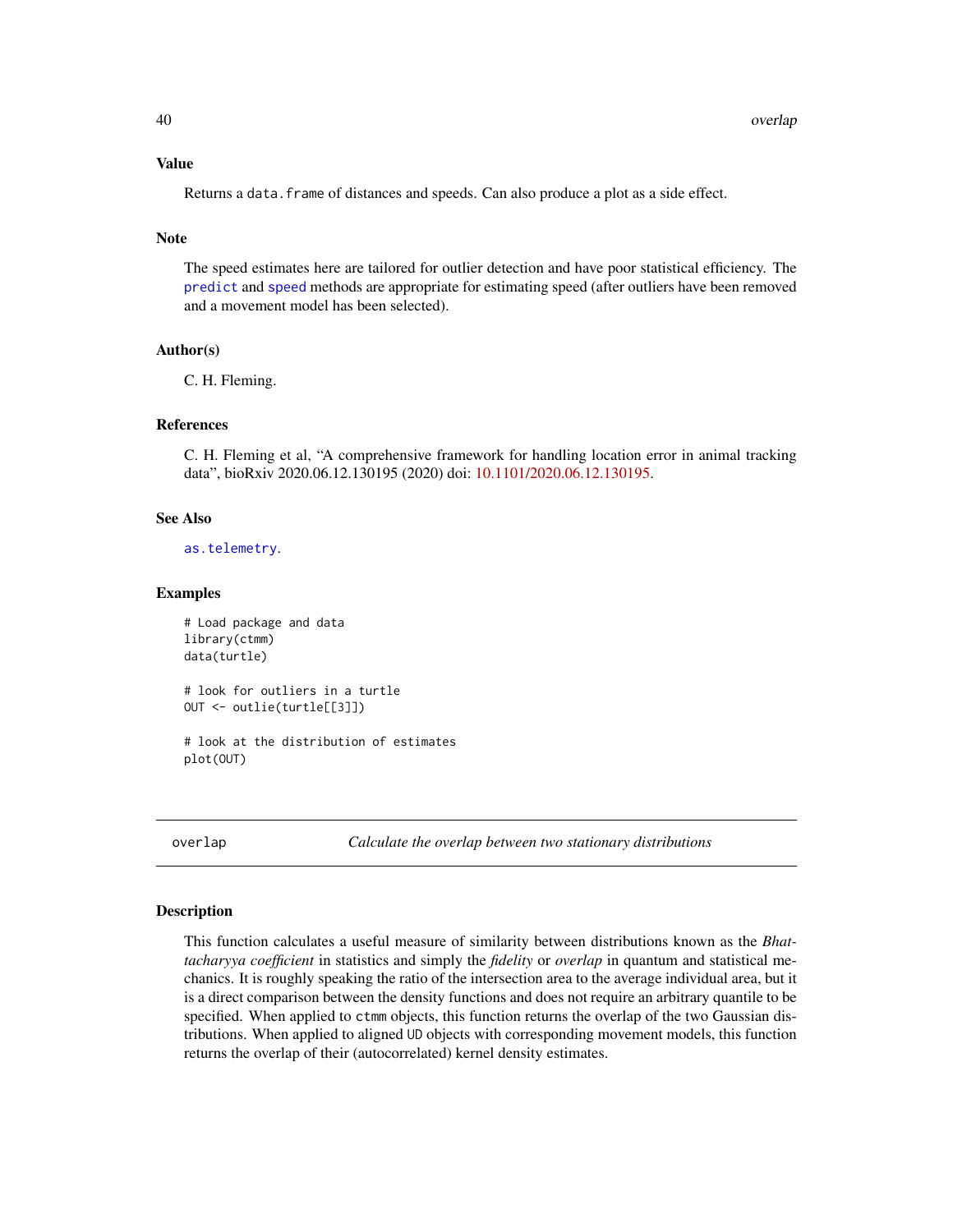#### <span id="page-40-0"></span>overlap 41

#### Usage

overlap(object,level=0.95,debias=TRUE,...)

#### Arguments

| object                  | A list of ctmm fit or aligned UD objects to compare. |
|-------------------------|------------------------------------------------------|
| level                   | The confidence level desired for the output.         |
| debias                  | Approximate debiasing of the overlap.                |
| $\cdot$ $\cdot$ $\cdot$ | Not currently used.                                  |

# Value

A table of confidence intervals on the overlap estimate. A value of 1 implies that the two distributions are identical, while a value of  $\theta$  implies that the two distributions share no area in common.

# Note

In ctmm v0.5.2, direct support for telemetry objects was dropped and the CTMM argument was depreciated for UD objects, simplifying usage.

Uncertainties in the model fits are propagated into the overlap estimate under the approximation that the Bhattacharyya distance is a chi-square random variable. Debiasing makes further approximations noted in Winner & Noonan et al (2018).

# Author(s)

C. H. Fleming and K. Winner

# References

K. Winner, M. J. Noonan, C. H. Fleming, K. Olson, T. Mueller, D. Sheldon, J. M. Calabrese. "Statistical inference for home range overlap", Methods in Ecology and Evolution, 9:7, 1679-1691 (2018) doi: [10.1111/2041210X.13027.](https://doi.org/10.1111/2041-210X.13027)

#### See Also

[akde](#page-4-0), [ctmm.fit](#page-13-0), [distance](#page-21-0), [encounter](#page-23-0)

#### Examples

```
# Load package and data
library(ctmm)
data(buffalo)
# fit models for first two buffalo
GUESS <- lapply(buffalo[1:2], function(b) ctmm.guess(b,interactive=FALSE))
# using ctmm.fit here for speed, but you should almost always use ctmm.select
FITS <- lapply(1:2, function(i) ctmm.fit(buffalo[[i]],GUESS[[i]]) )
names(FITS) <- names(buffalo[1:2])
```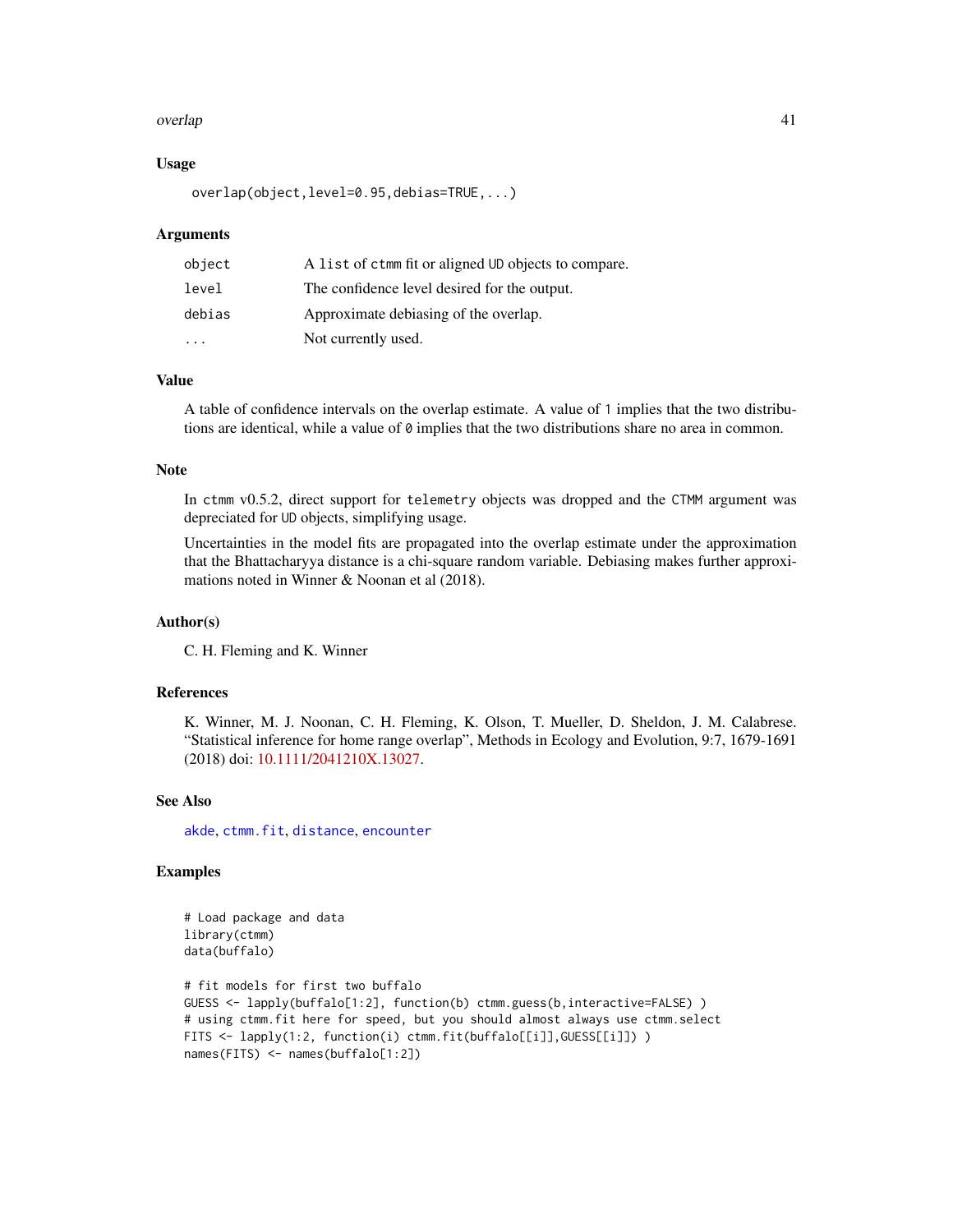#### <span id="page-41-1"></span>42 **pelican**

```
# Gaussian overlap between these two buffalo
overlap(FITS)
# AKDE overlap between these two buffalo
# create aligned UDs
UDS <- akde(buffalo[1:2],FITS)
# evaluate overlap
overlap(UDS)
```
<span id="page-41-0"></span>

pelican *Brown Pelican GPS and ARGOS data.*

# Description

GPS and ARGOS data on a single brown pelican (Pelecanus occidentalis). Please contact Autumn-Lynn Harrison (HarrisonAL@si.edu) if you want to publish with these data.

Funding for Brown Pelican tracking was provided by the Friends of the National Zoo Conservation Research Grant and ConocoPhillips Global Signature Program. Field support provided by D. Brinker.

#### Usage

```
data("pelican")
```
# Format

A list of 2 telemetry objects.

# See Also

[as.telemetry](#page-6-0), [plot.telemetry](#page-44-0), [buffalo](#page-10-0), [coati](#page-11-0), [gazelle](#page-28-0), [jaguar](#page-29-0), [turtle](#page-61-0), [wolf](#page-68-0).

#### Examples

```
# Load package and data
library(ctmm)
data("pelican")
names(pelican)
```

```
# Plot all sampled locations
plot(pelican,col=c('blue','red'))
```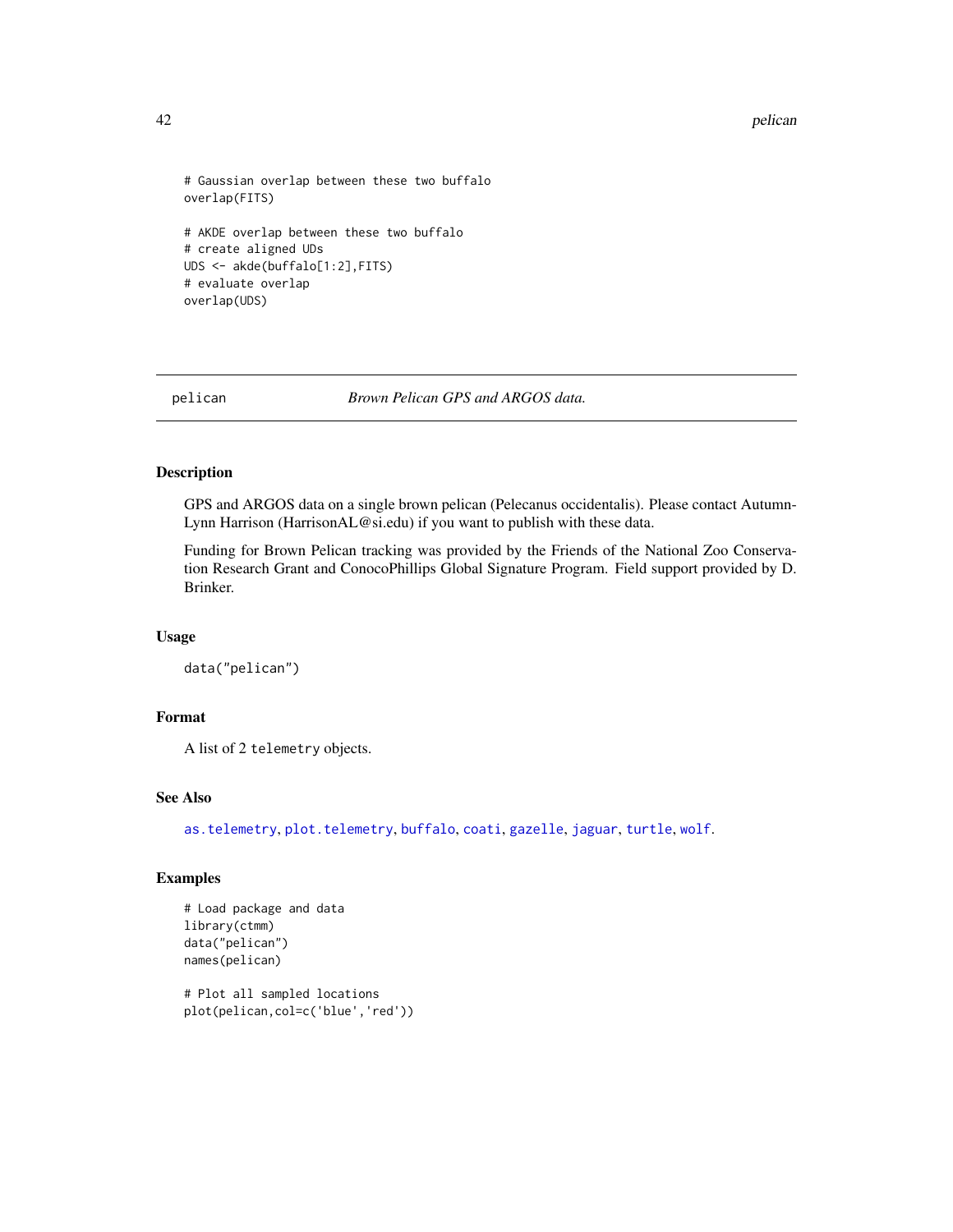# <span id="page-42-0"></span>Description

This function calculates isotropic Lomb-Scargle periodogram (LSP, Scargle, 1982) from a telemetry object. One of two algorithms is used. The slow  $O(n^2)$  algorithm vectorizes the exact relations of Scargle (1982), while the fast  $O(n \log n)$  algorithm uses the FFT method described in Péron & Fleming et al (2016). The latter method is exact if the data are evenly scheduled, permitting gaps, and otherwise it can be made arbitrarily precise via the res. time option.

#### Usage

periodogram(data,CTMM=NULL,dt=NULL,res.freq=1,res.time=1,fast=NULL,axes=c("x","y"))

## S3 method for class 'periodogram' plot(x,max=FALSE,diagnostic=FALSE,col="black",transparency=0.25,grid=TRUE,...)

# Arguments

| data         | telemetry data object or list of such objects.                                                                                                        |
|--------------|-------------------------------------------------------------------------------------------------------------------------------------------------------|
| <b>CTMM</b>  | An optional ctmm model object for specifying the mean.                                                                                                |
| dt           | Sampling interval for frequency cutoff.                                                                                                               |
| res.freq     | Multiplier to inflate the frequency resolution.                                                                                                       |
| res.time     | Integer multiplier to inflate the temporal resolution. Useful when fast>0 and<br>the sampling rate is variable.                                       |
| fast         | Use the exact algorithm if FALSE, the FFT algorithm if TRUE, and further<br>inflate the frequency resolution to a power of two sample size if fast=2. |
| axes         | Array of axes to calculate an average (isotropic) variogram for.                                                                                      |
| X            | Output object of periodogram.                                                                                                                         |
| max          | Plot only the local maxima of the periodogram. Use only with res > 1.                                                                                 |
| diagnostic   | Plot the sampling schedule's periodogram to check for spurious periodicities.                                                                         |
| col          | Color of periodogram.                                                                                                                                 |
| transparency | Adds transparency to clustered data if greater than zero. Should be less than<br>one.                                                                 |
| grid         | Whether or not to plot gridlines at common periodicities.                                                                                             |
| $\cdots$     | Optional arguments fed to plot.                                                                                                                       |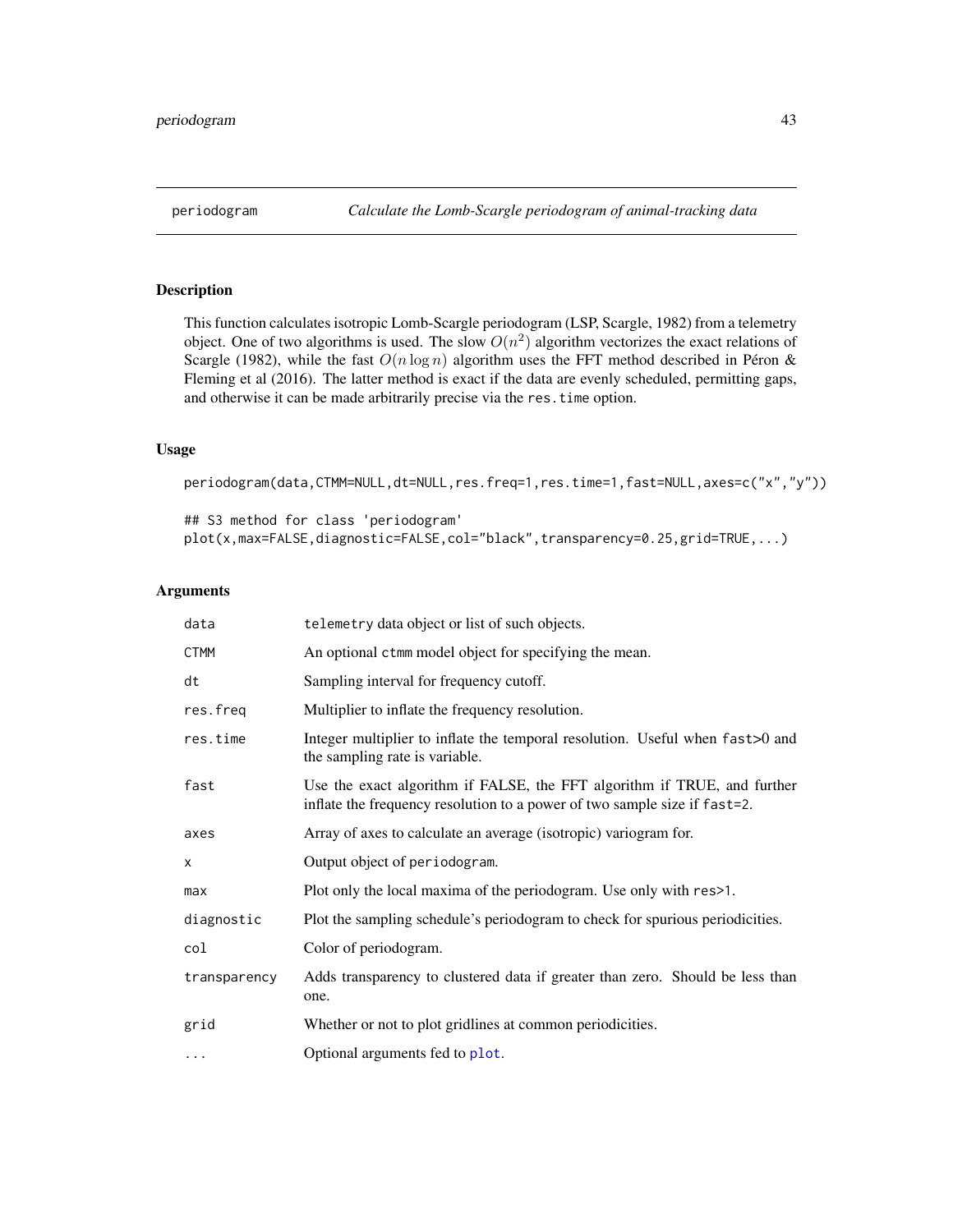#### Details

If no dt is specified, the median sampling interval is used. This is typically a good assumption for most data, even when there are gaps and this choice corresponds to the discrete Fourier transform (DFT) periodogram for evenly-sampled data.

At default resolution the frequency grid interval is given by 1/(2\*(range(data\$t)+dt)) and the frequency cutoff is given by  $1/(2 \star dt)$ , both in accordance with the DFT periodogram. Increasing res.freq beyond res.freq=1 will make for a smooth periodogram, but sequential frequencies will be highly correlated. The max=TRUE option to plot.periodogram may be useful for res.freq>1. Increasing res.time beyond res.time=1 is helpful if there is variability in the sampling rate and fast>0.

If a CTMM argument is provided, the ML mean will be detrended from the data prior to calculating the periodogram. Otherwise, the sample mean will be detrended.

If a list of telemetry objects are fed into periodogram, then a mean periodogram object will be returned with the default dt and base frequency resolution selected on a worst case basis according to the method described by Péron & Fleming et al (2016).

#### Value

Returns a periodogram object (class periodogram) which is a dataframe containing the frequency, f and the Lomb-Scargle periodogram at that frequency, LSP.

#### Note

The LSP is totally inappropriate if you in any way alter the sampling rate within the dataset. Stick with variograms in that case. There is a diagnostic option in plot.periodogram that can check for spurious periodicities that result from an autocorrelated sampling schedule. This plot will not contain any periodicities if the LSP is appropriate.

res.time>1 relies on Lagrange interpolation of the sinusoids (not the data), which can suffer from Runge's phenomena. periodogram tests for an invalid result and can fail with an error message. For whatever reason, this more frequently seems to happen when res.time=3.

#### Author(s)

C. H. Fleming and G. Péron

### References

J. D. Scargle, "Studies in astronomical time-series analysis. II. Statistical aspects of spectral analysis of unevenly-sampled data", The Astrophysical Journal, 263, 835-853 (1952) doi: [10.1086/](https://doi.org/10.1086/160554) [160554.](https://doi.org/10.1086/160554)

G. Péron, C. H. Fleming, R. C. de Paula, J. M. Calabrese, "Uncovering periodic patterns of space use in animal tracking data with periodograms, including a new algorithm for the Lomb-Scargle periodogram and improved randomization tests", Movement Ecology, 4:19 (2016) doi: [10.1186/](https://doi.org/10.1186/s40462-016-0084-7) [s4046201600847.](https://doi.org/10.1186/s40462-016-0084-7)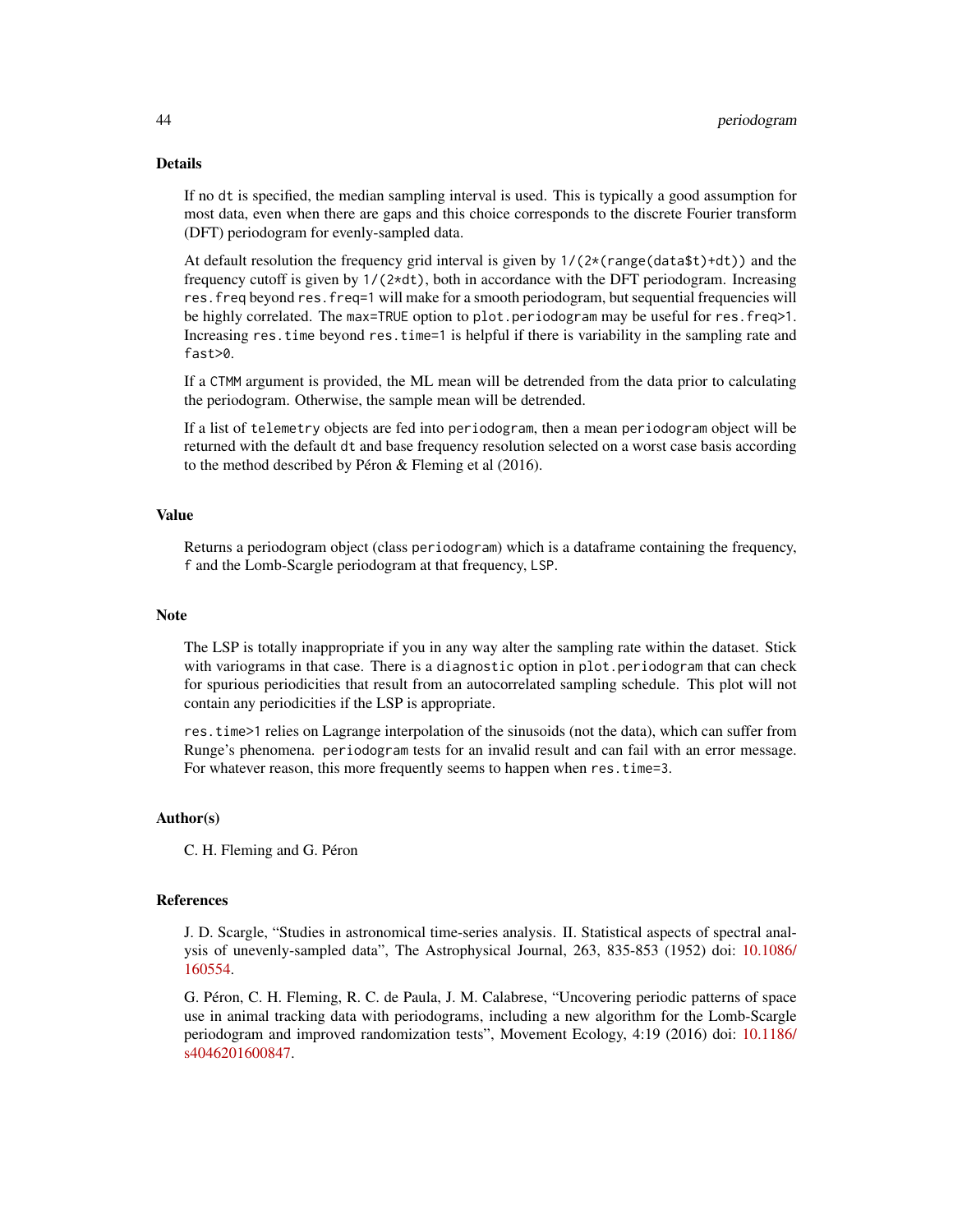# <span id="page-44-2"></span>plot.telemetry 45

#### Examples

```
#Load package and data
library(ctmm)
data(wolf)
#Extract movement data for a single animal
Tay <- wolf$Tay
#Calculate periodogram (fast==2 for a speedy example)
#There is some variability in the sampling frequency, so we increase res.time
LSP <- periodogram(Tay, fast=2, res.time=2)
#Plot the periodogram
plot(LSP,max=TRUE)
```
<span id="page-44-0"></span>plot.telemetry *Plotting methods for telemetry objects.*

#### <span id="page-44-1"></span>Description

Produces simple plots of telemetry objects, possibly overlayed with a Gaussian ctmm movement model or a UD utilization distribution.

#### Usage

```
plot(x,y,...)## S3 method for class 'telemetry'
   plot(x,CTMM=NULL,UD=NULL,level.UD=0.95,level=0.95,DF="CDF",error=TRUE,velocity=FALSE,
        units=TRUE,col="red",col.level="black",col.DF="blue",col.grid="white",
       transparency.error=0.25,pch=1,type='p',labels=NULL,fraction=1,add=FALSE,xlim=NULL,
        ylim=NULL,ext=NULL,cex=NULL,lwd=1,lwd.level=1,...)
   ## S4 method for signature 'list'
   zoom(x, \ldots)## S4 method for signature 'telemetry'
   zoom(x,fraction=1,...)
   ## S4 method for signature 'UD'
   zoom(x,fraction=1,...)
Arguments
```
- x telemetry or UD object.
- y Unused option.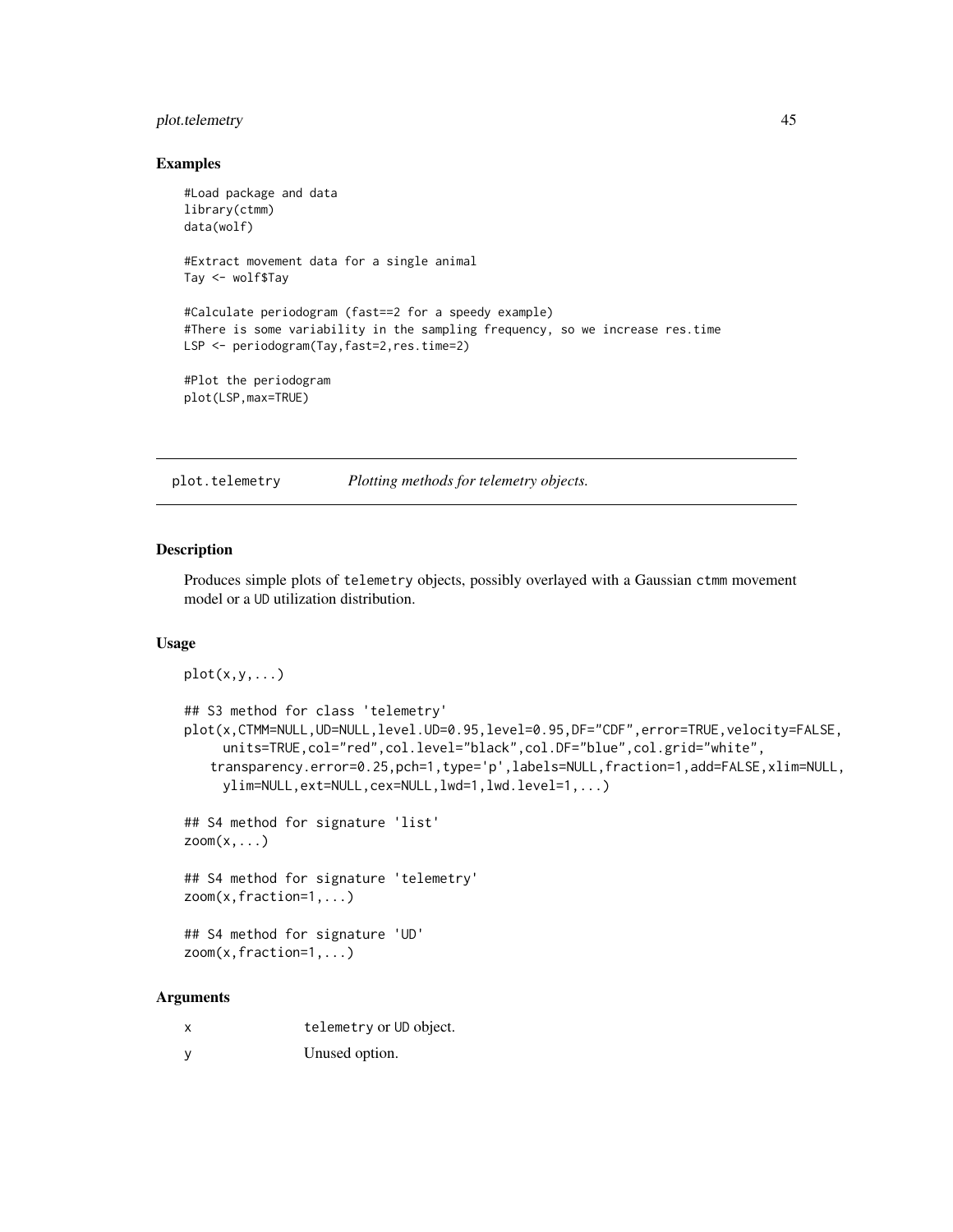<span id="page-45-0"></span>

| <b>CTMM</b>                    | Optional Gaussian ctmm movement model from the output of ctmm. fit or list<br>of such objects.                                                                            |
|--------------------------------|---------------------------------------------------------------------------------------------------------------------------------------------------------------------------|
| UD                             | Optional UD object such as from the output of akde or list of such objects.                                                                                               |
| level.UD                       | Coverage level of Gaussian ctmm model or UD estimate contours to be displayed.<br>I.e., level. UD=0.50 can yield the 50% core home range within the rendered<br>contours. |
| level                          | Confidence levels placed on the contour estimates themselves. I.e., the above<br>50% core home-range area can be estimated with 95% confidence via level=0.95.            |
| DF                             | Plot the maximum likelihood probability density function "PDF" or cumulative<br>distribution function "CDF".                                                              |
| error                          | Plot error circles/ellipses if present in the data. error=2 will fill in the circles<br>and error=3 will plot densities instead. error=FALSE will disable this feature.   |
| velocity                       | Plot velocity vectors if present in the data.                                                                                                                             |
| units                          | Convert axes to natural units.                                                                                                                                            |
| col                            | Color option for telemetry data. Can be an array or list of arrays.                                                                                                       |
| col.level                      | Color option for home-range contours. Can be an array.                                                                                                                    |
| col.DF                         | Color option for the density function. Can be an array.                                                                                                                   |
| col.grid<br>transparency.error | Color option for the maximum likelihood akde bandwidth grid.                                                                                                              |
|                                | Transparency scaling for erroneous locations when error=1:2. trans=0 dis-<br>ables transparancy. Should be no greater than 1.                                             |
| pch                            | Plotting symbol. Can be an array or list of arrays.                                                                                                                       |
| type                           | How plot points are connected. Can be an array.                                                                                                                           |
| labels                         | Labels for UD contours. Can be an array or list of arrays.                                                                                                                |
| fraction                       | Quantile fraction of the data, Gaussian ctmm, or UD range to plot, whichever is<br>larger.                                                                                |
| add                            | Setting to TRUE will disable the unit conversions and base layer plot, so that<br>plot. telemetry can be overlayed atop other outputs more easily.                        |
| xlim                           | The x limits $c(x1, x2)$ of the plot (in SI units).                                                                                                                       |
| ylim                           | The y limits $c(y1, y2)$ of the plot (in SI units).                                                                                                                       |
| ext                            | Plot extent alternative to xlim and ylim (see extent).                                                                                                                    |
| cex                            | Relative size of plotting symbols. Only used when errors are missing.                                                                                                     |
| lwd                            | Line widths of telemetry points.                                                                                                                                          |
| lwd.level                      | Line widths of UD contours.                                                                                                                                               |
| .                              | Additional options passed to plot.                                                                                                                                        |

# Details

Confidence intervals placed on the ctmm Gaussian home-range contour estimates only represent uncertainty in the area's magnitude and not uncertainty in the mean location, eccentricity, or orientation angle. For akde UD estimates, the provided contours also only represent uncertainty in the magnitude of the area. With akde estimates, it is also important to note the scale of the bandwidth and, by default, grid cells are plotted with akde contours such that their length and width matches that of a bandwidth kernels' standard deviation in each direction. Therefore, this grid provides a visual approximation of the kernel-density estimate's "resolution".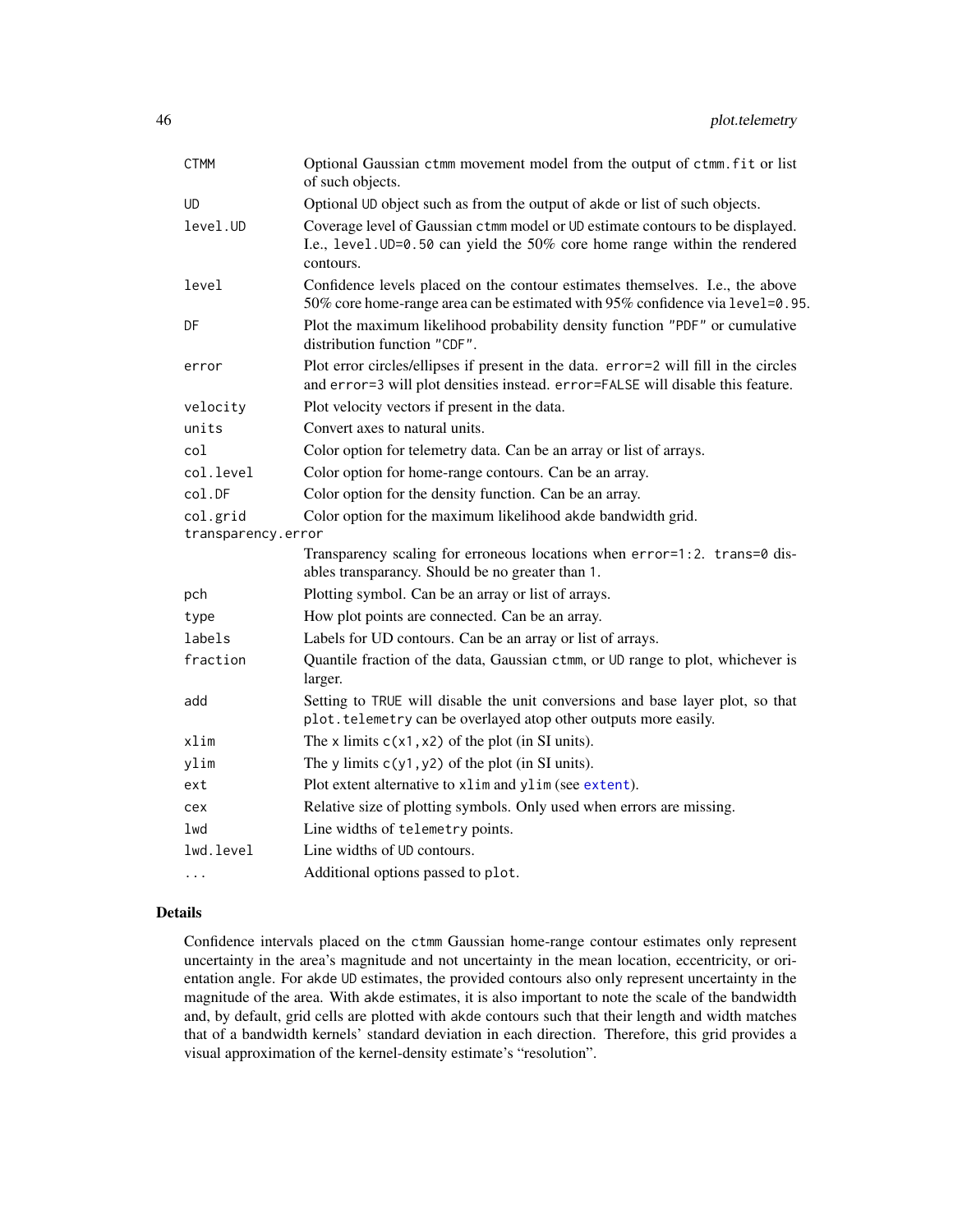# <span id="page-46-1"></span>plot.variogram 47

# Value

Returns a plot of x vs.  $y$ , and, if specified, Gaussian ctmm distribution or UD. akde UD plots also come with a standard resolution grid. zoom includes a zoom slider to manipulate fraction.

#### Note

If xlim or ylim are provided, then the smaller or absent range will be expanded to ensure asp=1.

# Author(s)

C. H. Fleming.

# See Also

[akde](#page-4-0), [ctmm.fit](#page-13-0), [plot](#page-44-1), [SpatialPoints.telemetry](#page-25-0).

#### Examples

```
# Load package and data
library(ctmm)
data(buffalo)
# Plot the data
```
plot(buffalo,col=rainbow(length(buffalo)))

<span id="page-46-0"></span>plot.variogram *Plotting methods for variogram objects.*

#### Description

Produces simple plots of varigram objects (semi-variance vs. time lag) and model semi-variance functions, with approximate confidence intervals around the semi-variance estimates.

#### Usage

```
## S3 method for class 'variogram'
plot(x,CTMM=NULL,level=0.95,units=TRUE,fraction=0.5,col="black",col.CTMM="red",xlim=NULL,
     ylim=NULL,ext=NULL,...)
## S4 method for signature 'variogram'
zoom(x,fraction=0.5,...)
```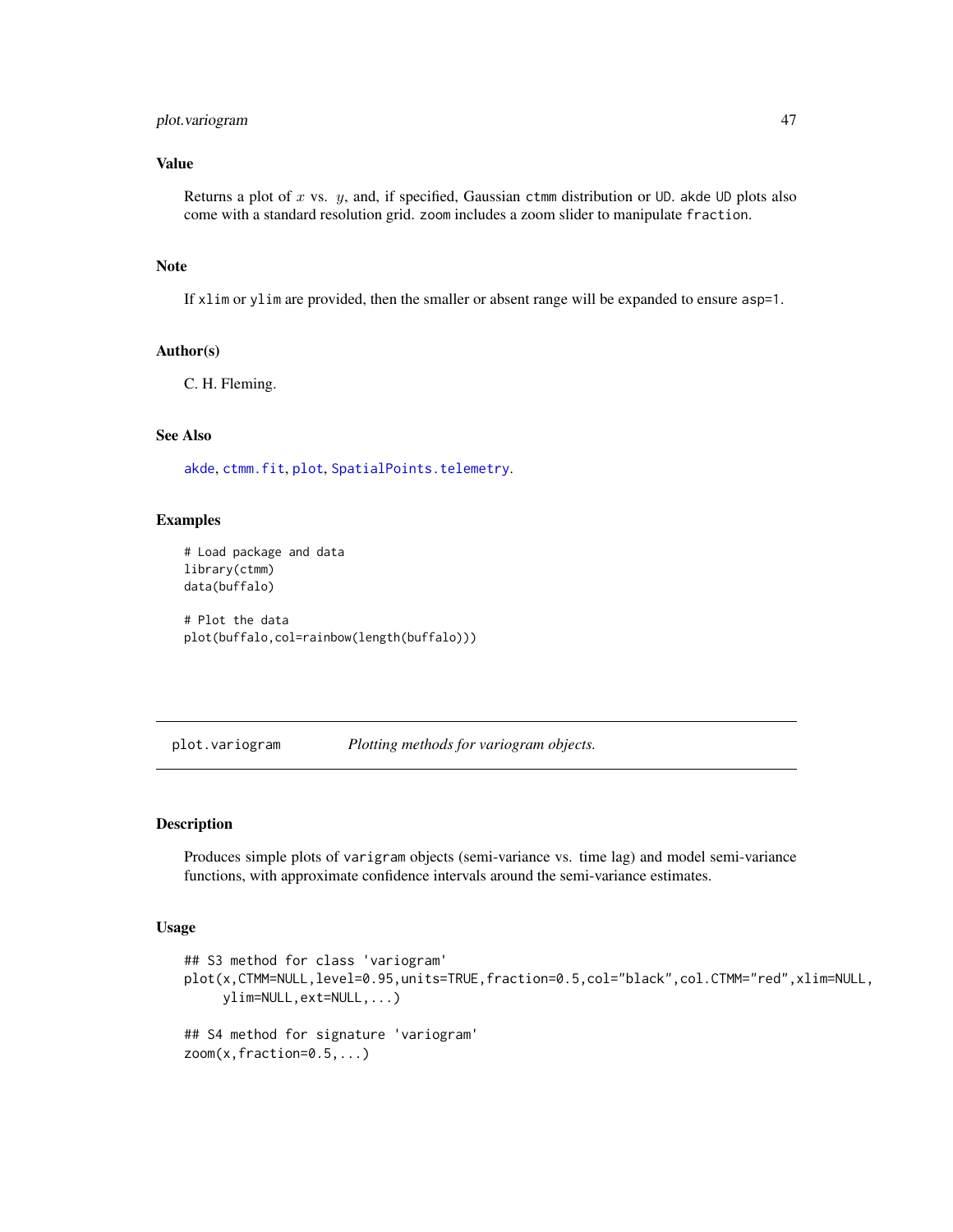#### Arguments

| x           | A variogram object calculated using variogram.                                                                                               |
|-------------|----------------------------------------------------------------------------------------------------------------------------------------------|
| <b>CTMM</b> | A ctmm movement model object in the same format as the output of ctmm. fit<br>or variogram.fit.                                              |
| level       | Confidence level of confidence bands (95% default CIs). Can be an array.                                                                     |
| units       | Convert axes to natural units.                                                                                                               |
| fraction    | The proportion of the variogram object, variogram, that will be plotted. By<br>convention, half is shown. The tail end is generally garbage. |
| col         | Color for the empirical variogram. Can be an array.                                                                                          |
| col.CTMM    | Color for the model. Can be an array.                                                                                                        |
| xlim        | Range of lags to plot (in SI units).                                                                                                         |
| ylim        | Range of semi-variance to plot (in SI units).                                                                                                |
| ext         | Plot extent alternative to xlim and ylim (see extent).                                                                                       |
| $\cdots$    | Additional plot function parameters.                                                                                                         |

# Value

Returns a plot of semi-variance vs. time lag, with the empirical variogram in blue and the ctmm semi-variance function in red if specified. zoom includes a log-scale zoom slider to manipulate fraction.

#### Note

The errors of the empirical variogram are correlated. Smooth trends are not necessarily significant.

#### Author(s)

J. M. Calabrese and C. H. Fleming

# References

C. H. Fleming, J. M. Calabrese, T. Mueller, K.A. Olson, P. Leimgruber, W. F. Fagan. From finescale foraging to home ranges: A semi-variance approach to identifying movement modes across spatiotemporal scales. The American Naturalist, 183:5, E154-E167 (2014) doi: [10.1086/675504.](https://doi.org/10.1086/675504)

#### See Also

[correlogram](#page-49-0), [ctmm.fit](#page-13-0), [plot](#page-44-1), [variogram](#page-65-0), [variogram.fit](#page-67-0).

# Examples

```
# Load package and data
library(ctmm)
data(buffalo)
# Extract movement data for a single animal
Cilla <- buffalo$Cilla
```
<span id="page-47-0"></span>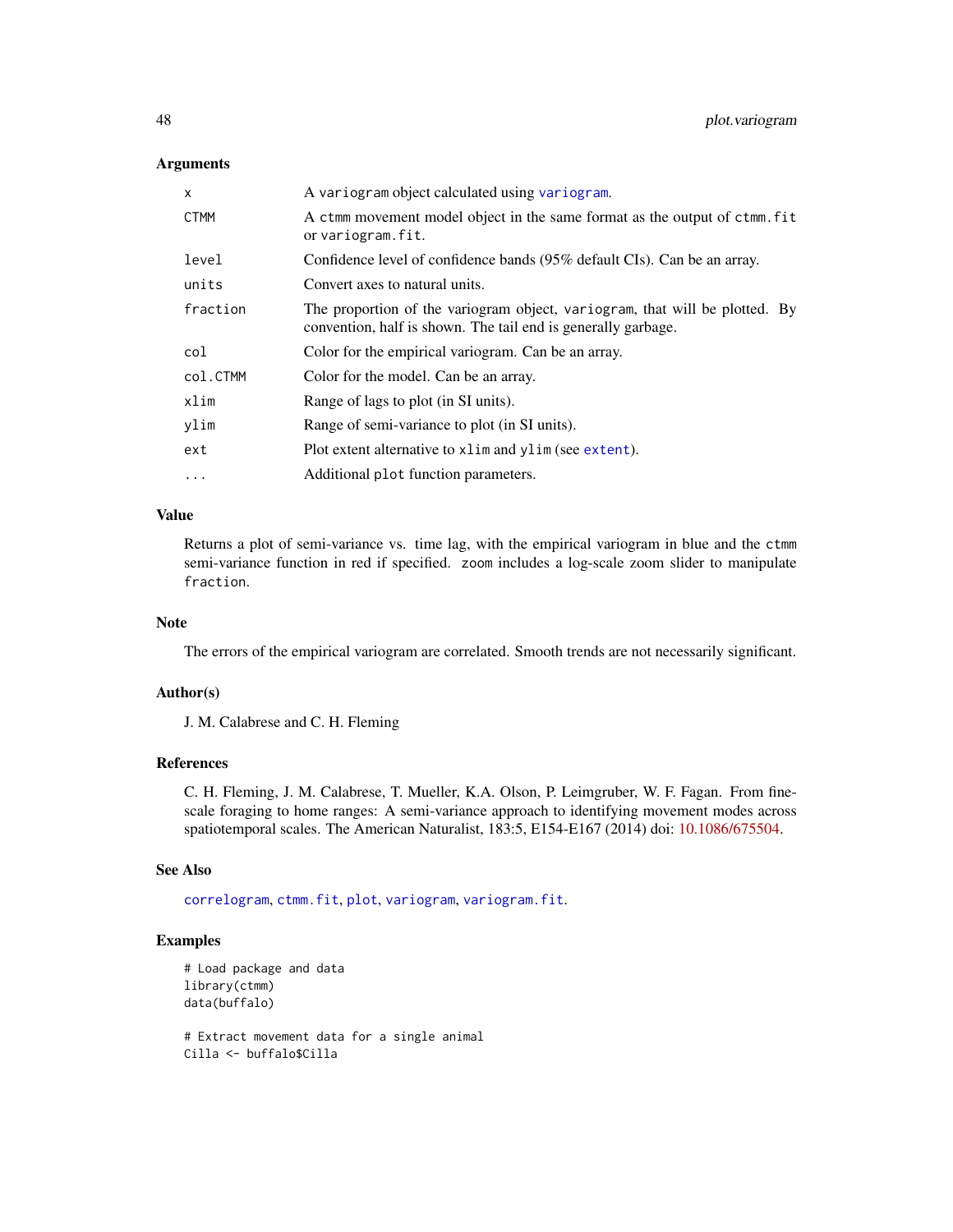#### <span id="page-48-0"></span>projection 49

```
# Calculate variogram
SVF <- variogram(Cilla)
# Plot the variogram
plot(SVF)
```
projection *Projection*

### Description

Functions to manipulate the coordinate reference system (CRS) of ctmm objects

# Usage

```
## S4 method for signature 'telemetry'
projection(x,asText=TRUE)
## S4 method for signature 'ctmm'
projection(x,asText=TRUE)
## S4 method for signature 'UD'
projection(x,asText=TRUE)
## S4 method for signature 'list'
projection(x,asText=TRUE)
## S4 method for signature 'NULL'
projection(x,asText=TRUE)
## S4 replacement method for signature 'telemetry'
projection(x) <- value
## S4 replacement method for signature 'list'
projection(x) <- value
## S3 method for class 'telemetry'
median(x,na.rm=FALSE,...)
compass(loc=NULL,cex=3,...)
```
#### Arguments

|        | A telemetry, ctmm, or UD object.                                                 |
|--------|----------------------------------------------------------------------------------|
| asText | If TRUE, the projection is returned as text. Otherwise a CRS object is returned. |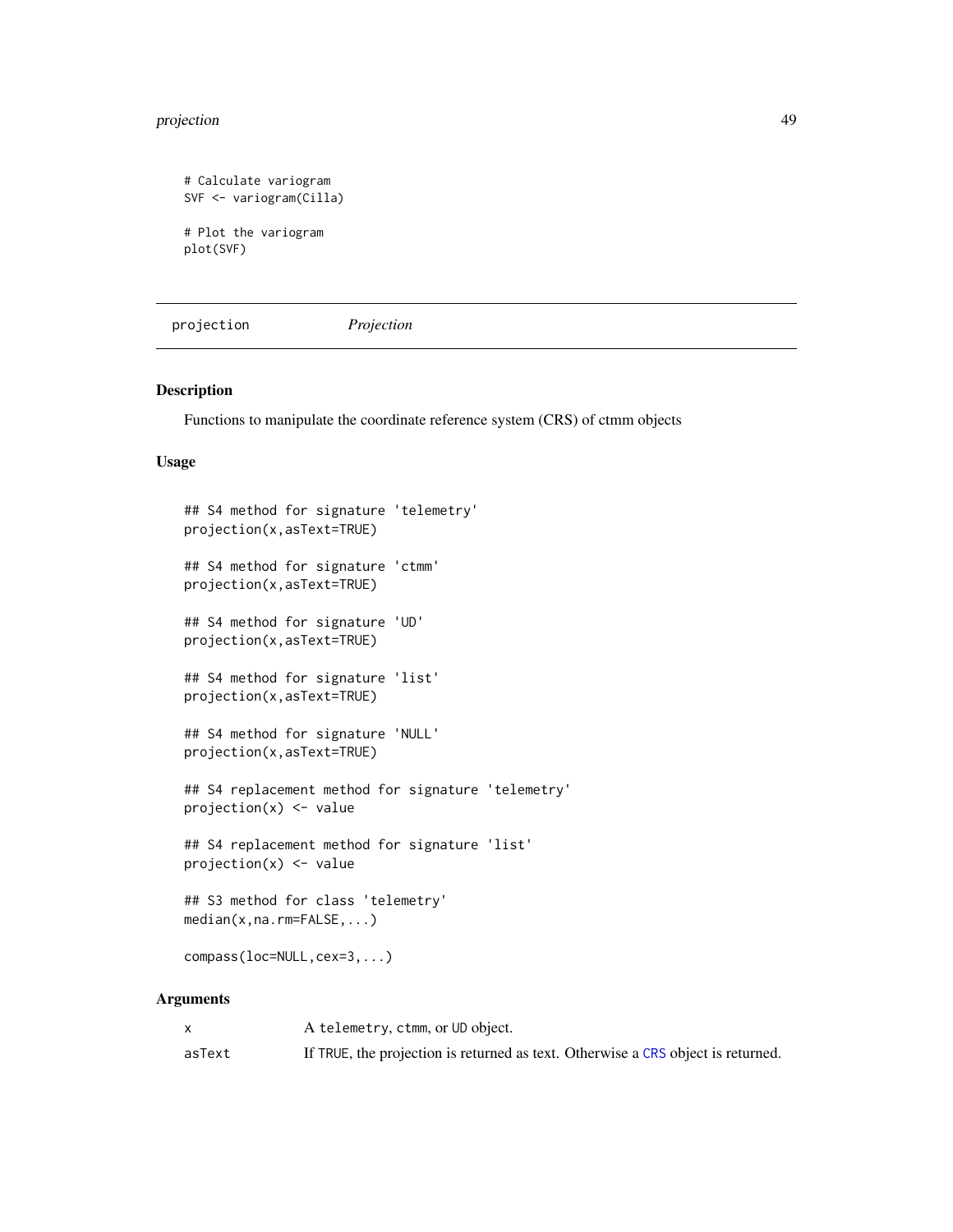<span id="page-49-1"></span>50 residuals.ctmm

| value | Projection to apply. Can also be a data frame of longitude-latitude foci.                            |
|-------|------------------------------------------------------------------------------------------------------|
| na.rm | Not used.                                                                                            |
| .     | Arguments passed to Gmedian or text.                                                                 |
| loc   | Optional two-dimensional coordinates (in meters) at which to draw a north-<br>facing compass needle. |
| cex   | Relative size of compass.                                                                            |
|       |                                                                                                      |

# Details

 $projection(x)$  returns the projection information from ctmm object x, while projection $(x)$  $\le$ -value applies the projection value to object x. median(x) returns the ellipsoidal geometric median of a telemetry object. compass(x,y) plots a north-pointing compass needle at the coordinates  $(x, y)$ .

#### Author(s)

C. H. Fleming

#### See Also

[as.telemetry](#page-6-0).

#### Examples

```
# Load package and data
library(ctmm)
data(buffalo)
# Apply a 1-point projection that preserves North==up
projection(buffalo) <- median(buffalo)
plot(buffalo)
compass()
# Apply a 2-point projection safer for elongated disributions
projection(buffalo) <- median(buffalo,k=2)
# This is the default projection for ctmm
plot(buffalo)
compass()
```
residuals.ctmm *Calculate model fit residuals and assess their autocorrelation*

# <span id="page-49-0"></span>**Description**

These functions calculate the residuals of a CTMM or UERE calibration model, which should be standardized and IID if the model correctly specified. A correlogram method is also provided to assess autocorrelation. This function is analogous to acf, but can handle missing data and multiple dimensions. Finally, mag calculates residual magnitudes, which is useful for comparing against potential covariates.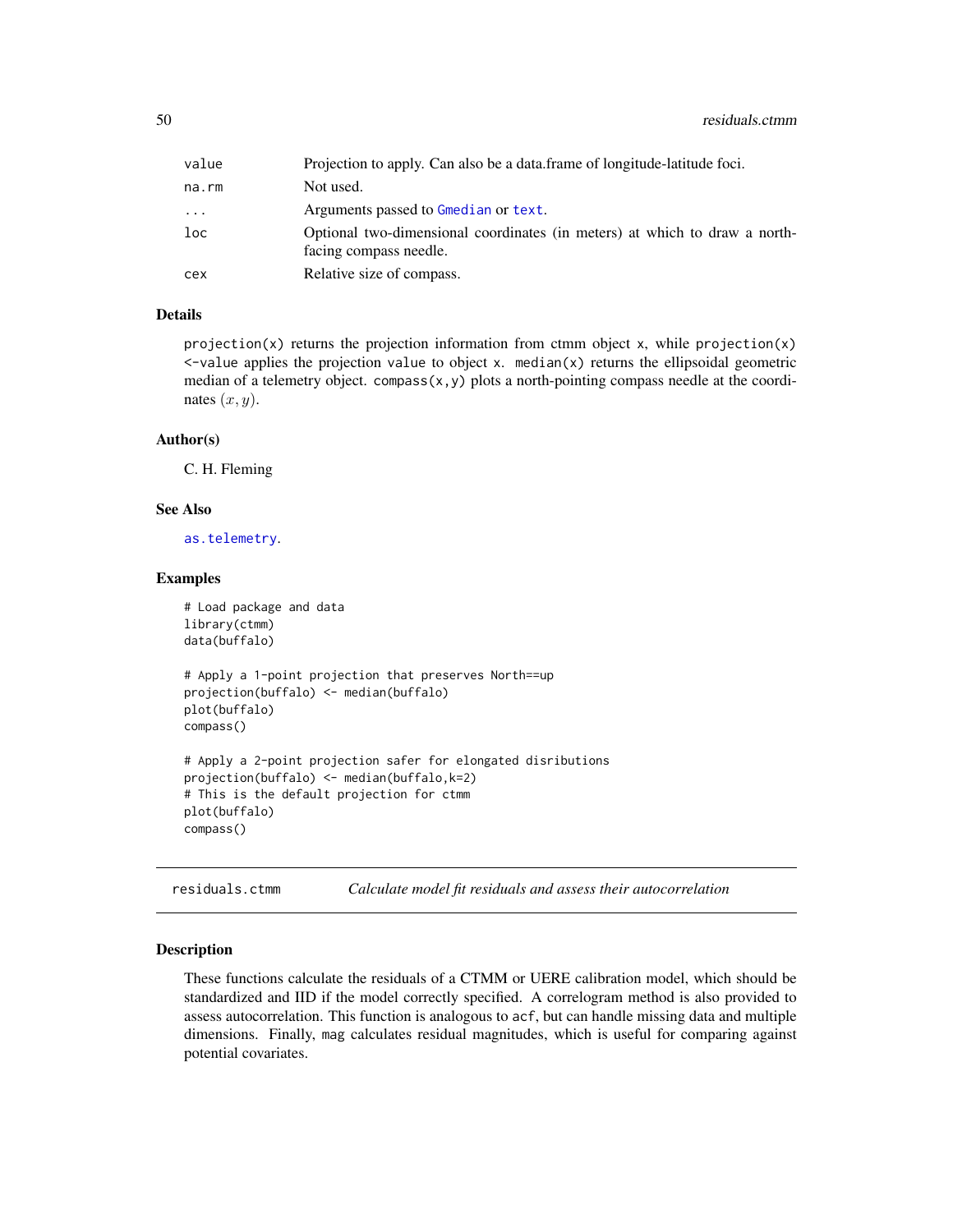# residuals.ctmm 51

# Usage

```
## S3 method for class 'ctmm'
residuals(object,data,...)
## S3 method for class 'telemetry'
residuals(object,CTMM=NULL,...)
correlogram(data,dt=NULL,fast=TRUE,res=1,axes=c("x","y"))
mag(x, \ldots)## S3 method for class 'telemetry'
mag(x,axes=c('x','y'),...)
```
# Arguments

| object       | ctmm model object or telemetry data object for calculating residuals.                                                          |
|--------------|--------------------------------------------------------------------------------------------------------------------------------|
| data         | telemetry data object or data. frame with time column t and data columns<br>axes.                                              |
| <b>CTMM</b>  | ctmm model object. If NULL, the data is treated as (calibrated) calibration data.                                              |
| $\cdots$     | Unused arguments.                                                                                                              |
| dt           | Lag bin width. An ordered array will yield a progressive coarsening of the lags.<br>Defaults to the median sampling interval.  |
| fast         | Use the lag-weighted algorithm if FALSE or the FFT algorithm if TRUE. The slow<br>algorithm outputs a progress bar.            |
| res          | Increase the discretization resolution for irregularly sampled data with res > 1.<br>Decreases bias at the cost of smoothness. |
| axes         | Array of axes for which to calculate residual correlogram or magnitudes.                                                       |
| $\mathsf{x}$ | telemetry object from the output of residuals.                                                                                 |

# Details

Given a telemetry dataset and ctmm model, residuals calculates the standardized residuals of the Kalman filter, which can be tested for independence. The residuals object can then be plotted with plot or fed into the correlogram method to test independence. Output of the correlogram can then be plotted as well, though zoom is much more useful.

When calculating correlograms, minimizing bias is more important than producing a overall smooth estimate. If fast=TRUE, then res needs to be large enough to resolve variability in the sampling interval (missing data is permitted). E.g., if the sampling interval is set to 15 minutes, but can be off by a minute or two, then res=15 is a good choice.

#### Value

residuals return a residual object (class telemetry, but flagged as residual) and correlogram returns a correlogram object (class variogram, but flagged as an ACF).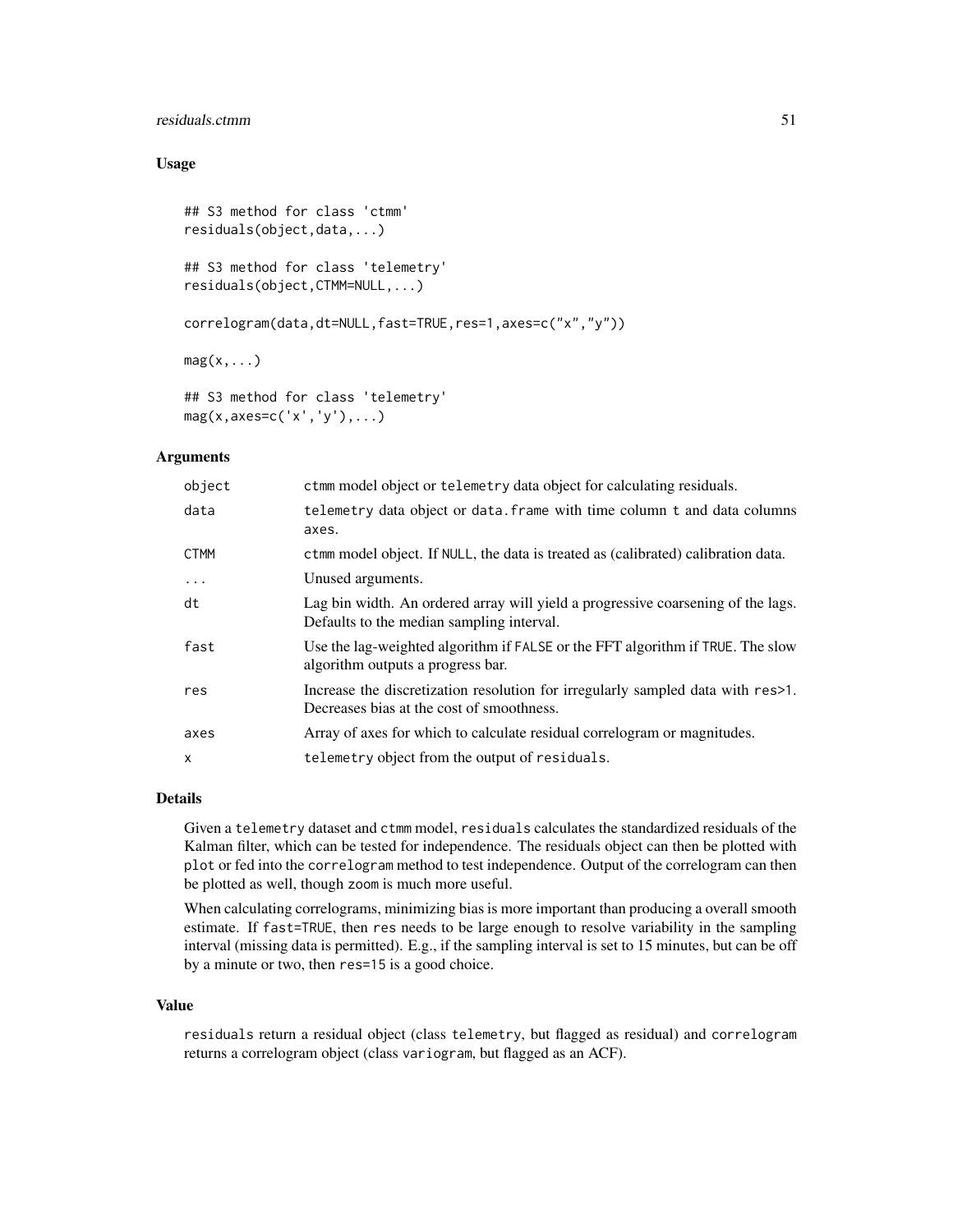If the sampling schedule is irregular, permitting gaps, then the correlogram may not look good even if the model is correctly specified. In this case the correlogram of the residuals should be compared to the correlogram of simulated residuals, using "data" simulated from the fit model and with the same sampling schedule.

#### Author(s)

C. H. Fleming

# References

C. H. Fleming, D. Sheldon, E. Gurarie, W. F. Fagan, S. LaPoint, J. M. Calabrese, "Kálmán filters for continuous-time movement models", Ecological Informatics, 40, 8-21 (2017) doi: [10.1016/](https://doi.org/10.1016/j.ecoinf.2017.04.008) [j.ecoinf.2017.04.008.](https://doi.org/10.1016/j.ecoinf.2017.04.008)

#### See Also

[plot.variogram](#page-46-0), [variogram](#page-65-0).

#### Examples

```
# Load package and data
library(ctmm)
data(buffalo)
Cilla <- buffalo$Cilla
```

```
# fit a model
GUESS <- ctmm.guess(Cilla,interactive=FALSE)
FIT <- ctmm.fit(Cilla,GUESS)
```

```
# calculate residuals
RES <- residuals(Cilla,FIT)
```

```
# scatter plot of residuals with 50% and 95% quantiles
plot(RES,col.DF=NA,level.UD=c(.50,.95))
```

```
# calculate correlogram of residuals
# increase the res argument to account for sampling variability
ACF <- correlogram(RES,res=10)
```

```
# plot 4 day's worth of lags
plot(ACF[ACF$lag<=4 %#% 'day',],fraction=1)
```
<span id="page-51-0"></span>

# Note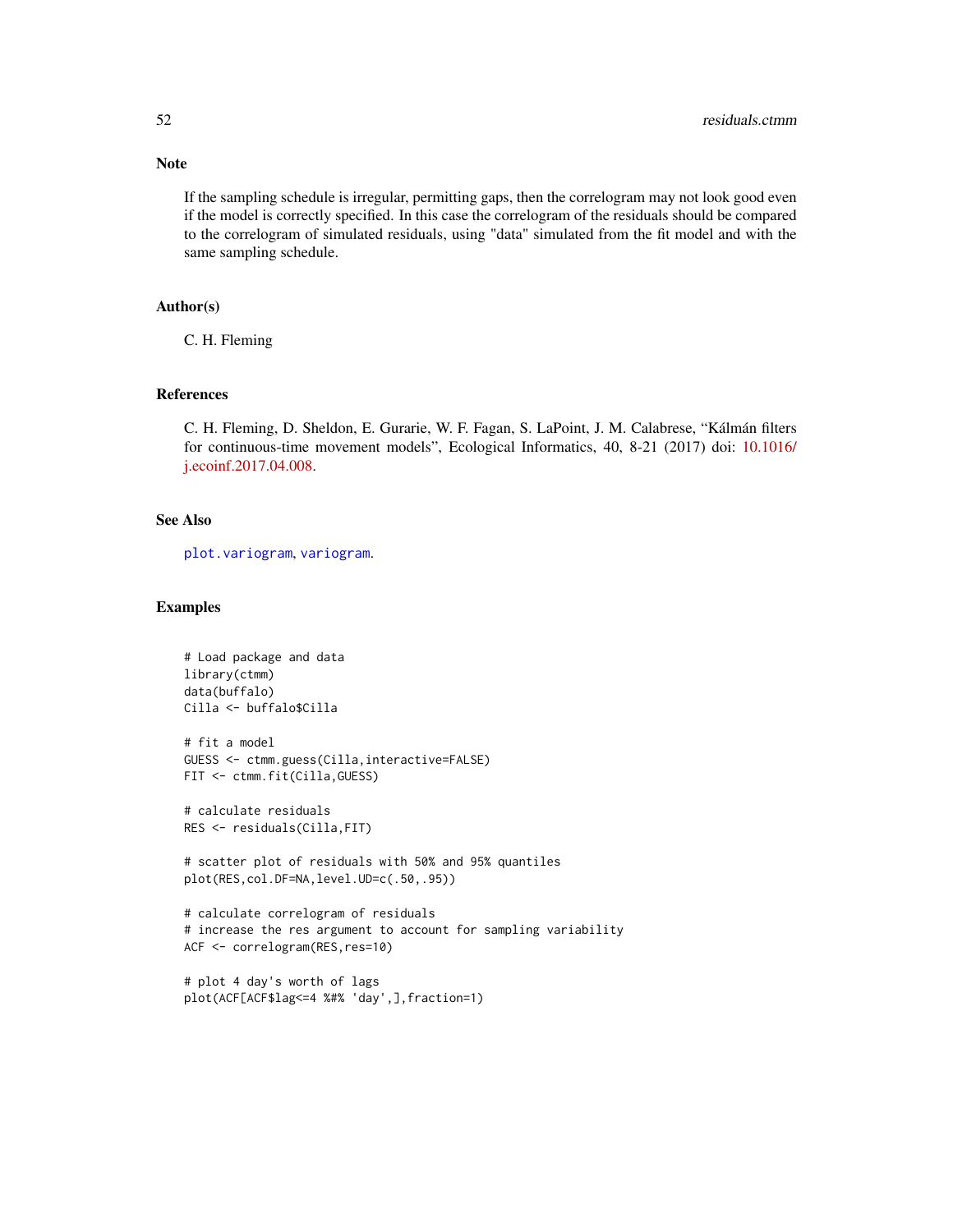<span id="page-52-0"></span>

# Description

Methods to segment or subset telemety objects based on polygon lasso, rectangular marquee, and time slider selectors.

# Usage

lasso(object,...) marquee(object,...) cleave(object,fraction=0.5,name="CLEFT",...)

# Arguments

| object   | telemetry object or list of such objects.         |
|----------|---------------------------------------------------|
| fraction | Initial split, as fraction of total time period.  |
| name     | Name of list to store cleft telemetry objects to. |
|          | Additional arguments passed to plot.              |

# Details

lasso and marquee allow the user to subset telemetry data into two groups (interior and exterior), based on a hand-drawn polygon lasso or rectangular marquee. cleave allows the user to split the data into two halves at a particular time selected via slider.

# Value

lasso and marquee return a named list telemetry objects, twice the length of the input object, where the first half are the interior subsets and the second half are the exterior subsets. cleave stores a similar list of telemetry objects to name on button press.

#### Author(s)

C. H. Fleming.

# See Also

[plot.telemetry](#page-44-0)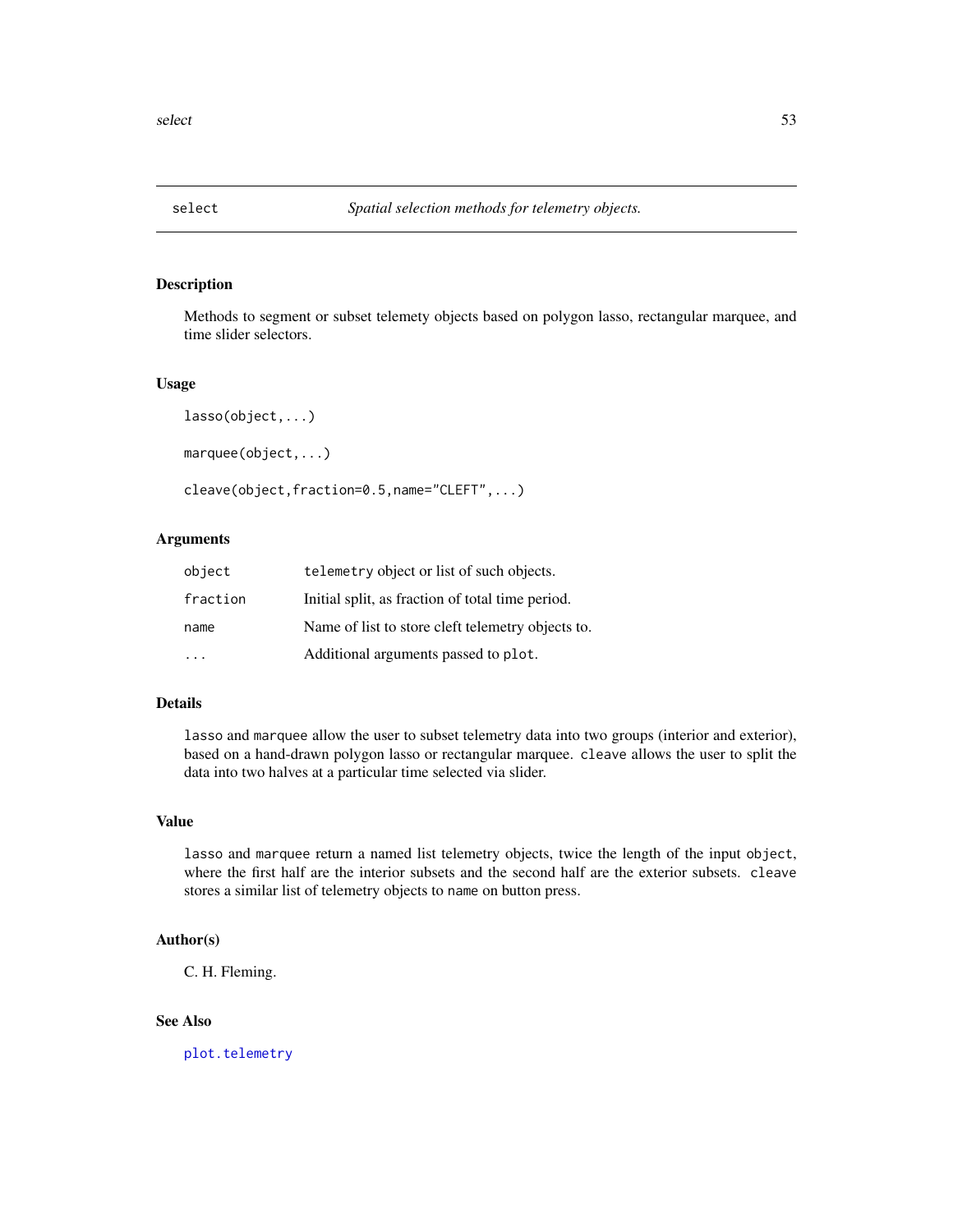# Examples

```
# This example is interactive
if(interactive())
{
 # Load package and data
 library(ctmm)
 data(wolf)
 # Extract wolf Luna
 Luna <- wolf$Luna
 # Select resident data
 Luna.sub <- lasso(Luna)
 # You can now work with the resident and dispersive data separately
 names(Luna.sub)
}
```
simulate.ctmm *Predict or simulate from a continuous-time movement model*

# <span id="page-53-0"></span>**Description**

Given a ctmm movement model (and optional telemetry data to condition upon) these functions predict or simulate animal locations over a prescribed set of times.

#### Usage

```
predict(object,...)
## S3 method for class 'ctmm'
predict(object,data=NULL,t=NULL,dt=NULL,res=1,complete=FALSE,...)
## S3 method for class 'telemetry'
predict(object,CTMM=NULL,t=NULL,dt=NULL,res=1,complete=FALSE,...)
simulate(object,nsim=1,seed=NULL,...)
## S3 method for class 'ctmm'
simulate(object,nsim=1,seed=NULL,data=NULL,t=NULL,dt=NULL,res=1,complete=FALSE,
         precompute=FALSE,...)
## S3 method for class 'telemetry'
simulate(object,nsim=1,seed=NULL,CTMM=NULL,t=NULL,dt=NULL,res=1,complete=FALSE,
         precompute=FALSE,...)
```
<span id="page-53-1"></span>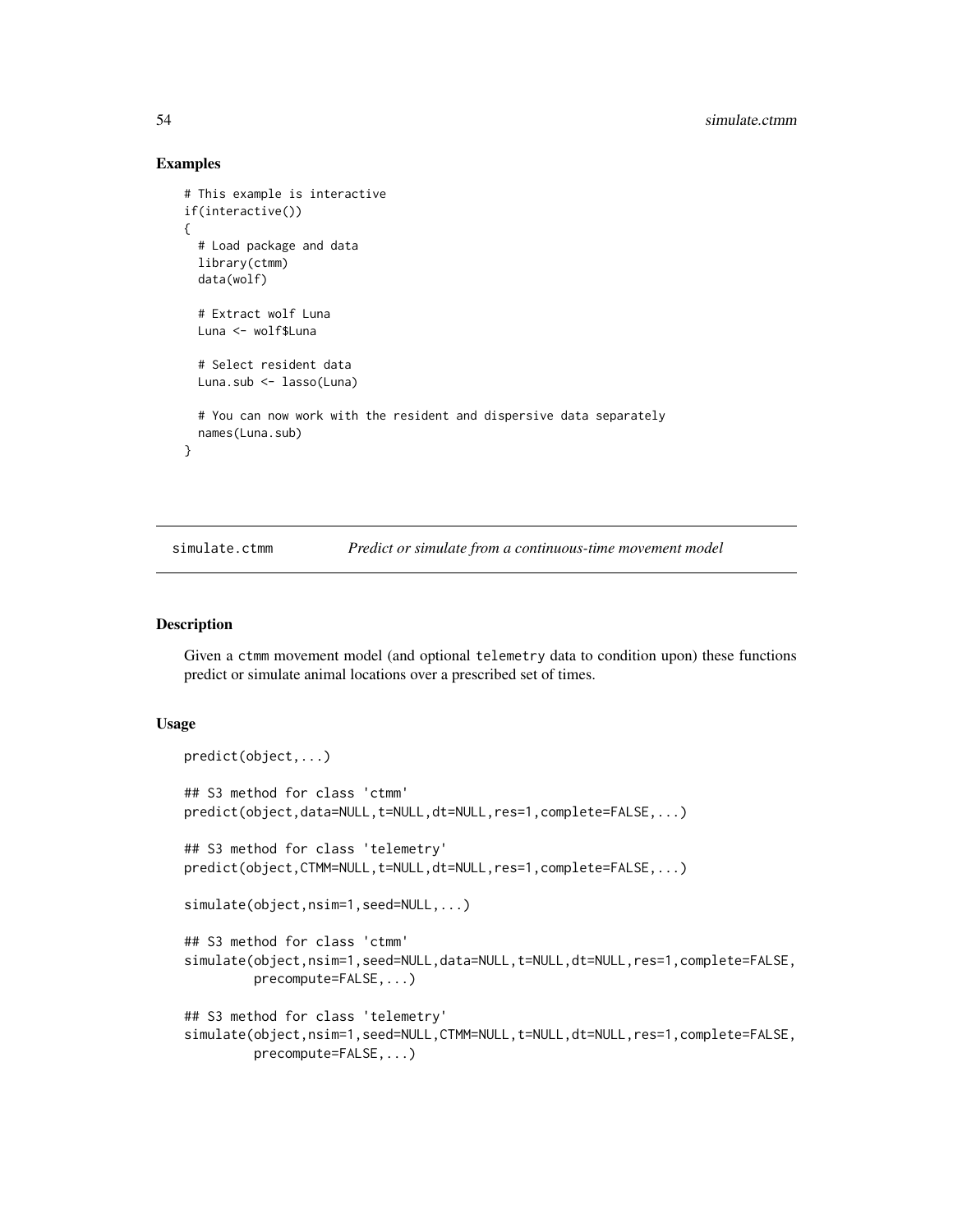#### <span id="page-54-0"></span>simulate.ctmm 55

#### Arguments

| object      | A ctmm movement-model or telemetry object, which requires an additional<br>CTMM argument.       |
|-------------|-------------------------------------------------------------------------------------------------|
| data        | Optional telemetry object on which the prediction or simulation will be condi-<br>tioned.       |
| t           | Optional array of numeric time values over which the process will be predicted<br>or simulated. |
| dt          | Timestep to space the prediction or simulation over if data is specified.                       |
| res         | Average number of locations to predict or simulate per data time.                               |
| complete    | Additionally calculate timestamps and geographic coordinates.                                   |
| <b>CTMM</b> | A ctmm movement-model in the same format as the output of ctmm. fit or<br>variogram.fit.        |
| nsim        | Not yet supported.                                                                              |
| seed        | Optional random seed to fix.                                                                    |
| precompute  | Precalculate matrices of the Kalman filter (see details).                                       |
| .           | Unused options.                                                                                 |

# **Details**

The prediction or simulation necessarily requires a ctmm model object. If a telemetry data object is supplied, the output will be conditional on the data (i.e., simulations that run through the data). If no data is provided then the output will be purely Gaussian, and times t must be provided. Details of the movement model parameters can be found in ctmm. fit.

The t argument fixes the output times to a specific array of times. The dt and res arguments are relative to the sampling schedule present in the optional telemetry object. The same span of time will be used, while dt will fix the sampling rate absolutely and res will fix the sampling rate relative to that of the data.

The precompute option can speed up calculations of multiple simulations of the same model, data, and *irregular* sampling schedule. First run simulate with precompute=TRUE to calculate and store all of the necessary matrices of the Kalman filter. A simulated telemetry object will be produced, as usual, and the precomputed objects are stored in the environment. Subsequent simulations with precompute=-1 will then apply these precomputed matrices for a computational cost savings. If the sampling schedule is irregular, then this can result in faster simulations.

#### Value

A simulated animal-tracking telemetry object with components t, x, and y, or a predicted telemetry object that also includes x-y covariances for the location point estimates x and y.

#### **Note**

Predictions are autocorrelated and should not be treated as data.

#### Author(s)

C. H. Fleming.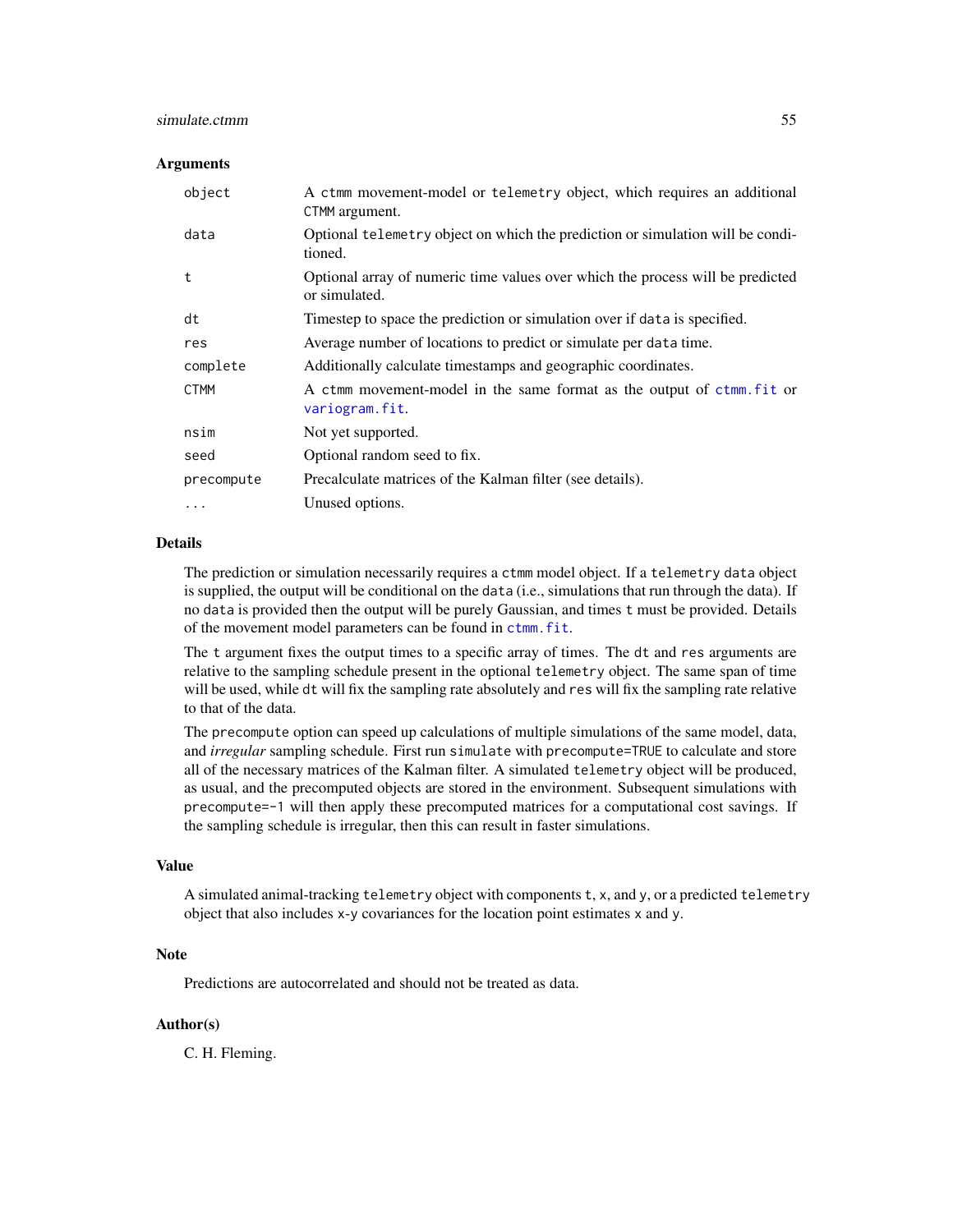#### References

C. H. Fleming, J. M. Calabrese, T. Mueller, K.A. Olson, P. Leimgruber, W. F. Fagan, "From finescale foraging to home ranges: A semi-variance approach to identifying movement modes across spatiotemporal scales", The American Naturalist, 183:5, E154-E167 (2014) doi: [10.1086/675504.](https://doi.org/10.1086/675504)

C. H. Fleming, D. Sheldon, E. Gurarie, W. F. Fagan, S. LaPoint, J. M. Calabrese, "Kálmán filters for continuous-time movement models", Ecological Informatics, 40, 8-21 (2017) doi: [10.1016/](https://doi.org/10.1016/j.ecoinf.2017.04.008) [j.ecoinf.2017.04.008.](https://doi.org/10.1016/j.ecoinf.2017.04.008)

# See Also

[ctmm.fit](#page-13-0)

#Load package

#### Examples

```
library(ctmm)
#prepare simulation parameters
t < -1:1000MODEL <- ctmm(tau=c(100,10),sigma=10,mu=c(0,0))
```
#simulate data SIM <- simulate(MODEL, t=t)

```
#plot data with Gaussian model
plot(SIM,CTMM=MODEL)
```
<span id="page-55-0"></span>speed *Estimate the average speed of a tracked animal*

### Description

Given a ctmm movement model and telemetry data, speed simulates multiple realizations of the individual's trajectory to estimate the time-averaged speed, which is proportional to distance traveled, while speeds estimates instantaneous speeds at a specified array of times t. Both tortuosity (non straight-line motion between the data) and telemetry error can be accounted for. Given only a ctmm movement model and no data, speed calculates the mean speed of the Gaussian movement process. All methods are described in Noonan & Fleming et al (2019).

#### Usage

```
speed(object,...)
## S3 method for class 'ctmm'
speed(object,data=NULL,t=NULL,level=0.95,robust=FALSE,units=TRUE,prior=TRUE,fast=TRUE,
     cor.min=0.5,dt.max=NULL,error=0.01,cores=1,...)
```
<span id="page-55-1"></span>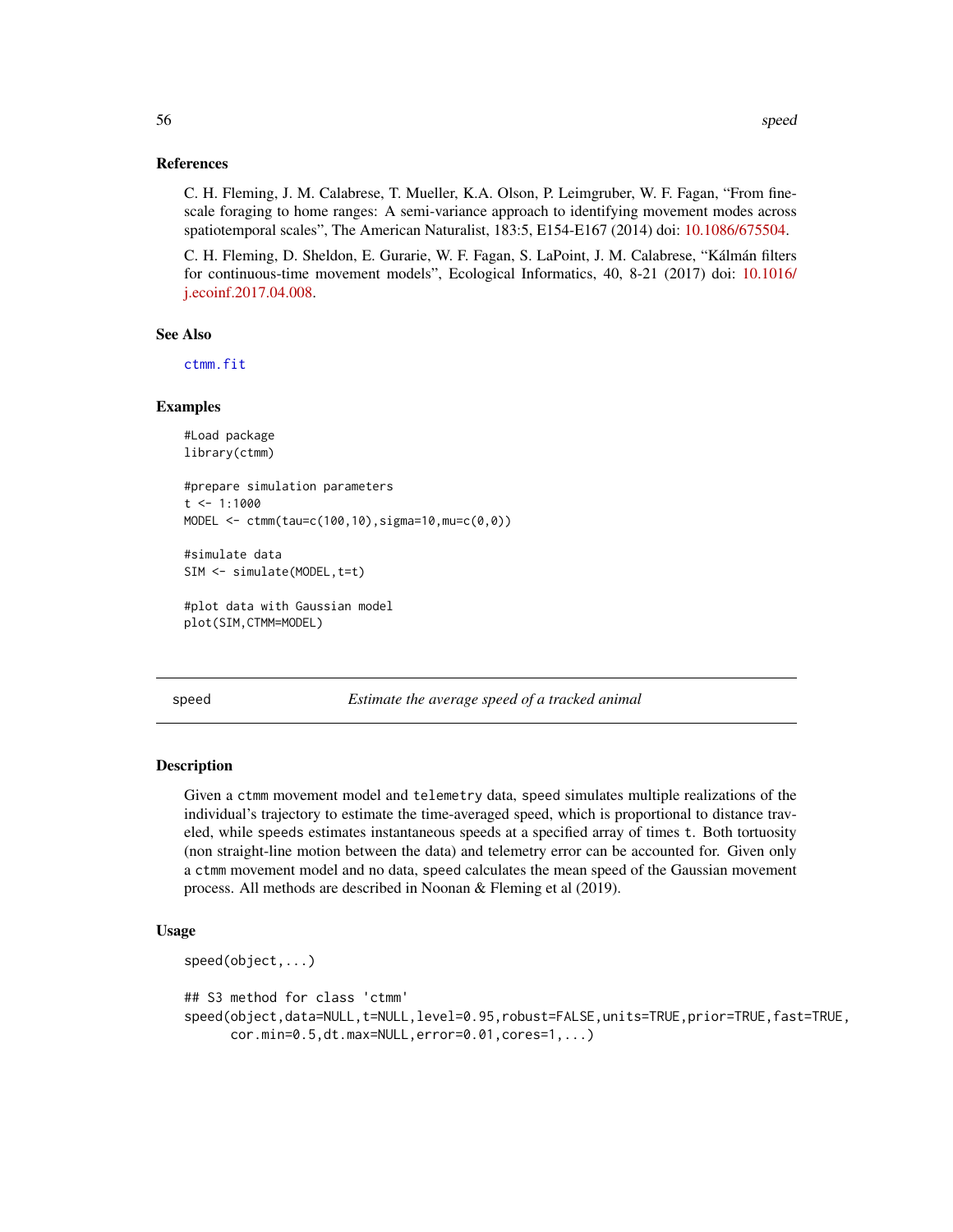#### <span id="page-56-0"></span>speed 57

```
## S3 method for class 'telemetry'
speed(object,CTMM,t=NULL,level=0.95,robust=FALSE,units=TRUE,prior=TRUE,fast=TRUE,
     cor.min=0.5,dt.max=NULL,error=0.01,cores=1,...)
speeds(object,...)
## S3 method for class 'ctmm'
speeds(object,data=NULL,t=NULL,cycle=Inf,level=0.95,robust=FALSE,prior=FALSE,fast=TRUE,
       error=0.01,cores=1,...)
## S3 method for class 'telemetry'
speeds(object,CTMM,t=NULL,cycle=Inf,level=0.95,robust=FALSE,prior=FALSE,fast=TRUE,
      error=0.01, cores=1,...)
```
#### Arguments

| object      | A ctmm movement-model or telemetry object, which requires an additional<br>CTMM argument.                                                   |
|-------------|---------------------------------------------------------------------------------------------------------------------------------------------|
| data        | Optional telemetry object on which the simulations will be conditioned.                                                                     |
| <b>CTMM</b> | Movement model object.                                                                                                                      |
| t           | Array of times to estimate instantaneous speeds at, or range of times to estimate<br>mean speed over.                                       |
| cycle       | Average over time t indices modulo cycle. E.g., for t sequenced by hours,<br>cycle=24 gives daily the cycle of speeds. (Not yet supported.) |
| level       | Confidence level to report on the estimated average speed.                                                                                  |
| robust      | Use robust statistics for the ensemble average and its confidence intervals (see<br>Details).                                               |
| units       | Convert result to natural units.                                                                                                            |
| prior       | Account for model parameter uncertainty.                                                                                                    |
| fast        | Whether or not to invoke the central-limit theorem when propagating parameter<br>uncertainty (see emulate).                                 |
| cor.min     | Velocity correlation threshold for skipping gaps.                                                                                           |
| dt.max      | Absolute gap sizes to skip (in seconds), alternative to cor.min.                                                                            |
| error       | Target (relative) standard error.                                                                                                           |
| cores       | Number of simulations to run in parallel. cores=0 will use all cores, while<br>cores<0 will reserve abs(cores).                             |
| .           | Arguments passed to emulate.                                                                                                                |

# Details

The cor.min or dt.max arguments are used to constrain the estimate to be derived from simulations near the data, and therefore ensure that the estimate is more reflective of the data than the model.

If data quality is poor and velocity can barely be resolved, then the sampling distribution may occassionally include impersistent motion and its mean will be infinite. In these cases robust=TRUE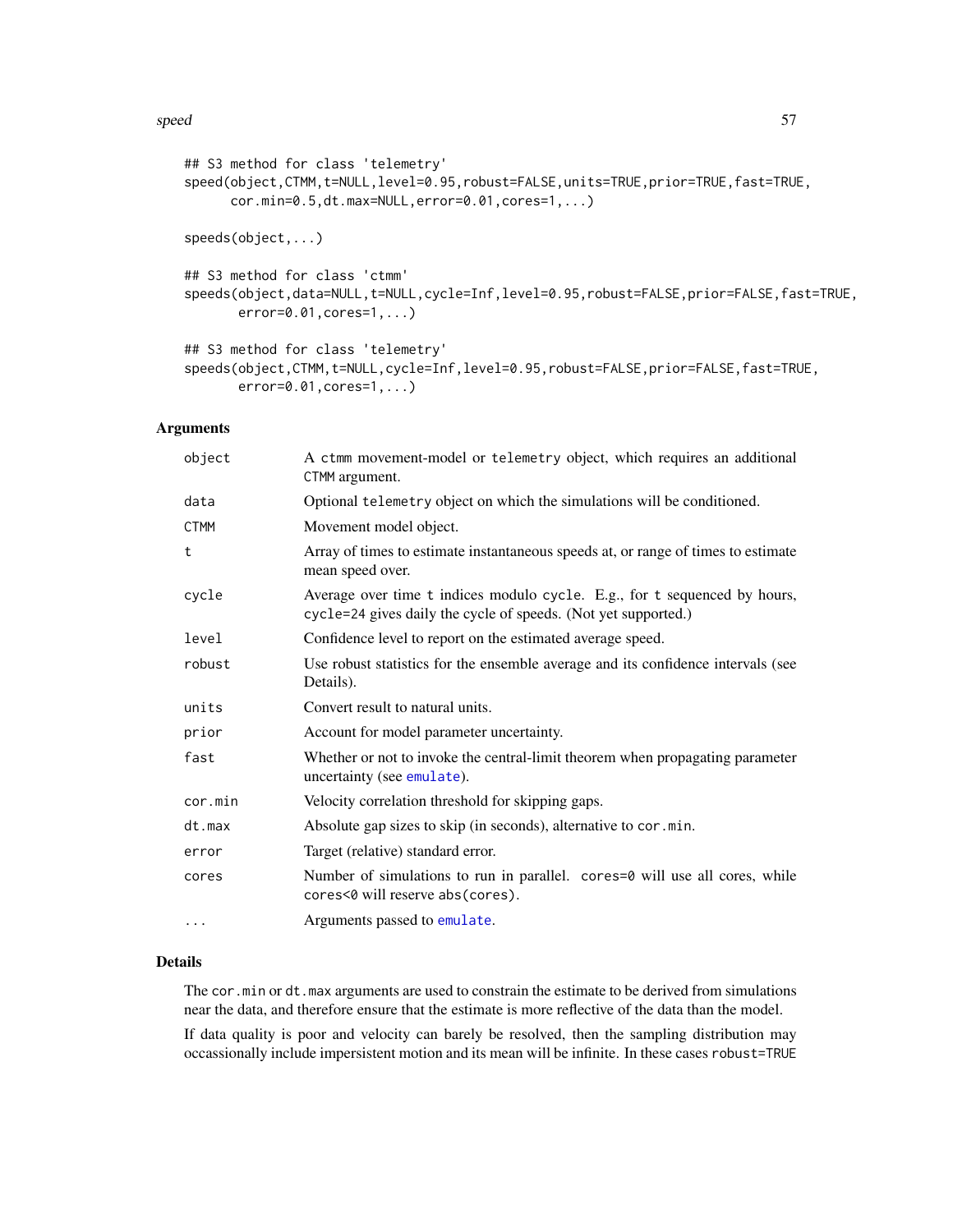can be used to report the sampling distribution's median rather than its mean. The time average of speed, in either case, is still the mean average of times and the resulting quantity is still proportional to distance traveled. Furthermore, note that medians should be compared to medians and means to means, so the robust option should be the same for all compared individuals.

# Value

Returns the estimated mean speed of the sampled trajectory with CIs by default. If level=NULL, then the ensemble of mean speeds is returned instead.

# Note

The average speeds estimated here are mean speeds. The speeds reported by [summary.ctmm](#page-58-0) are root-mean-square (RMS) speeds. These quantities are sometimes proportional, but not equivalent.

#### Author(s)

C. H. Fleming.

### References

M. J. Noonan, C. H. Fleming, T. S. Akre, J. Drescher-Lehman, E. Gurarie, A.-L. Harrison, R. Kays, Justin Calabrese, "Scale-insensitive estimation of speed and distance traveled from animal tracking data", [Movement Ecology, 7:35 \(2019\).](https://movementecologyjournal.biomedcentral.com/articles/10.1186/s40462-019-0177-1)

#### See Also

[emulate](#page-22-0), [simulate](#page-53-0)

#### Examples

```
# Load package and data
library(ctmm)
data(buffalo)
Gabs <- buffalo$Gabs
```
GUESS <- ctmm.guess(Gabs,interactive=FALSE) FIT <- ctmm.fit(Gabs,GUESS)

```
# stationary Gaussian estimate
speed(FIT)
```

```
# conditional estimate
speed(FIT,Gabs)
```
<span id="page-57-0"></span>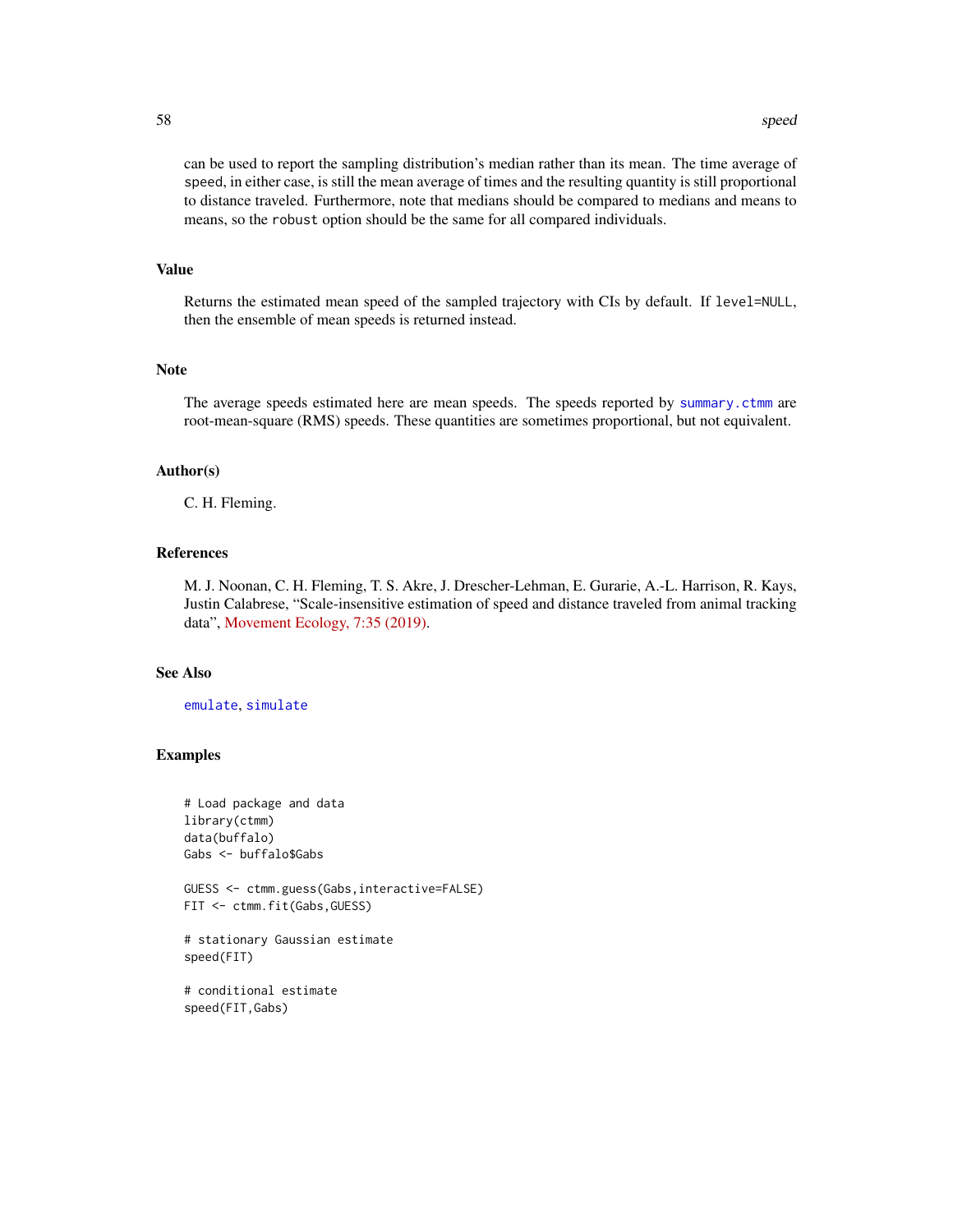<span id="page-58-1"></span><span id="page-58-0"></span>

#### Description

This function returns a list of biologically interesting parameters in human readable format, as derived from a continuous-time movement model.

#### Usage

```
## S3 method for class 'ctmm'
summary(object,level=0.95,level.UD=0.95,units=TRUE,IC="AICc",MSPE="position",...)
```
#### Arguments

| object      | A ctmm movement-model object from the output of ctmm. fit.                                                                          |  |
|-------------|-------------------------------------------------------------------------------------------------------------------------------------|--|
| level       | Confidence level for parameter estimates.                                                                                           |  |
| level.UD    | Coverage level for the Gaussian home-range area.                                                                                    |  |
| units       | Convert result to natural units.                                                                                                    |  |
| IC          | Information criteria for sorting lists of ctmm objects. Can be "AICc", "AIC",<br>"BIC", "LOOCV", or none (NA). AICc is approximate. |  |
| <b>MSPE</b> | Sort models with the same autocovariance structure by the mean square predic-<br>tive error of "position", "velocity", or not (NA). |  |
| $\ddots$ .  | Unused options.                                                                                                                     |  |

# Value

If summary is called with a single ctmm object output from [ctmm.fit](#page-13-0), then a list is returned with the effective sample sizes of various parameter estimates (DOF) and a parameter estimate table CI, with low, maximum likelihood, and high estimates for the following possible parameters:

- tau The autocorrelation timescales. tau position is also the home-range crossing timescale.
- area The Gaussian home-range area, where the point estimate has a significance level of level.UD. I.e., the core home range is where the animal is located 50% of the time with level.UD=0.50. This point estimate itself is subject to uncertainty, and is given confidence intervals derived from level.

This Gaussian estimate differs from the kernel density estimate of [summary.UD](#page-59-0). The Gaussian estimate has more statistical efficiency, but is less related to space use for non-Gaussian processes.

speed The Gaussian root-mean-square (RMS) velocity, which is a convenient measure of average [speed](#page-55-0) but not the conventional measure of average speed (see speed).

If summary is called on a list of ctmm objects output from [ctmm.select](#page-13-0), then a table is returned with the model names and IC differences for comparison across autocovariance structures. Given non-stationary models and MSPE>0, the mean square prediction error (MSPE) is also returned for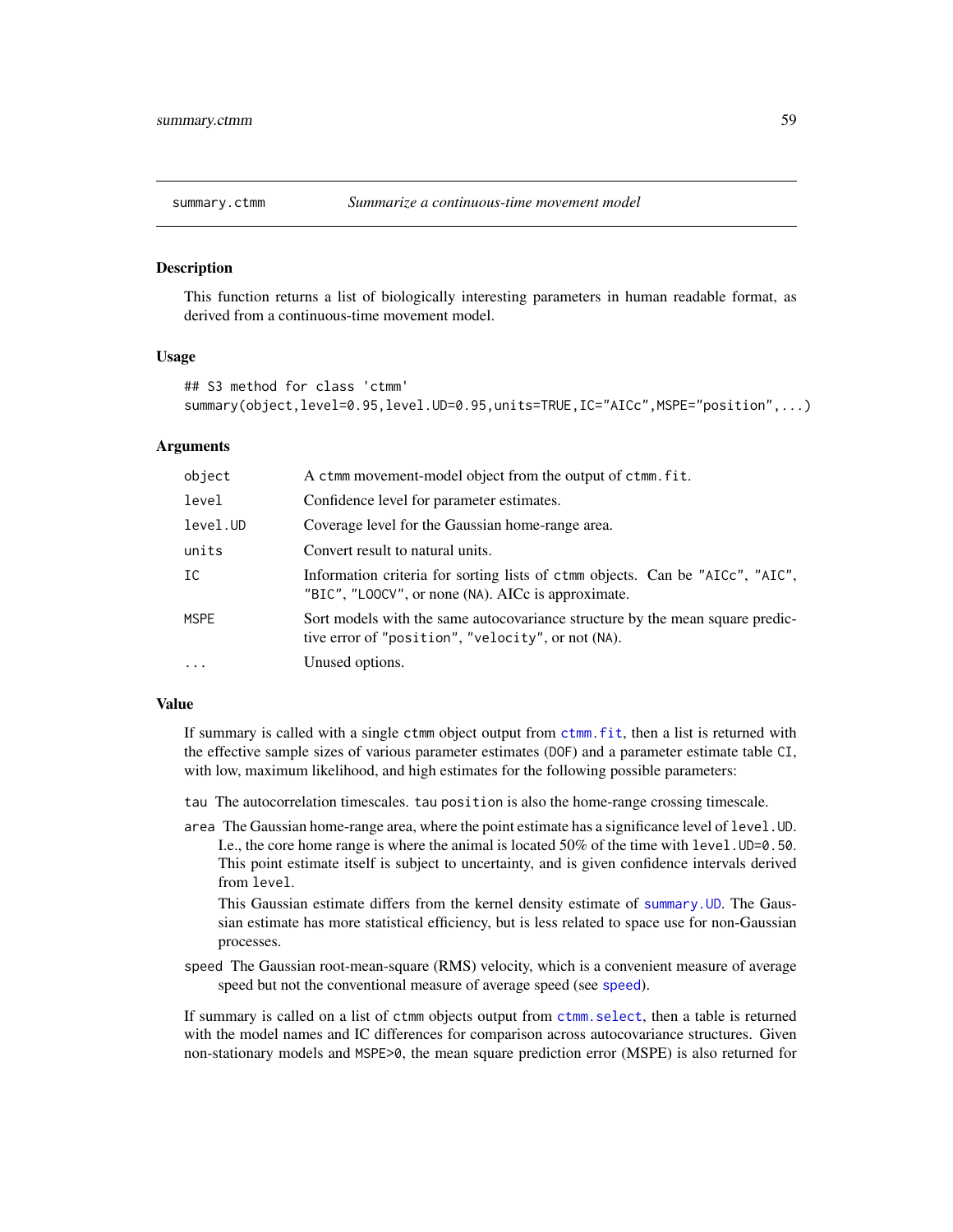<span id="page-59-1"></span>comparison across trend structures (with autocovariance structure fixed). For the model names, "IID" denotes the uncorrelated bi-variate Gaussian model, "OU" denotes the continuous-position Ornstein-Uhlenbeck model, and "OUF" denotes the continuous-velocity Ornstein-Uhlenbeck-F model.

#### Note

Confidence intervals on the autocorrelation timescales assume they are sufficiently greater than zero and less than infinity.

IC="LOOCV" can only be attempted if also specified during [ctmm.select](#page-13-0), as this argument requires additional calculations.

In ctmm v0.5.1 the MSPE was averaged over all possible times instead of over all sampled times.

In ctmm v0.3.4 the speed estimate was fixed to be the RMS velocity and not  $1/$ √ 2 times the RMS velocity.

# Author(s)

C. H. Fleming.

#### See Also

[ctmm.fit](#page-13-0), [ctmm.select](#page-13-0).

#### Examples

```
# Load package and data
library(ctmm)
data(buffalo)
# Extract movement data for a single animal
Cilla <- buffalo$Cilla
# fit model
GUESS <- ctmm.guess(Cilla,interactive=FALSE)
FIT <- ctmm.fit(Cilla,GUESS)
# Tell us something interpretable
summary(FIT)
```
<span id="page-59-0"></span>summary.UD *Summarize a range distribution*

#### Description

This function returns a list of biologically interesting parameters in human readable format, as derived from an autocorrelated kernel density estimate.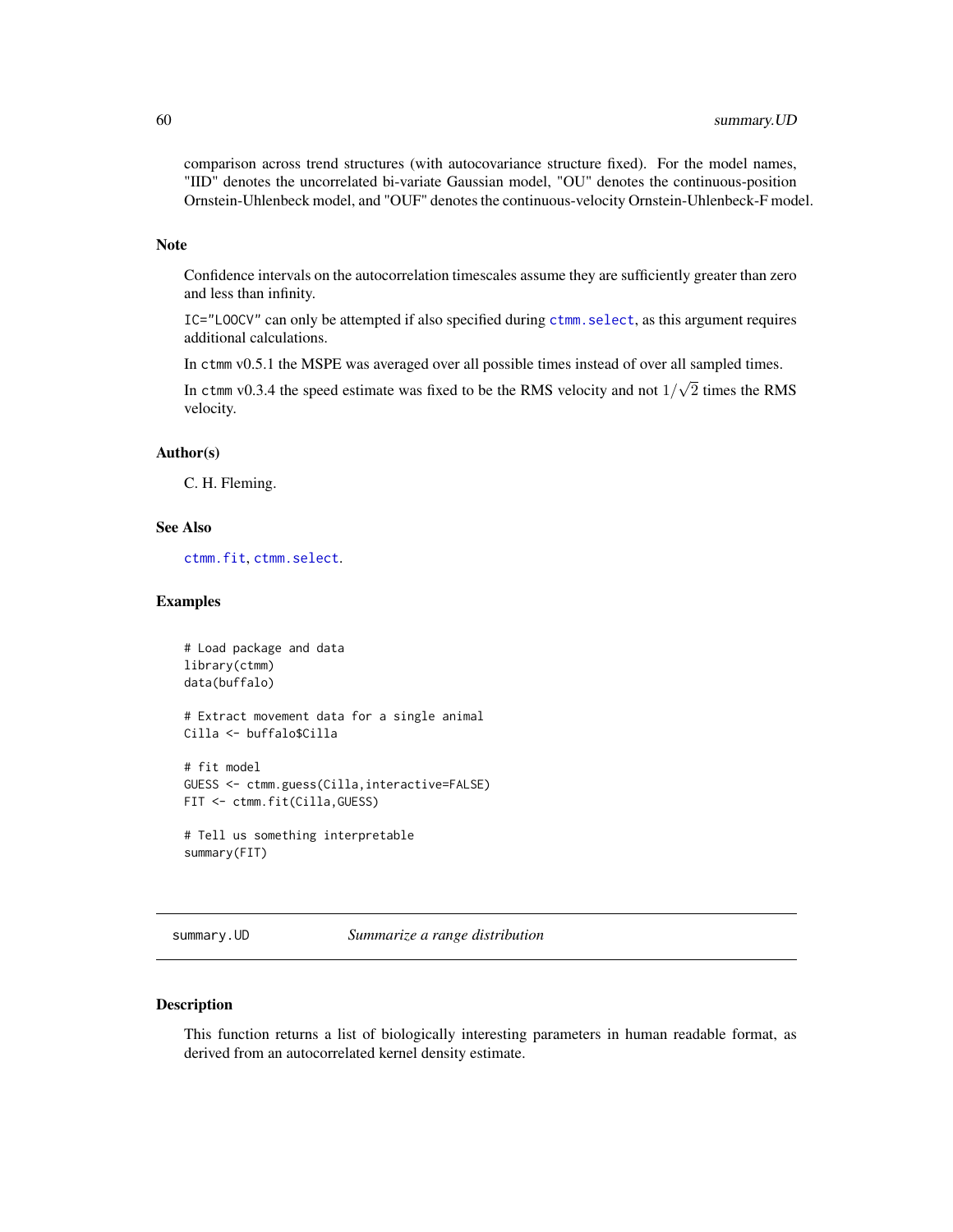# <span id="page-60-0"></span>summary.UD 61

#### Usage

```
## S3 method for class 'UD'
summary(object,level=0.95,level.UD=0.95,units=TRUE,...)
```
#### **Arguments**

| object   | An akde autocorrelated kernel-density estimate from the output of akde.                                  |
|----------|----------------------------------------------------------------------------------------------------------|
| level    | Confidence level for the above area estimate. E.g., the 95% confidence interval<br>of the 50% core area. |
| level.UD | Coverage level for the home-range area. E.g., the 50% core area.                                         |
| units    | Convert result to natural units.                                                                         |
| $\cdots$ | Unused options.                                                                                          |

# Value

A matrix with low, maximum likelihood, and high estimates for the following parameters:

area The home-range area with fraction of inclusion level.UD. E.g., the 50% core home range is estimated with level.UD=0.50, and 95% confidence intervals are placed on that area estimate with level=0.95.

This kernel density estimate differs from the Gaussian estimate of [summary.ctmm](#page-58-0). The Gaussian estimate has more statistical efficiency, but is less related to space use for non-Gaussian processes.

#### Note

Prior to ctmm v0.3.1, AKDEs included only errors due to autocorrelation uncertainty, which are insignificant in cases such as IID data. Starting in v0.3.1, akde calculated an effective sample size DOF.H and used this to estimate area uncertainty under a chi-square approxmation. Starting in v0.3.2, this method was improved to use DOF.area in the Gaussian reference function approximation.

#### Author(s)

C. H. Fleming.

# References

C. H. Fleming, J. M. Calabrese. A new kernel-density estimator for accurate home-range and species-range area estimation. Methods in Ecology and Evolution, 8:5, 571-579 (2016) doi: [10.1111/](https://doi.org/10.1111/2041-210X.12673) [2041210X.12673.](https://doi.org/10.1111/2041-210X.12673)

#### See Also

[akde](#page-4-0).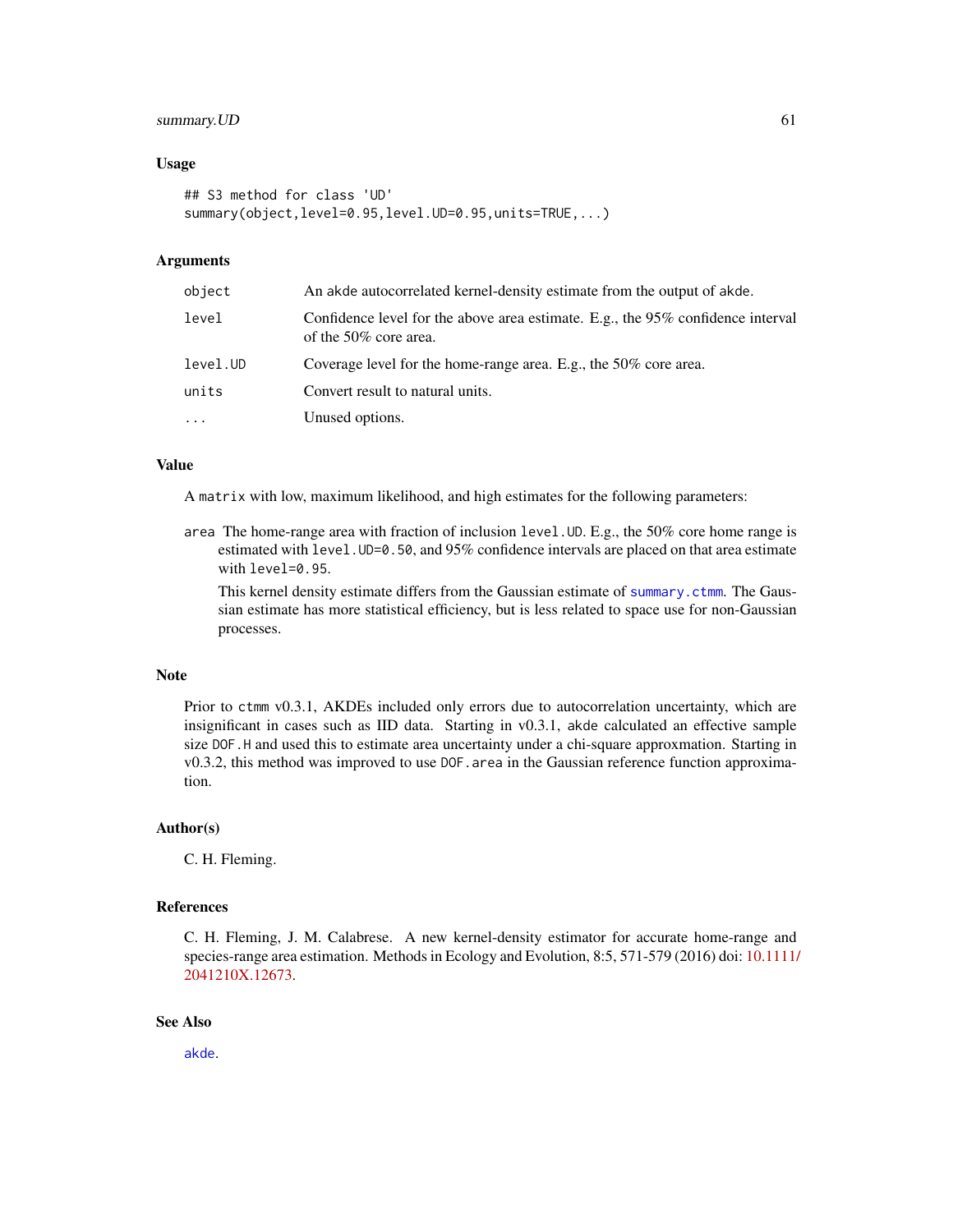# Examples

```
# Load package and data
library(ctmm)
data(buffalo)
# Extract movement data for a single animal
Cilla <- buffalo$Cilla
# Fit a movement model
GUESS <- ctmm.guess(Cilla,interactive=FALSE)
FIT <- ctmm.fit(Cilla,GUESS)
# Estimate and summarize the AKDE
UD <- akde(Cilla,FIT)
summary(UD)
```
<span id="page-61-0"></span>turtle *Wood turtle GPS and calibration dataset from Working Land and Seascapes.*

# Description

x-y projected GPS data from 2 calibration runs and 2 wood turtles. Please contact Tom Akre (akret@si.edu) if you want to publish with these data.

#### Usage

data("turtle")

# Format

A list of 4 telemetry objects.

# See Also

[as.telemetry](#page-6-0), [plot.telemetry](#page-44-0), [uere](#page-62-0), [buffalo](#page-10-0), [coati](#page-11-0), [gazelle](#page-28-0), [jaguar](#page-29-0), [pelican](#page-41-0), [wolf](#page-68-0).

# Examples

```
# Load package and data
library(ctmm)
data("turtle")
# Plot a turtle's locations
```
plot(turtle[[3]])

<span id="page-61-1"></span>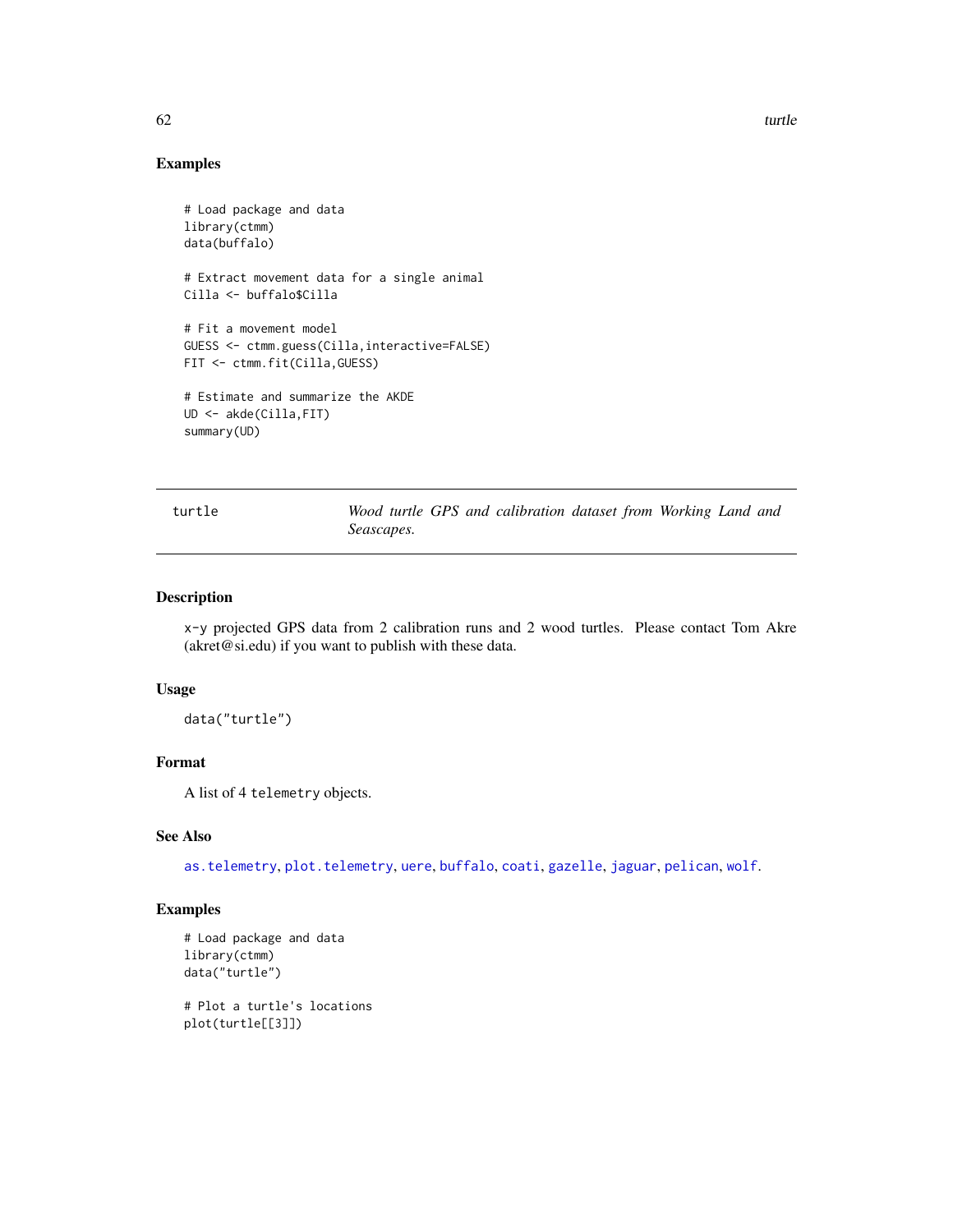#### <span id="page-62-1"></span><span id="page-62-0"></span>Description

Functions for estimating and assigning the root-mean-square User Equivalent Range Error (UERE) of a GPS device from calibration data.

#### Usage

```
uere(data)
uere(data) <- value
uere.fit(data,precision=1/2)
## S3 method for class 'UERE'
summary(object,level=0.95,...)
```
#### Arguments

| data      | telemetry object or list of telemetry objects, preferably with DOP columns.                                                                               |
|-----------|-----------------------------------------------------------------------------------------------------------------------------------------------------------|
| value     | RMS UERE value(s) to assign to telemetry data (see details).                                                                                              |
| precision | Fraction of maximum possible digits of precision to target in categorical error<br>fitting. precision=1/2 results in about 7 decimal digits of precision. |
| object    | UERE object to summarize or list of UERE objects to compare.                                                                                              |
| level     | Confidence level for UERE estimate confidence intervals.                                                                                                  |
| $\ddotsc$ | Further arguments are ignored.                                                                                                                            |

# Details

Often times GPS animal tracking devices return HDOP values but do not specifiy the device's RMS UERE necessary to transform the HDOP values into absolute errors. uere.fit() allows users to estimate the RMS UERE from calibration data, where the device was left fixed over a period of time. The calibration RMS UERE can then be applied to tracking data with the uere $(\mathcal{C}$  assignment method. Otherwise, when error=TRUE in [ctmm](#page-13-1), [ctmm.fit](#page-13-0) will estimate the RMS UERE simultaneously with the movement model, which is less reliable than using calibration data.

summary() applied to single UERE object will return RMS UERE parameter estimates and confidence intervals in meters, while summary() applied to a list of UERE objects will return a modelselection table, with AICc and reduced Z squared (goodness of fit) values.

#### Value

The RMS UERE estimate.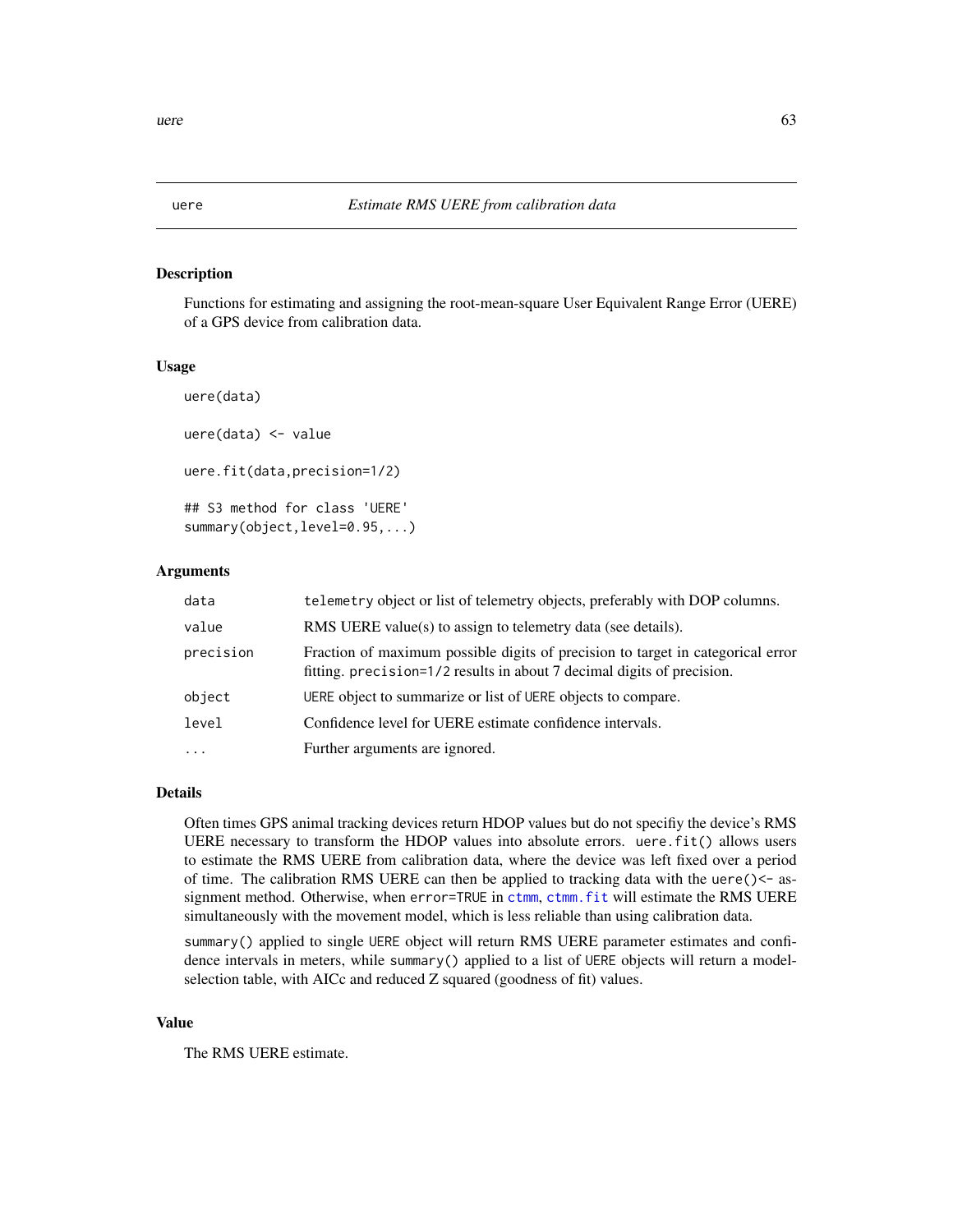# <span id="page-63-0"></span>Note

The GPS device should be fixed during calibraiton.

# Author(s)

C. H. Fleming

# References

C. H. Fleming et al, "A comprehensive framework for handling location error in animal tracking data", bioRxiv 2020.06.12.130195 (2020) doi: [10.1101/2020.06.12.130195.](https://doi.org/10.1101/2020.06.12.130195)

#### See Also

[as.telemetry](#page-6-0), [residuals.telemetry](#page-49-0).

# Examples

```
# Load package and data
library(ctmm)
data(turtle)
# the first two datasets are calibration data
names(turtle)
# estimate RMS UERE from calibration data
UERE <- uere.fit(turtle[1:2])
# inspect UERE estimate
summary(UERE)
# assign RMS UERE to entire dataset
uere(turtle) <- UERE
```
# calculate residuals of calibration data RES <- lapply(turtle[1:2],residuals)

```
# scatter plot of residuals with 50% and 95% quantiles
plot(RES,col.DF=NA,level.UD=c(0.50,0.95))
```

```
# check calibration data for autocorrelation using fast=FALSE because samples are small
ACFS <- lapply(RES,function(R){correlogram(R,fast=FALSE,dt=10 %#% 'min')})
```

```
# pooling ACFs
ACF <- mean(ACFS)
```
plot(ACF)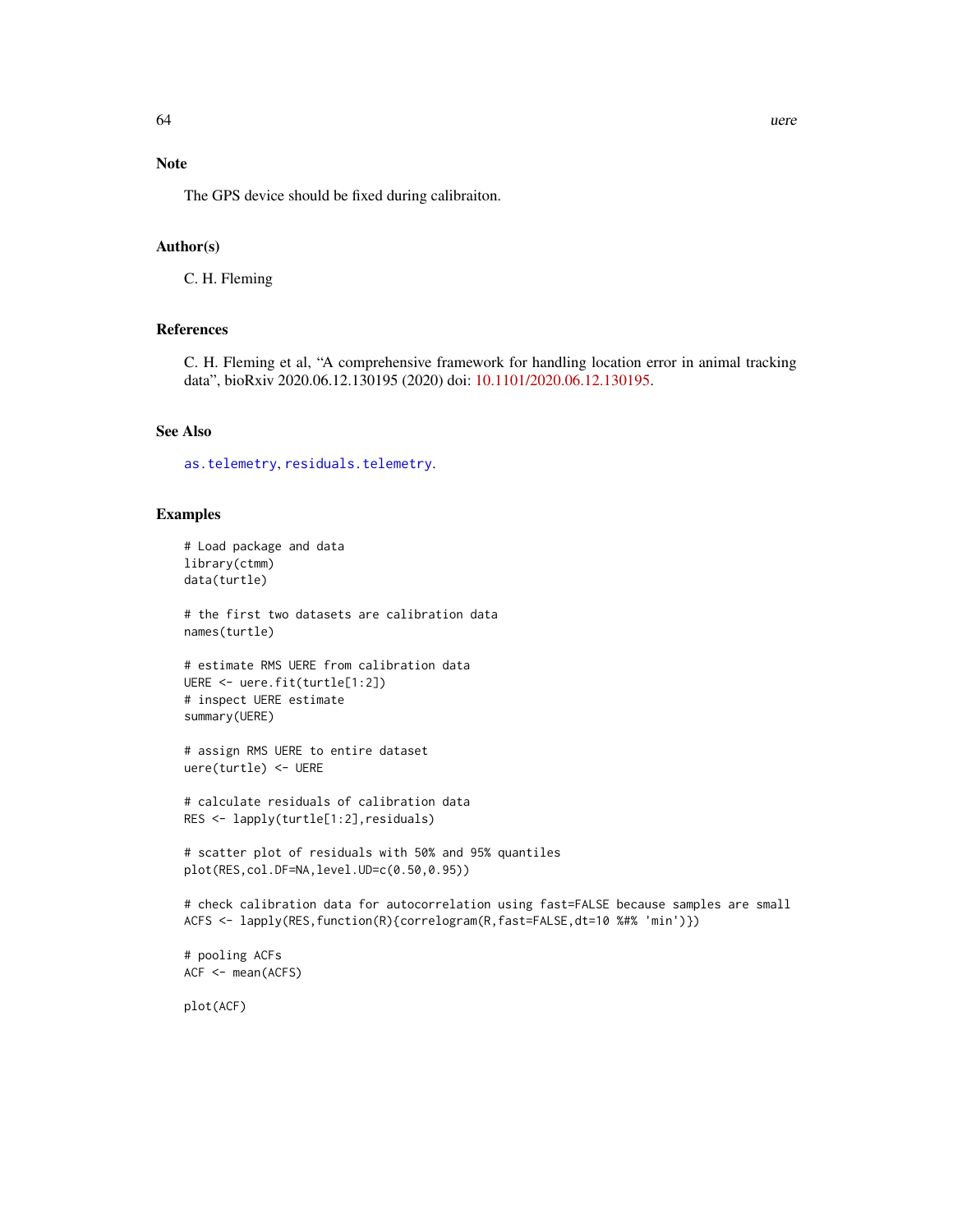<span id="page-64-0"></span>

#### Description

This function takes a number in some specified units and converts that number to SI units, or from SI units to the specified units. Internally, all ctmm objects are specified in SI units, and so this is a utility function to facilitate working with ctmm objects.

#### Usage

x %#% y

#### Arguments

| X. | A numeric quantity specified in y character labeled units, or a character unit<br>label to convert a numeric quantity y that is specified in SI units. |
|----|--------------------------------------------------------------------------------------------------------------------------------------------------------|
| v  | A unit character label for the quantity x to be converted to SI units, or a numeric<br>quantity in SI units to be converted into unit label x.         |

#### Details

If x is a number and y is a character unit label, then x is converted from units y to SI units. If x is a character unit label and y is a number, then y is converted from SI units to units x.

The default non-SI units include the mean solar 'day', mean synodic 'month' and mean tropical 'year'. These defaults can be changed to conventional calendar units via options(time.units='calendar').

# Value

Returns a numeric in SI units or units specified by character label x.

#### Note

Dimensions of mass and weight are not currently supported as they are not used by ctmm.

#### Author(s)

C. H. Fleming.

#### Examples

```
# one yard -> meters
1 %#% "yard"
# one meter -> yards
"yard" %#% 1
# 1 month -> days
```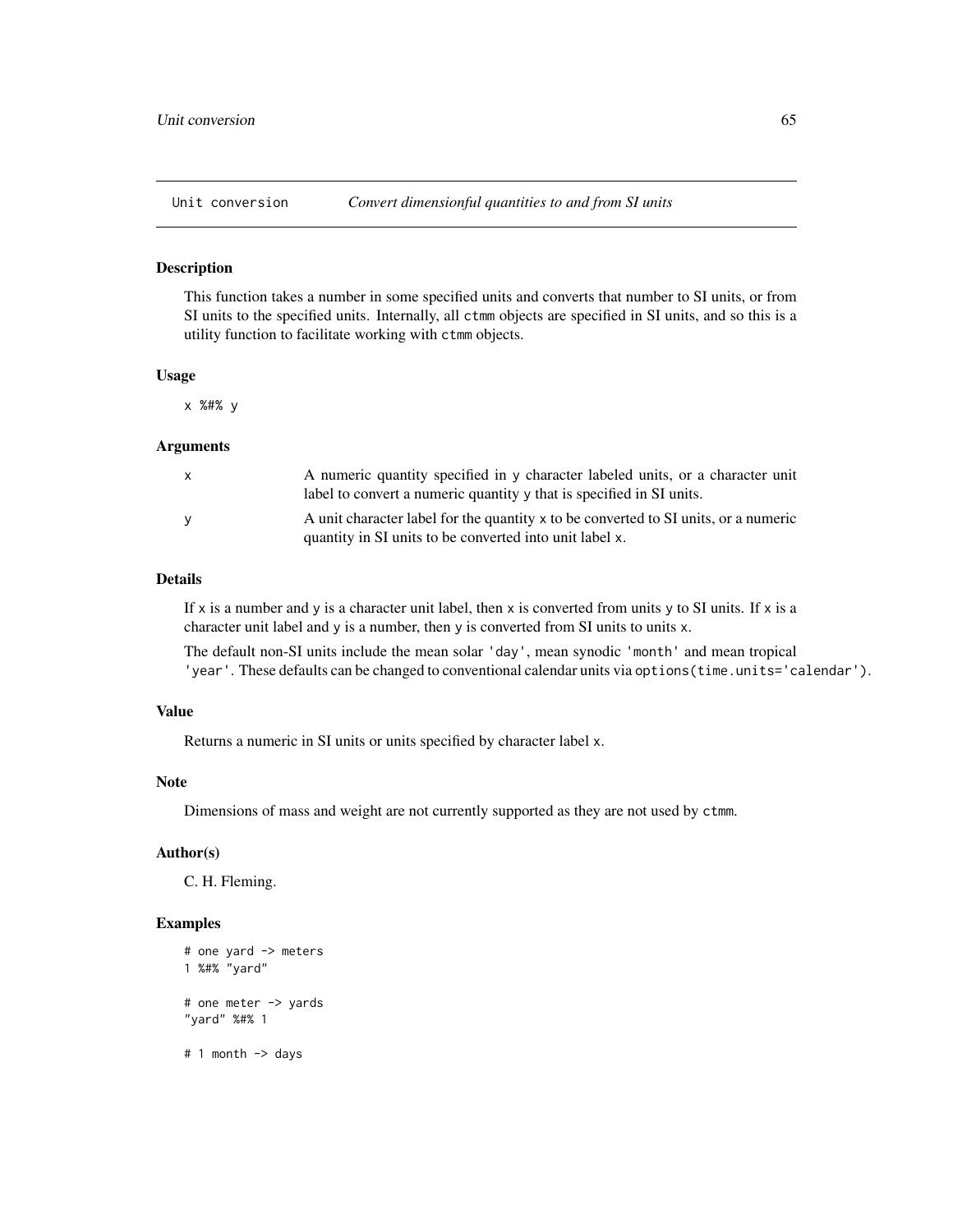```
"day" %#% 1 %#% "month"
# 6 miles per hour -> meters per second
"hour" %#% 6 %#% "mile"
# the same conversion in one step
6 %#% "mph"
```
<span id="page-65-0"></span>variogram *Calculate an empirical variogram from movement data*

# Description

This function calculates the empirical variogram of multi-dimensional tracking data for visualizing stationary (time-averaged) autocorrelation structure. One of two algorithms is used. The slow  $O(n^2)$  algorithm is based upon Fleming & Calabrese et al (2014), but with interval-weights instead of lag-weights and an iterative algorithm to adjust for calibrated errors. Additional modifications have also been included to accommodate drift in the sampling rate. The fast  $O(n \log n)$  algorithm is based upon the FFT method of Marcotte (1996), with some tweaks to better handle irregularly sampled data. Both methods reduce to the unbiased "method of moments" estimator in the case of evenly *scheduled* data, even with missing observations, but they produce slightly different outputs for irregularly sampled data.

#### Usage

variogram(data,dt=NULL,fast=TRUE,res=1,CI="Markov",axes=c("x","y"),precision=1/8)

#### Arguments

| data      | telemetry data object of the 2D timeseries data.                                                                                                                                                                                    |
|-----------|-------------------------------------------------------------------------------------------------------------------------------------------------------------------------------------------------------------------------------------|
| dt        | Lag bin width. An ordered array will yield a progressive coarsening of the lags.<br>Defaults to the median sampling interval.                                                                                                       |
| fast      | Use the interval-weighted algorithm if FALSE or the FFT algorithm if TRUE. The<br>slow algorithm outputs a progress bar.                                                                                                            |
| res       | Increase the discretization resolution for irregularly sampled data with res>1.<br>Decreases bias at the cost of smoothness.                                                                                                        |
| CI        | Argument for confidence-interval estimation. Can be "IID" to consider all<br>unique lags as independent, "Markov" to consider only non-overlapping lags<br>as independent, or "Gauss" for an exact calculation (see Details below). |
| axes      | Array of axes to calculate an average (isotropic) variogram for.                                                                                                                                                                    |
| precision | Fraction of machine precision to target when adjusting for telemetry error (fast=FALSE)<br>with calibrated errors). precision=1/8 returns about 2 decimal digits of preci-<br>sion.                                                 |

<span id="page-65-1"></span>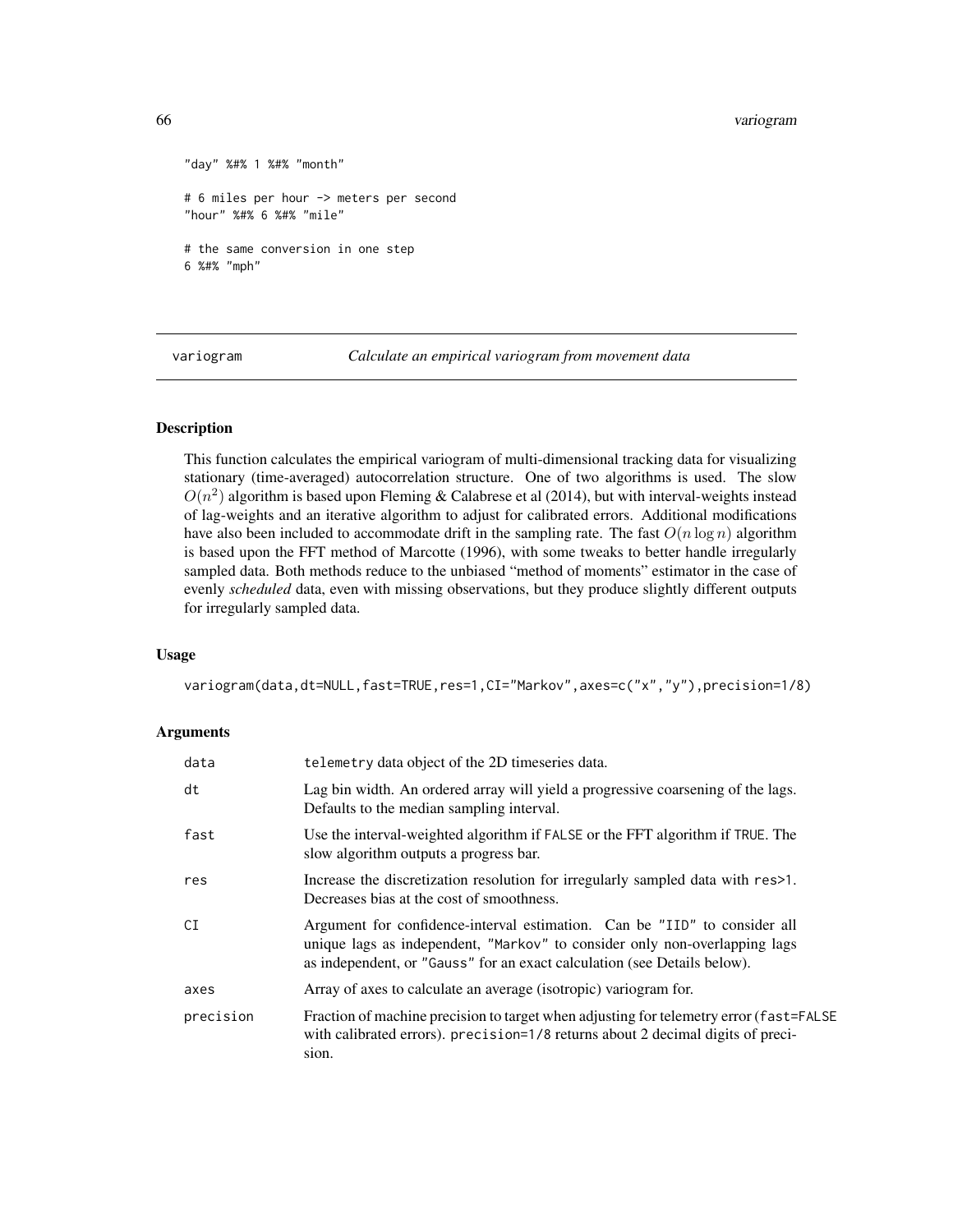#### <span id="page-66-0"></span>variogram 67 de estados e a contrados de estados e a contrados e a contrados e a contrados e a contrados e a c

#### Details

If no dt is specified, the median sampling interval is used. This is typically a good assumption for most data, even when there are gaps. A dt coarser than the sampling interval may bias the variogram (particuarly if fast=TRUE) and so this should be reserved for poor data quality.

For irregularly sampled data, it may be useful to provide an array of time-lag bin widths to progressively coarsen the variogram. I.e., if you made the very bad choice of changing your sampling interval on the fly from  $dt1$  to  $dt2$ , where  $dt1 < dt2$ , the an appropriate choice would be  $dt = c(dt1, dt2)$ . On the other hand, if your sampling is itself a noisy process, then you might want to introduce larger and larger dt components as the visual appearance of the variogram breaks down with increasing lags. Alternatively, you might try the fast=FALSE option or aggregating multiple individuals with [mean.variogram](#page-31-0).

With irregularly sampled data, different size lags must be aggregated together, and with current fast methods there is a tradeoff between bias and smoothness. The default settings produce a relatively smooth estimate, while increasing res (or setting fast=FALSE) will produce a less biased estimate, which is very useful for [correlogram](#page-49-0).

In conventional variogram regression treatments, all lags are considered as independent (CI="IID") for the purposes of confidence-interval estimation, even if they overlap in time. However, in high resolution datasets this will produce vastly underestimated confidence intervals. Therefore, the default CI="Markov" behavior is to consider only the maximum number of non-overlapping lags in calculating confidence intervals, though this is a crude approximation and is overly conservative at large lags. CI="Gauss" implements exact confidence intervals under the assumption of a stationary Gaussian process, but this algorithm is  $O(n^2 \log n)$  even when fast=TRUE.

If fast=FALSE and the tracking data are calibrated (see [uere](#page-62-0)), then the variogram of the movement process (sans the telemetry-error process) is estimated using an iterative maximum-likelihood esitmator (Fleming et al, *in preparation*). The variogram is targeted to have precision fraction of machine precision. If the data are very irregular, this algorithm can be slow to converge at time lags where there are few data pairs.

#### Value

Returns a variogram object (class variogram) which is a dataframe containing the time-lag, lag, the semi-variance estimate at that lag, SVF, and the approximate number of degrees of freedom associated with that semi-variance, DOF, with which its confidence intervals can be estimated.

#### **Note**

Prior to ctmm  $v0.3.6$ , fast=FALSE used the lag-weighted esitmator of Fleming et al (2014). Lag weights have been abandoned in favor of interval weights, which are less sensitive to sampling irregularity. The same weighting formulas are used, but with dt instead of the current lag.

#### Author(s)

C. H. Fleming and J. M. Calabrese.

#### References

D. Marcotte, "Fast variogram computation with FFT", Computers and Geosciences 22:10, 1175- 1186 (1996) doi: [10.1016/S00983004\(96\)00026X.](https://doi.org/10.1016/S0098-3004(96)00026-X)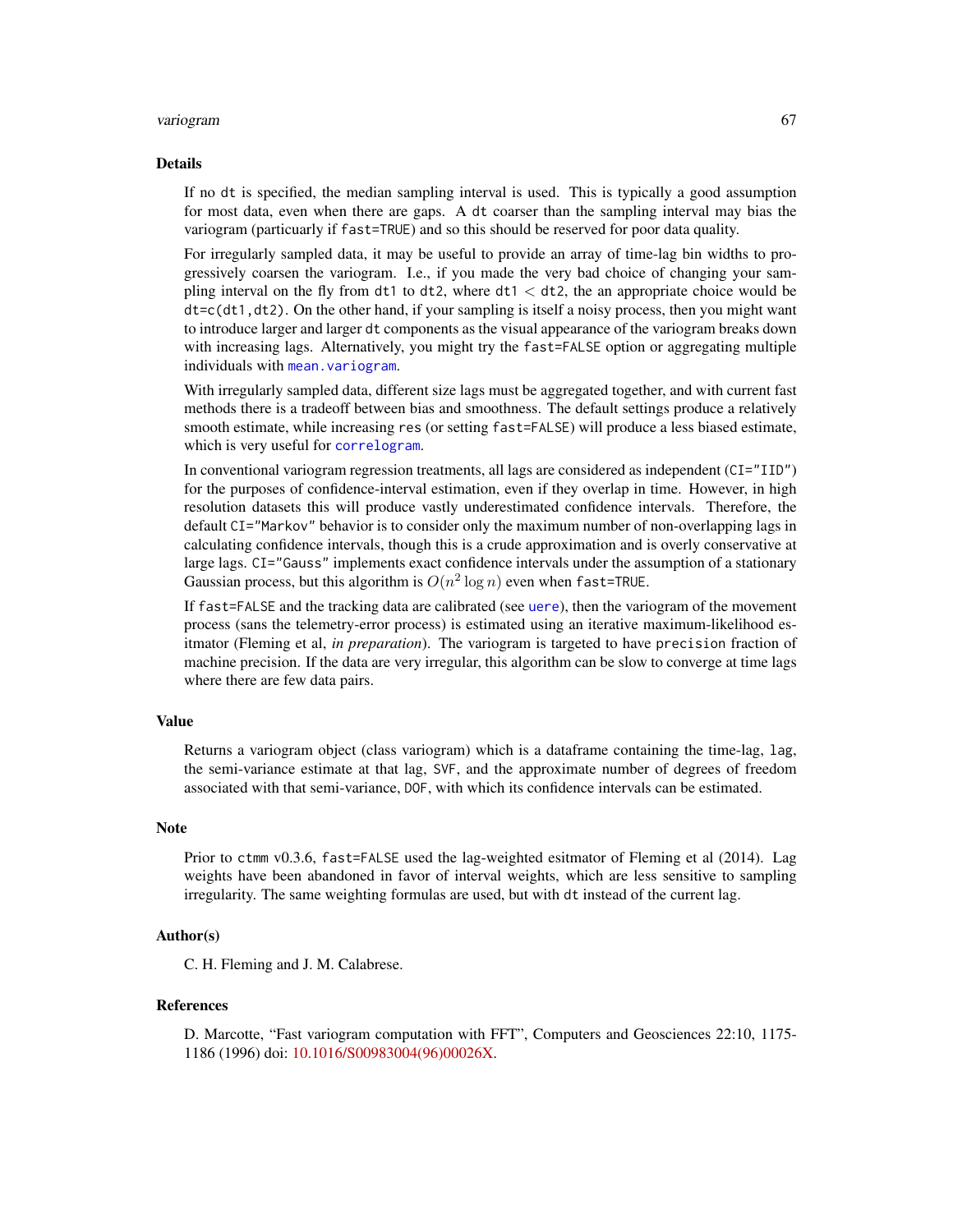C. H. Fleming, J. M. Calabrese, T. Mueller, K.A. Olson, P. Leimgruber, W. F. Fagan, "From finescale foraging to home ranges: A semi-variance approach to identifying movement modes across spatiotemporal scales", The American Naturalist, 183:5, E154-E167 (2014) doi: [10.1086/675504.](https://doi.org/10.1086/675504)

# See Also

vignette("variogram"), [correlogram](#page-49-0), [mean.variogram](#page-31-0), [plot.variogram](#page-46-0), [variogram.fit](#page-67-0).

#### Examples

```
#Load package and data
library(ctmm)
data(buffalo)
#Extract movement data for a single animal
Cilla <- buffalo$Cilla
#Calculate variogram
SVF <- variogram(Cilla)
#Plot the variogram with 50% and 95% CIs
plot(SVF,level=c(0.5,0.95))
```
<span id="page-67-0"></span>variogram.fit *Visually fit a movement model to a variogram*

#### Description

This function plots a variogram object overlayed with a continuous-time movement model guesstimated from the variogram's shape. Sliders are given to adjust the parameter guesstimates and the result can be saved to a global variable. The intention of this function is to facilitate good starting guesses for ctmm.fit, starting with a prototype hypothesis argument CTMM, which can contain features such as isotropic, range, circle, etc..

#### Usage

```
ctmm.guess(data,CTMM=ctmm(),variogram=NULL,name="GUESS",interactive=TRUE)
```
variogram.fit(variogram,CTMM=ctmm(),name="GUESS",fraction=0.5,interactive=TRUE,...)

#### **Arguments**

| data        | A telemetry object.                                                                                            |
|-------------|----------------------------------------------------------------------------------------------------------------|
| <b>CTMM</b> | Optional model prototype or initial guesstimate of the model parameters, in ctmm<br>object format.             |
| name        | Name of the global variable to store the guesstimate in.                                                       |
| interactive | Boolean denoting whether to render the initial guess with interactive sliders or<br>store the result silently. |

<span id="page-67-1"></span>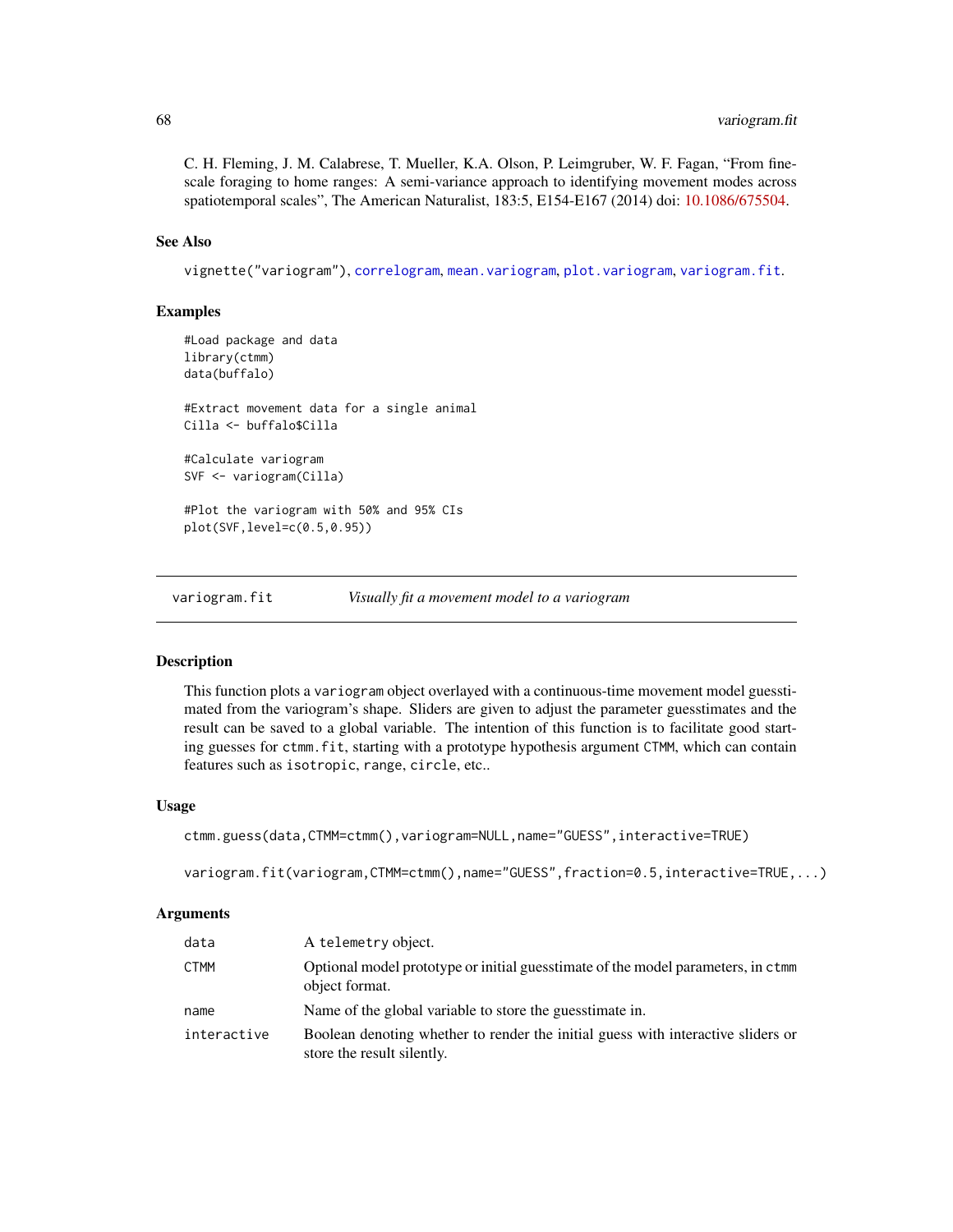<span id="page-68-1"></span>

| variogram               | A variogram object from the output of variogram. |
|-------------------------|--------------------------------------------------|
| fraction                | Initial fraction of the variogram to render.     |
| $\cdot$ $\cdot$ $\cdot$ | Optional parameters passed to plot. variogram.   |

#### Details

By default, sigma is the asymptote of the variogram and tau is an array of autocorrelation timescales. The position timescale is roughly the time lag it takes of the variogram to reach 63% of its asymptote. The velocity autocorrelation timescale visually corresponds to width of the concave bowl shape at the beginning of the variogram. If CTMM=ctmm(range=FALSE), sigma is the asymptotic slope of the variogram and only the velocity timescale is finite.

By default, parameter values are estimated from the shape of the variogram. If this fails, the CTMM option can provide alternative initial guesstimates.

#### Note

If the manipulate package is unavailable, then interactive is set to FALSE.

#### Author(s)

C. H. Fleming.

# See Also

[ctmm.fit](#page-13-0), [plot.variogram](#page-46-0), [variogram](#page-65-0).

#### Examples

#Load package and data library(ctmm) data(buffalo)

#Extract movement data for a single animal Cilla <- buffalo\$Cilla

# generate a visual fit of the variogram (requires RStudio or a guess object is returned) ctmm.guess(Cilla)

<span id="page-68-0"></span>wolf *Maned wolf GPS dataset from The Maned Wolf Conservation Program.*

#### Description

x-y projected GPS data on 8 Maned wolves. Please contact Rogerio Cunha de Paula (rogercunha@gmail.com) if you want to publish with these data.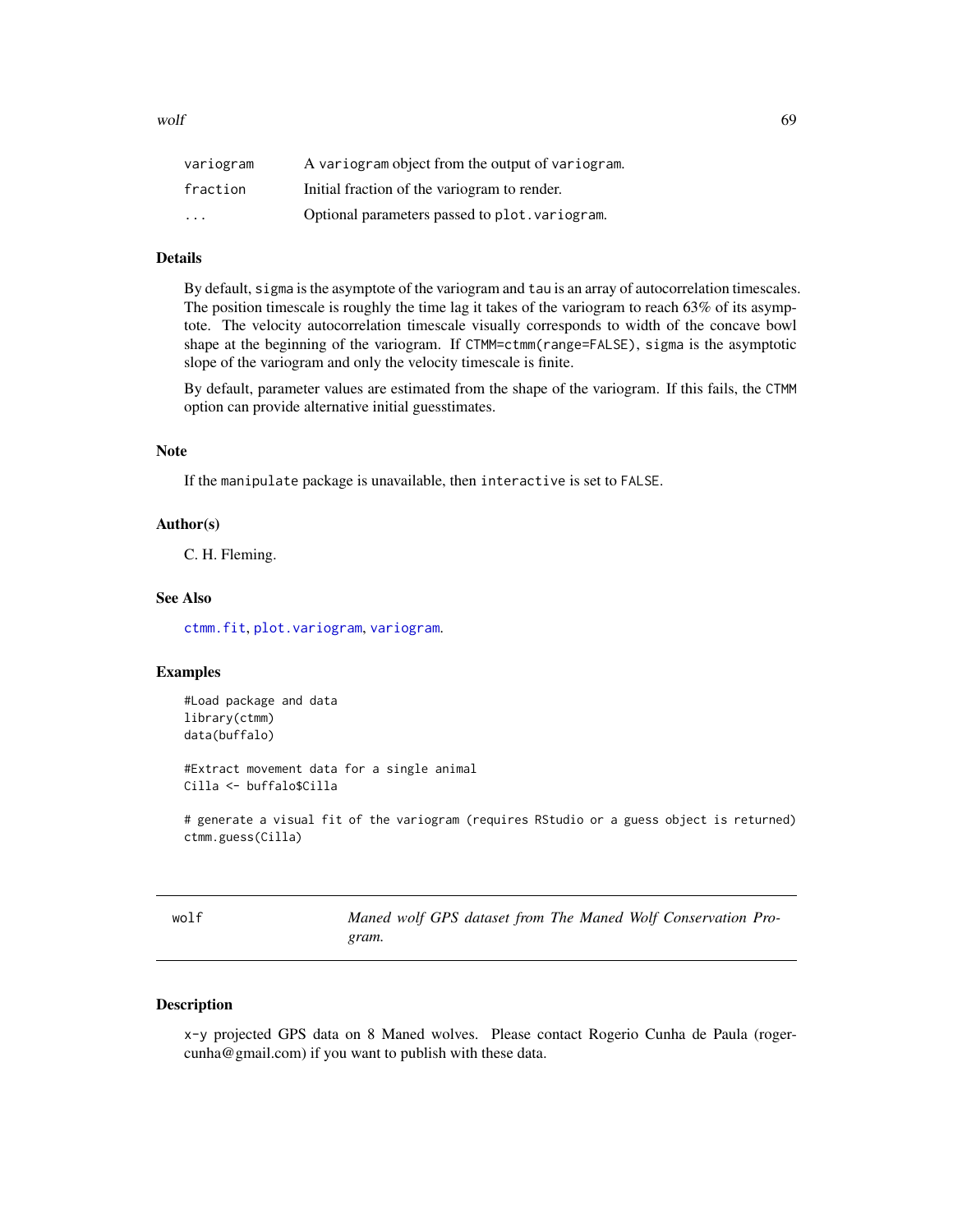# <span id="page-69-0"></span>Usage

data("wolf")

# Format

A list of 8 telemetry objects.

# See Also

[as.telemetry](#page-6-0), [plot.telemetry](#page-44-0), [buffalo](#page-10-0), [coati](#page-11-0), [gazelle](#page-28-0), [pelican](#page-41-0), [turtle](#page-61-0).

# Examples

# Load package and data library(ctmm) data("wolf")

# Plot a wolf's locations plot(wolf[[8]])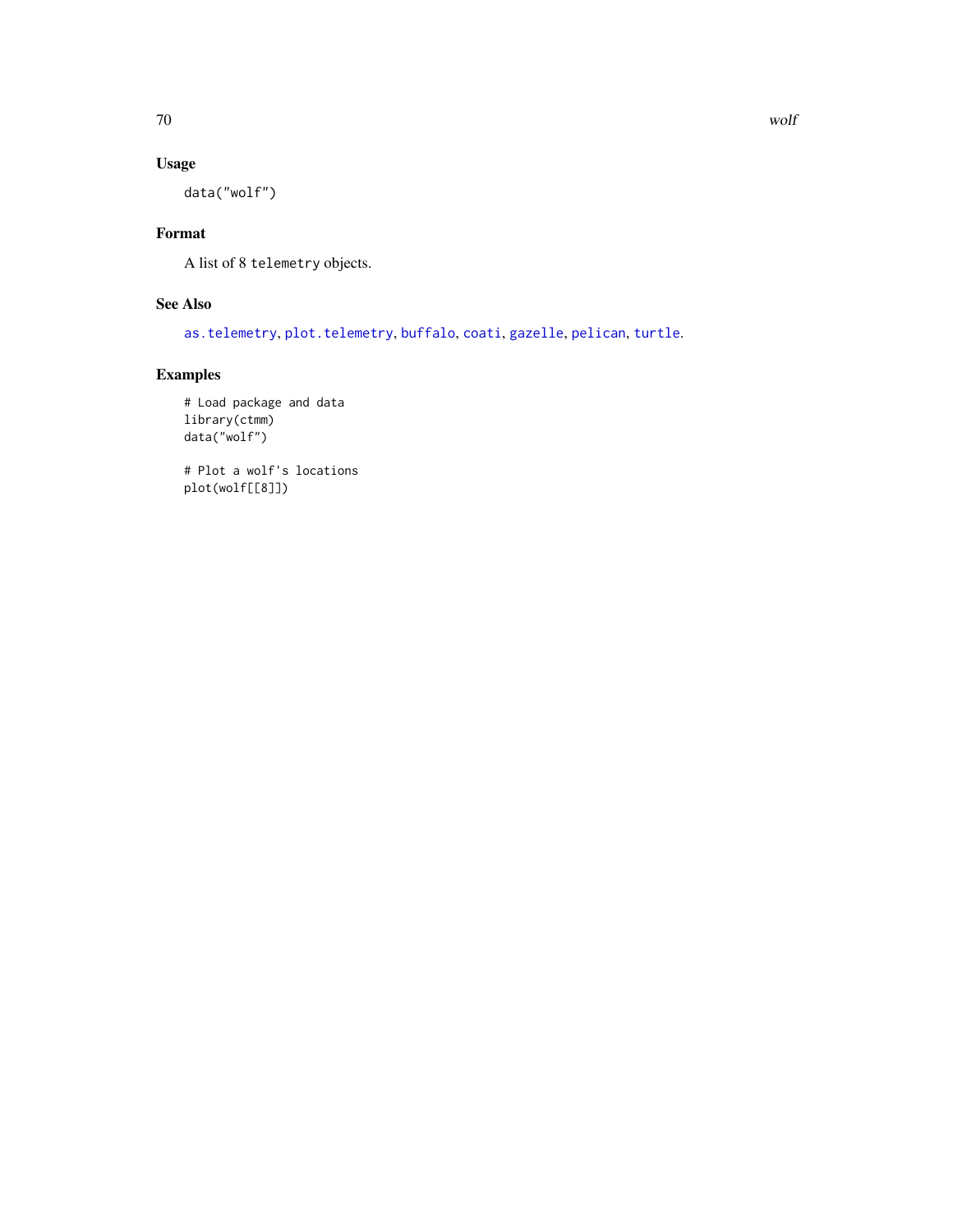# **Index**

∗ datasets buffalo, [11](#page-10-1) coati, [12](#page-11-1) gazelle, [29](#page-28-1) jaguar, [30](#page-29-1) pelican, [42](#page-41-1) turtle, [62](#page-61-1) wolf, [69](#page-68-1) %#% *(*Unit conversion*)*, [65](#page-64-0) akde, [5,](#page-4-1) *[11](#page-10-1)*, *[25](#page-24-0)*, *[27](#page-26-1)*, *[30](#page-29-1)*, *[32](#page-31-1)*, *[34–](#page-33-0)[36](#page-35-0)*, *[41](#page-40-0)*, *[47](#page-46-1)*, *[61](#page-60-0)* annotate *(*color*)*, [13](#page-12-0) as.telemetry, [7,](#page-6-1) *[12](#page-11-1)*, *[20](#page-19-0)*, *[27](#page-26-1)*, *[29,](#page-28-1) [30](#page-29-1)*, *[40](#page-39-0)*, *[42](#page-41-1)*, *[50](#page-49-1)*, *[62](#page-61-1)*, *[64](#page-63-0)*, *[70](#page-69-0)* bandwidth, *[5](#page-4-1)[–7](#page-6-1)*, [9](#page-8-0) buffalo, [11,](#page-10-1) *[12](#page-11-1)*, *[29,](#page-28-1) [30](#page-29-1)*, *[42](#page-41-1)*, *[62](#page-61-1)*, *[70](#page-69-0)* cleave *(*select*)*, [53](#page-52-0) coati, *[12](#page-11-1)*, [12,](#page-11-1) *[29,](#page-28-1) [30](#page-29-1)*, *[42](#page-41-1)*, *[62](#page-61-1)*, *[70](#page-69-0)* color, [13](#page-12-0) compass, *[20](#page-19-0)* compass *(*projection*)*, [49](#page-48-0) correlogram, *[48](#page-47-0)*, *[67,](#page-66-0) [68](#page-67-1)* correlogram *(*residuals.ctmm*)*, [50](#page-49-1) CRS, *[49](#page-48-0)* ctmm, [14,](#page-13-2) *[63](#page-62-1)* ctmm-FAQ, *[4](#page-3-0)*, [19](#page-18-0) ctmm-faq *(*ctmm-FAQ*)*, [19](#page-18-0) ctmm-package, [3](#page-2-0) ctmm.boot, *[19](#page-18-0)*, [21](#page-20-0) ctmm.fit, *[11](#page-10-1)*, *[21](#page-20-0)[–24](#page-23-1)*, *[34](#page-33-0)*, *[38](#page-37-0)*, *[41](#page-40-0)*, *[47,](#page-46-1) [48](#page-47-0)*, *[55,](#page-54-0) [56](#page-55-1)*, *[59,](#page-58-1) [60](#page-59-1)*, *[63](#page-62-1)*, *[69](#page-68-1)* ctmm.guess, *[19,](#page-18-0) [20](#page-19-0)* ctmm.guess *(*variogram.fit*)*, [68](#page-67-1) ctmm.select, *[59,](#page-58-1) [60](#page-59-1)* distance, [22,](#page-21-1) *[41](#page-40-0)* emulate, [23,](#page-22-1) *[57,](#page-56-0) [58](#page-57-0)*

encounter, [24,](#page-23-1) *[41](#page-40-0)*

export, [26](#page-25-1) extent, *[6](#page-5-0)*, [27,](#page-26-1) *[46](#page-45-0)*, *[48](#page-47-0)* extent,ctmm-method *(*extent*)*, [27](#page-26-1) extent,data.frame-method *(*extent*)*, [27](#page-26-1) extent,list-method *(*extent*)*, [27](#page-26-1) extent,matrix-method *(*extent*)*, [27](#page-26-1) extent, telemetry-method *(extent)*, [27](#page-26-1) extent,UD-method *(*extent*)*, [27](#page-26-1) extent,variogram-method *(*extent*)*, [27](#page-26-1)

fread, *[8](#page-7-0)*

gazelle, *[12](#page-11-1)*, [29,](#page-28-1) *[30](#page-29-1)*, *[42](#page-41-1)*, *[62](#page-61-1)*, *[70](#page-69-0)* Gmedian, *[50](#page-49-1)*

head *(*as.telemetry*)*, [7](#page-6-1) homerange, [29](#page-28-1)

jaguar, *[12](#page-11-1)*, *[29](#page-28-1)*, [30,](#page-29-1) *[42](#page-41-1)*, *[62](#page-61-1)*

lasso *(*select*)*, [53](#page-52-0)

mag *(*residuals.ctmm*)*, [50](#page-49-1) marquee *(*select*)*, [53](#page-52-0) mean.UD, *[6,](#page-5-0) [7](#page-6-1)*, [31](#page-30-0) mean.variogram, [32,](#page-31-1) *[67,](#page-66-0) [68](#page-67-1)* median *(*projection*)*, [49](#page-48-0) meta, [33](#page-32-0)

nlm, *[37,](#page-36-0) [38](#page-37-0)*

occurrence, *[27](#page-26-1)*, [35](#page-34-0) optim, *[16](#page-15-0)*, *[18,](#page-17-0) [19](#page-18-0)*, *[37,](#page-36-0) [38](#page-37-0)* optimize, *[37,](#page-36-0) [38](#page-37-0)* optimizer, *[16](#page-15-0)*, *[18](#page-17-0)*, [37](#page-36-0) outlie, *[8](#page-7-0)*, *[20](#page-19-0)*, [39](#page-38-0) outlier *(*outlie*)*, [39](#page-38-0) overlap, *[23](#page-22-1)*, *[25](#page-24-0)*, *[31](#page-30-0)*, [40](#page-39-0)

pelican, *[12](#page-11-1)*, *[29,](#page-28-1) [30](#page-29-1)*, [42,](#page-41-1) *[62](#page-61-1)*, *[70](#page-69-0)* periodogram, [43](#page-42-0)